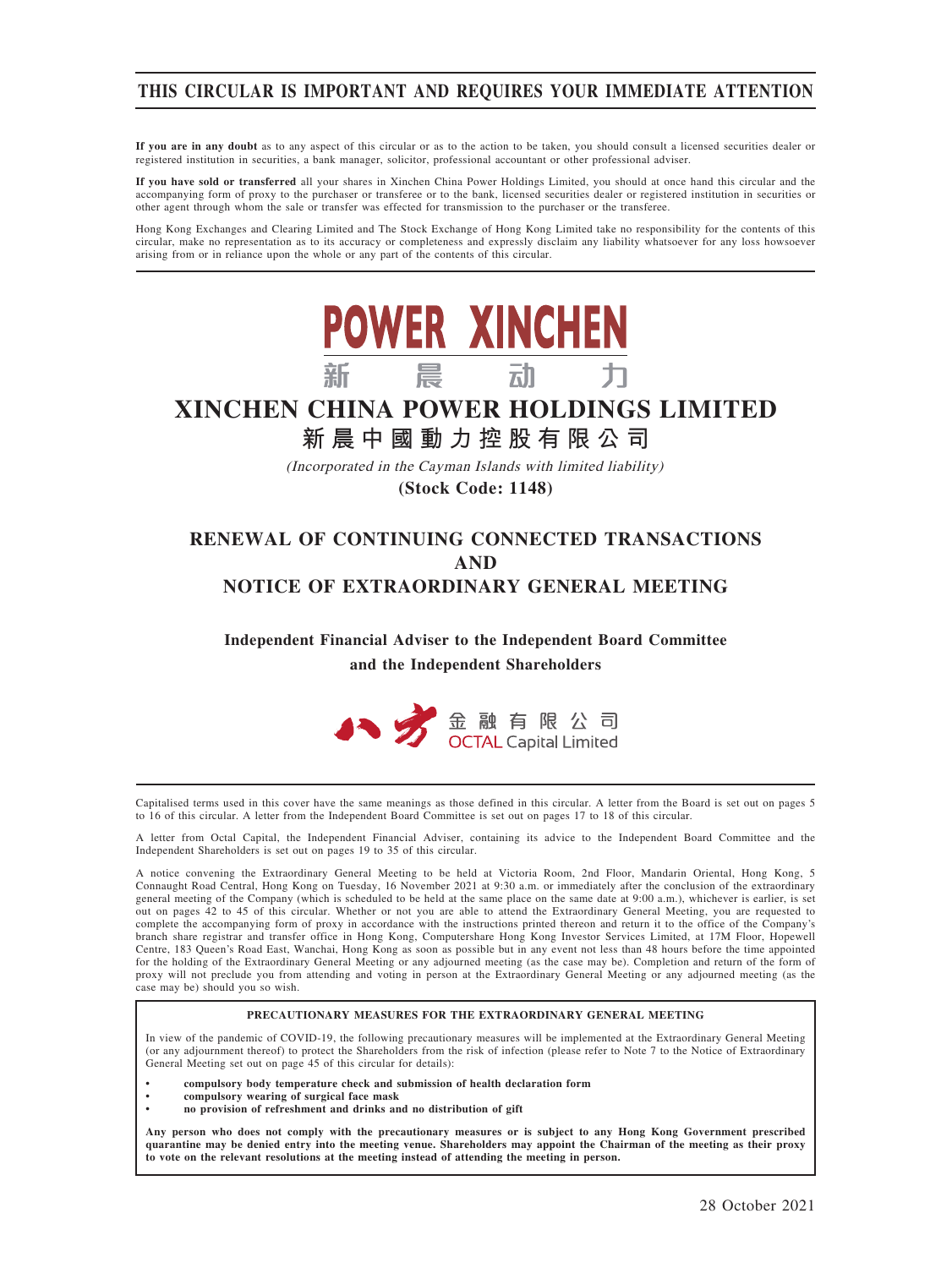# **CONTENTS**

# Page

| Letter from the Board (1000) contained a set of the Board (1000) contained a set of the Board (1000) contains the Board (1000) contains the Board (1000) contains the Board (1000) contains the Board (1000) contains the Boar |  |
|--------------------------------------------------------------------------------------------------------------------------------------------------------------------------------------------------------------------------------|--|
|                                                                                                                                                                                                                                |  |
|                                                                                                                                                                                                                                |  |
|                                                                                                                                                                                                                                |  |
|                                                                                                                                                                                                                                |  |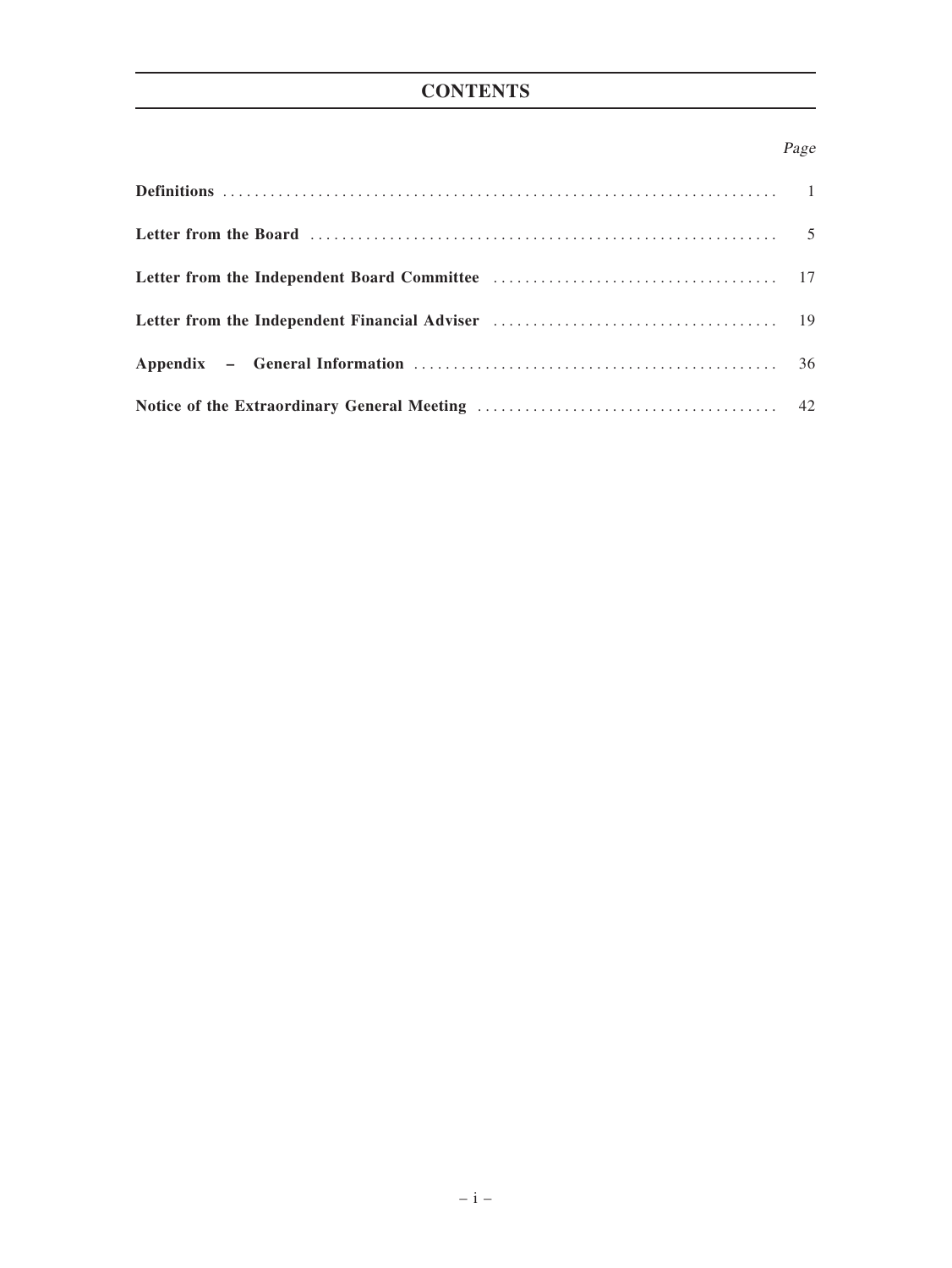# DEFINITIONS

In this circular, the following expressions shall have the meanings set out below unless the context requires otherwise:

| "2018 Announcement"                              | the announcement dated 18 October 2018 made by the<br>Company in relation to, among others, the Continuing<br>Connected Transactions 2019-2021;                                                                              |
|--------------------------------------------------|------------------------------------------------------------------------------------------------------------------------------------------------------------------------------------------------------------------------------|
| "associate(s)"                                   | has the meaning ascribed thereto in the Listing Rules;                                                                                                                                                                       |
| "Board"                                          | the board of Directors;                                                                                                                                                                                                      |
| "Brilliance China"                               | Brilliance China Automotive Holdings Limited (華晨中國<br>汽車控股有限公司*), a company incorporated in<br>Bermuda, whose shares are listed on the Main Board of<br>the Stock Exchange, and a controlling shareholder of the<br>Company; |
| "Brilliance China Group"                         | Brilliance China and its subsidiaries;                                                                                                                                                                                       |
| "Brilliance China Sale Agreement<br>2019-2021"   | the framework agreement entered into between the<br>Company and Brilliance China on 18 October 2018 in<br>relation to the sale of engine and engine components to<br>Brilliance China Group;                                 |
| "Brilliance China Sale Agreement<br>2022-2024"   | the framework agreement entered into between the<br>Company and Brilliance China on 30 September 2021 in<br>relation to the sale of engine and engine components to the<br>Brilliance China Group;                           |
| "Company"                                        | Xinchen China Power Holdings Limited (新晨中國動力控<br>股有限公司), an exempted company incorporated in the<br>Cayman Islands with limited liability, whose shares are<br>listed on the Main Board of the Stock Exchange;               |
| "connected person(s)"                            | has the meaning ascribed to it in the Listing Rules;                                                                                                                                                                         |
| "Continuing Connected<br>Transactions 2019-2021" | the transactions between the Group and the connected<br>persons of the Company as contemplated under the<br>Brilliance China Sale Agreement 2019-2021 and the<br>Xinhua Combustion Engine Purchase Agreement 2019-<br>2021;  |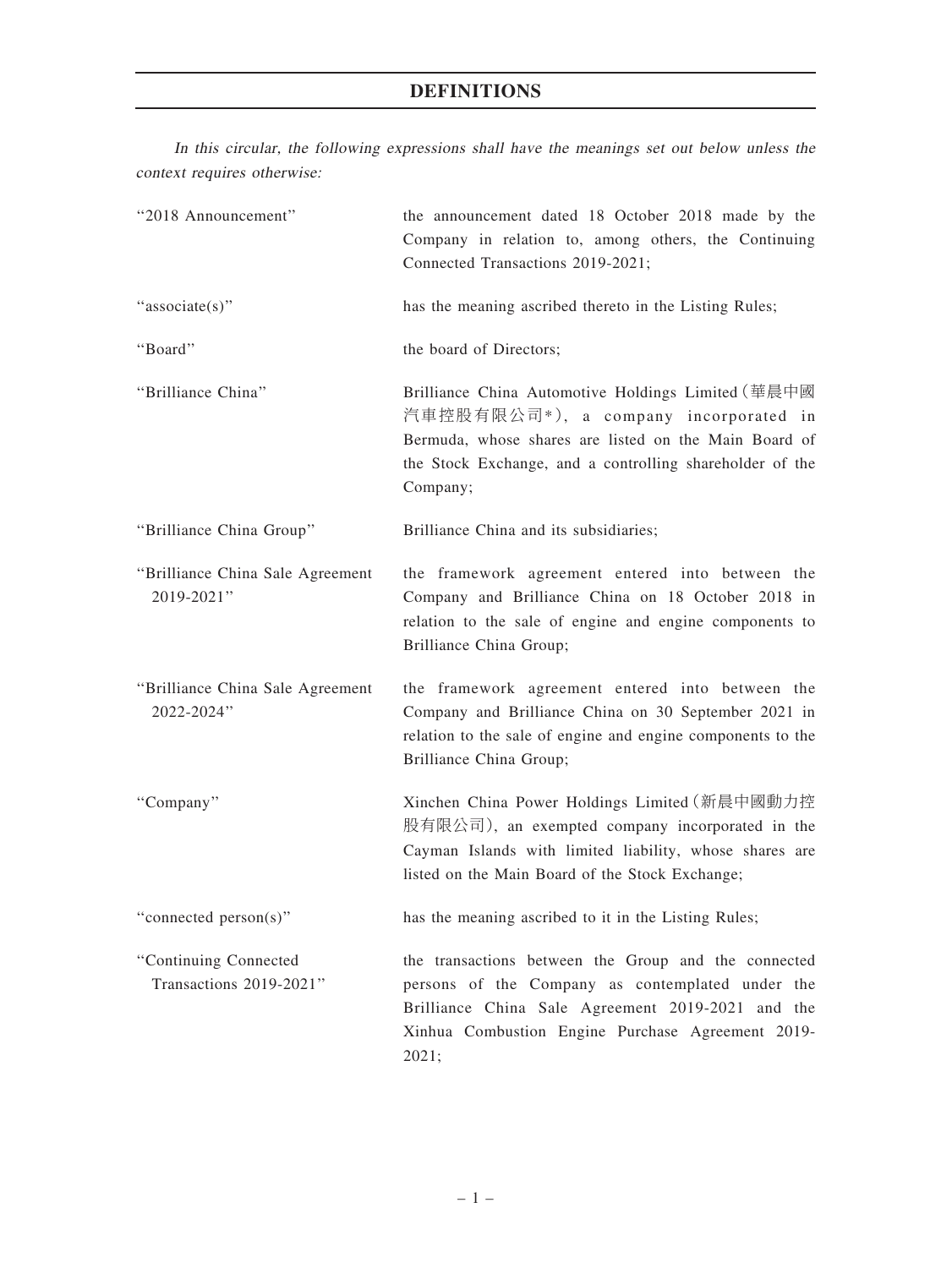# DEFINITIONS

| "Continuing Connected<br>Transactions 2022-2024" | the transactions between the Group and the connected<br>persons of the Company as contemplated under the<br>Brilliance China Sale Agreement 2022-2024 and the<br>Xinhua Combustion Engine Purchase Agreement 2022-<br>2024;                                                                                                                                                                                                                                                                                                                                                                                                                                                                    |
|--------------------------------------------------|------------------------------------------------------------------------------------------------------------------------------------------------------------------------------------------------------------------------------------------------------------------------------------------------------------------------------------------------------------------------------------------------------------------------------------------------------------------------------------------------------------------------------------------------------------------------------------------------------------------------------------------------------------------------------------------------|
| "controlling shareholder(s)"                     | has the meaning ascribed thereto in the Listing Rules;                                                                                                                                                                                                                                                                                                                                                                                                                                                                                                                                                                                                                                         |
| " $Directory$ "                                  | the director(s) of the Company;                                                                                                                                                                                                                                                                                                                                                                                                                                                                                                                                                                                                                                                                |
| "Existing Caps"                                  | the existing annual caps of the Continuing Connected<br>Transactions 2019-2021 as stated in the 2018<br>Announcement;                                                                                                                                                                                                                                                                                                                                                                                                                                                                                                                                                                          |
| "Extraordinary General Meeting"                  | the extraordinary general meeting of the Company to be<br>convened and held at Victoria Room, 2nd Floor, Mandarin<br>Oriental, Hong Kong, 5 Connaught Road Central, Hong<br>Kong on Tuesday, 16 November 2021 at 9:30 a.m. or<br>immediately after the conclusion of the extraordinary<br>general meeting of the Company (which is scheduled to be<br>held at the same place on the same date at 9:00 a.m.),<br>whichever is earlier for considering and, if thought fit,<br>approving, among other things, the Brilliance China Sale<br>Agreement 2022-2024, the Xinhua Combustion Engine<br>Purchase Agreement 2022-2024, the transactions<br>contemplated thereunder and the Proposed Caps; |
| "Group"                                          | the Company and its subsidiaries;                                                                                                                                                                                                                                                                                                                                                                                                                                                                                                                                                                                                                                                              |
| "Hong Kong"                                      | the Hong Kong Special Administrative Region of the<br>People's Republic of China;                                                                                                                                                                                                                                                                                                                                                                                                                                                                                                                                                                                                              |
| "Independent Board Committee"                    | the independent committee of the Board, comprising Mr.<br>Chi Guohua, Mr. Wang Jun, Mr. Huang Haibo and Mr.<br>Wang Songlin, all of whom are independent non-executive<br>Directors, formed to advise the Independent Shareholders<br>as to the Brilliance China Sale Agreement 2022-2024, the<br>Xinhua Combustion Engine Purchase Agreement 2022-<br>2024, the transactions contemplated thereunder and the<br>Proposed Caps;                                                                                                                                                                                                                                                                |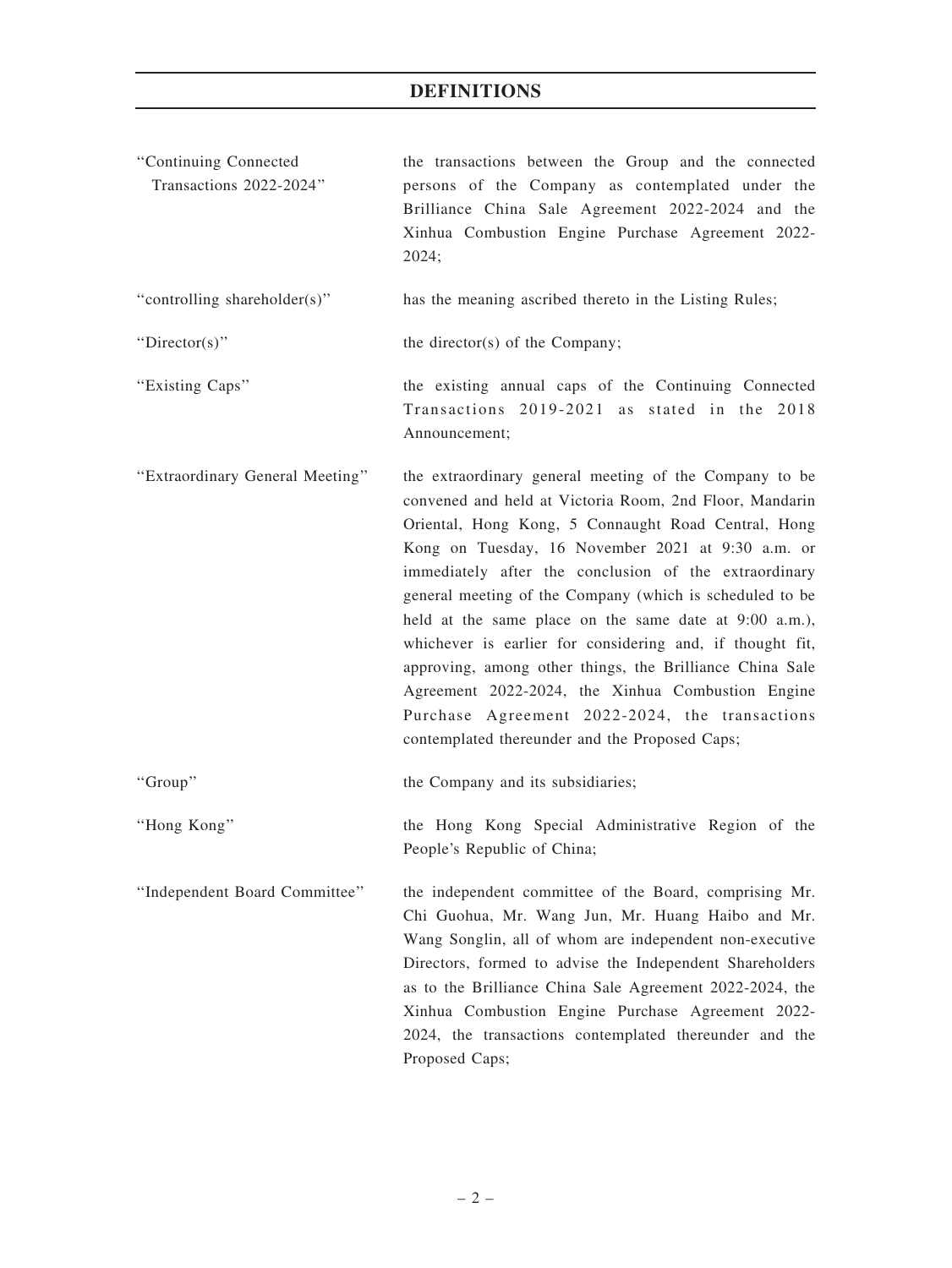| "Independent Financial Adviser"<br>or "Octal Capital" | Octal Capital Limited, a licensed corporation to carry out<br>Type 1 (dealing in securities) and Type 6 (advising on<br>corporate finance) regulated activities under the SFO,<br>which has been appointed to advise the Independent Board<br>Committee and the Independent Shareholders in respect of<br>the Brilliance China Sale Agreement 2022-2024, the<br>Xinhua Combustion Engine Purchase Agreement 2022-<br>2024, the transactions contemplated thereunder and the<br>Proposed Caps; |
|-------------------------------------------------------|-----------------------------------------------------------------------------------------------------------------------------------------------------------------------------------------------------------------------------------------------------------------------------------------------------------------------------------------------------------------------------------------------------------------------------------------------------------------------------------------------|
| "Independent Shareholder(s)"                          | Shareholder(s) other than Brilliance China and its<br>associates in respect of the Continuing Connected<br>Transactions 2022-2024 between the Group and the<br>Brilliance China Group or Shareholder(s) other than<br>Wuliangye and its associates in respect of the Continuing<br>Connected Transactions 2022-2024 between the Group and<br>the Wuliangye Group;                                                                                                                             |
| "Latest Practicable Date"                             | 22 October 2021, being the latest practicable date prior to<br>the publication of this circular for the purpose of<br>ascertaining certain information contained in this circular;                                                                                                                                                                                                                                                                                                            |
| "Listing Rules"                                       | the Rules Governing the Listing of Securities on the Stock<br>Exchange;                                                                                                                                                                                                                                                                                                                                                                                                                       |
| "Mianyang Xinchen"                                    | Mianyang Xinchen Engine Co., Ltd.* (綿陽新晨動力機械<br>有限公司)(including its branches), a company incorporated<br>in the PRC and a wholly-owned subsidiary of the<br>Company;                                                                                                                                                                                                                                                                                                                          |
| "PRC"                                                 | The People's Republic of China, which for the purpose of<br>this circular only, excludes Hong Kong, the Macau Special<br>Administrative Region of the People's Republic of China<br>and Taiwan;                                                                                                                                                                                                                                                                                               |
| "Proposed Caps"                                       | the respective estimated annual monetary value of the<br>Continuing Connected Transactions 2022-2024 for the<br>three financial years ending 31 December 2024;                                                                                                                                                                                                                                                                                                                                |
| " $SFO"$                                              | the Securities and Futures Ordinance (Chapter 571 of the<br>Laws of Hong Kong);                                                                                                                                                                                                                                                                                                                                                                                                               |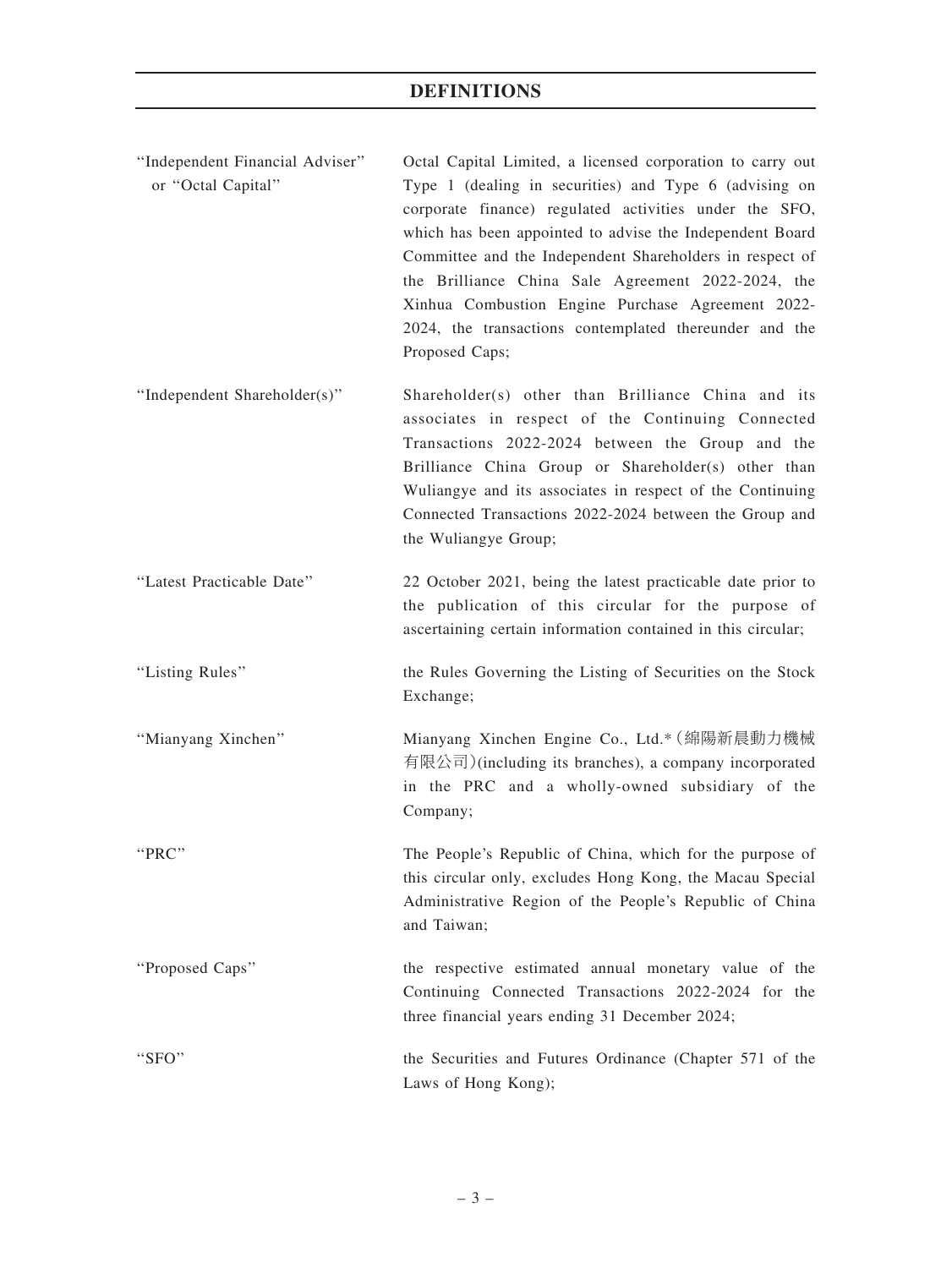# DEFINITIONS

| "Share(s)"                                                 | ordinary share(s) in the Company with a nominal value of<br>HK\$0.01 each;                                                                                                                               |
|------------------------------------------------------------|----------------------------------------------------------------------------------------------------------------------------------------------------------------------------------------------------------|
| "Shareholder(s)"                                           | $holder(s)$ of Share $(s)$ ;                                                                                                                                                                             |
| "Stock Exchange"                                           | The Stock Exchange of Hong Kong Limited;                                                                                                                                                                 |
| "Wuliangye"                                                | Sichuan Province Yibin Wuliangye Group Co., Ltd.* (四川<br>省宜賓五糧液集團有限公司), a state-owned company<br>incorporated in the PRC and a controlling shareholder of<br>the Company;                                |
| "Wuliangye Group"                                          | Wuliangye and its subsidiaries;                                                                                                                                                                          |
| "Xinhua Combustion Engine"                                 | Mianyang Xinhua Internal Combustion Engine Joint Stock<br>Company Limited* (綿陽新華內燃機股份有限公司), a<br>joint-stock company established in the PRC and a non<br>wholly-owned subsidiary of Wuliangye;           |
| "Xinhua Combustion Engine<br>Purchase Agreement 2019-2021" | the framework agreement entered into between Mianyang<br>Xinchen and Xinhua Combustion Engine on 18 October<br>2018 in relation to the purchase of engine components<br>from Xinhua Combustion Engine;   |
| "Xinhua Combustion Engine<br>Purchase Agreement 2022-2024" | the framework agreement entered into between Mianyang<br>Xinchen and Xinhua Combustion Engine on 30 September<br>2021 in relation to the purchase of engine components<br>from Xinhua Combustion Engine; |
| "HK\$"                                                     | Hong Kong dollar(s), the lawful currency of Hong Kong;                                                                                                                                                   |
| "RMB"                                                      | Renminbi, the lawful currency of the PRC; and                                                                                                                                                            |
| $``q_0"$                                                   | per cent.                                                                                                                                                                                                |

\* for identification purposes only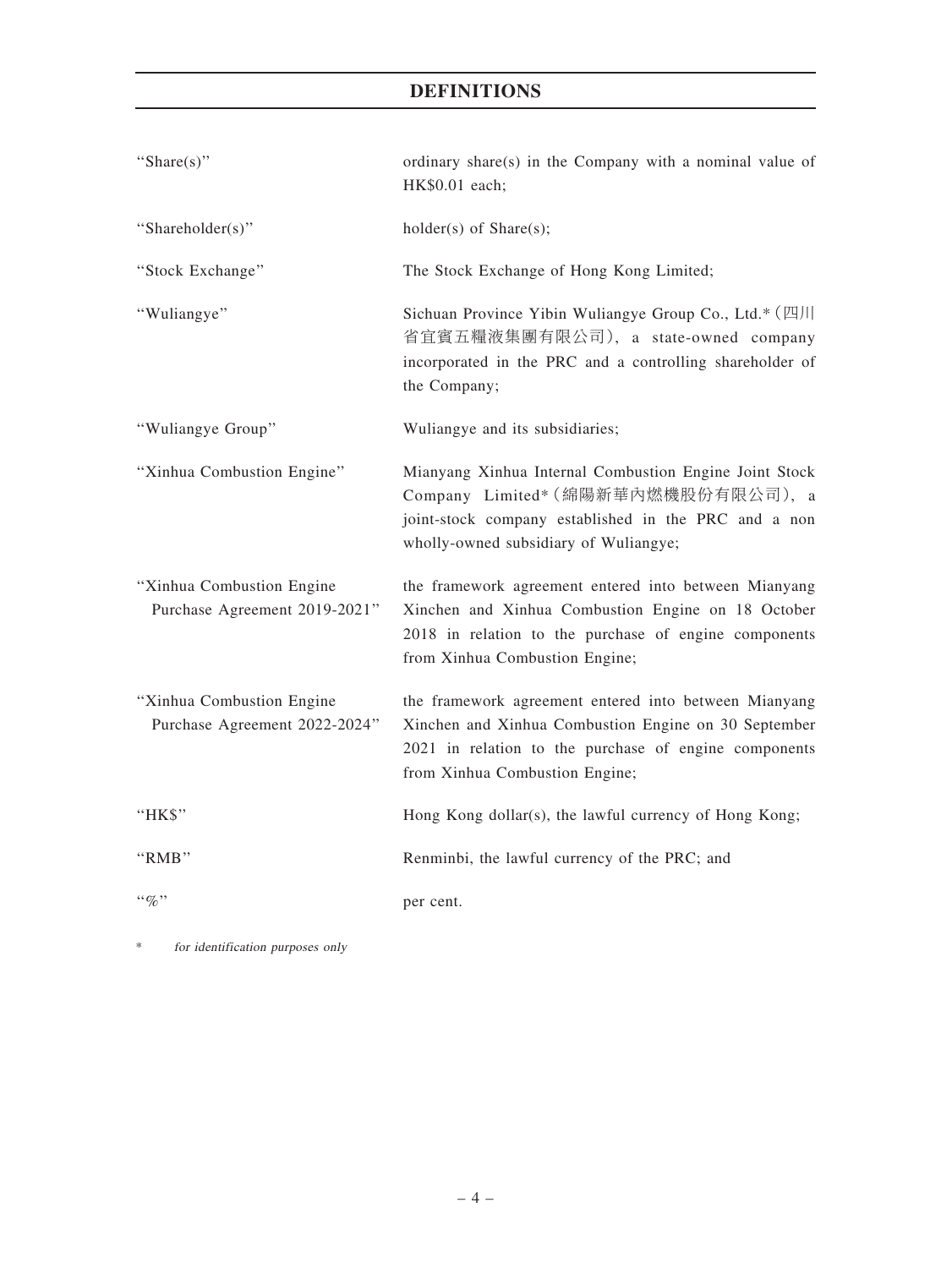

# **XINCHEN CHINA POWER HOLDINGS LIMITED 新晨中國動力控股有限公司**

(Incorporated in the Cayman Islands with limited liability) **(Stock Code: 1148)**

Executive Directors: Mr. Wu Xiao An (also known as Mr. Ng Siu On) (Chairman) Mr. Wang Yunxian (Chief Executive Officer)

Non-executive Directors: Ms. Ma Nina Mr. Yang Ming

Independent Non-executive Directors: Mr. Chi Guohua Mr. Wang Jun Mr. Huang Haibo Mr. Wang Songlin

Registered office: Windward 3 Regatta Office Park PO Box 1350 Grand Cayman KY1-1108 Cayman Islands

Head office and principal place of business: Suites 1602-05 Chater House 8 Connaught Road Central Hong Kong

28 October 2021

To all Shareholders

Dear Sir/Madam,

# RENEWAL OF CONTINUING CONNECTED TRANSACTIONS

## INTRODUCTION

Reference is made to the announcement of the Company dated 30 September 2021 in relation to, among others, that the Continuing Connected Transactions 2022-2024.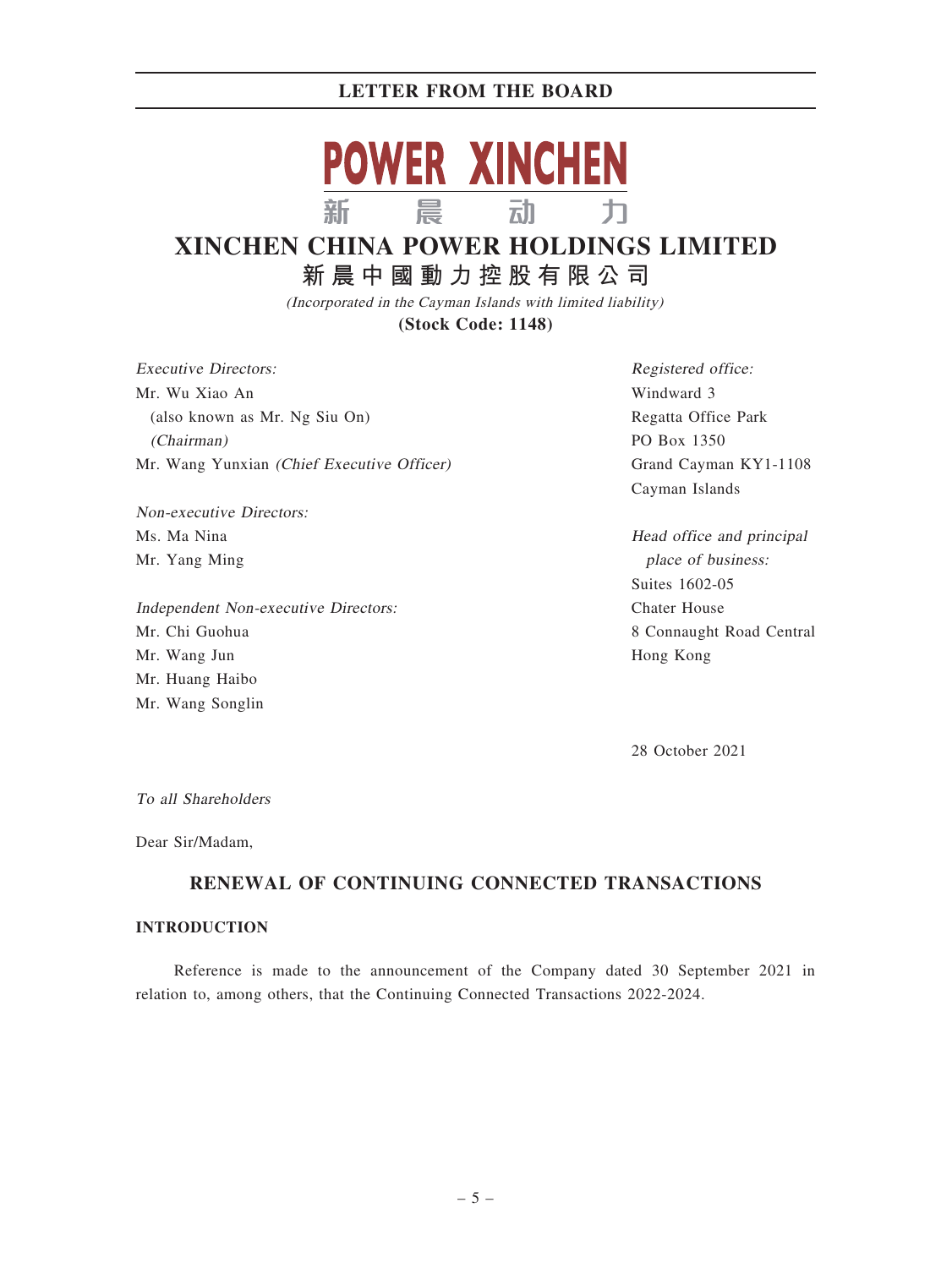The purpose of this circular is to provide you with, among others, (i) details of the Continuing Connected Transactions 2022-2024 and the Proposed Caps; (ii) the letter from the Independent Board Committee setting out its recommendation to the Independent Shareholders in connection with the Continuing Connected Transactions 2022-2024 and the Proposed Caps; (iii) the letter from the Independent Financial Adviser containing its advice to the Independent Board Committee and the Independent Shareholders in connection with the Continuing Connected Transactions 2022-2024 and the Proposed Caps; and (iv) a notice of the Extraordinary General Meeting.

### RENEWAL OF CONTINUING CONNECTED TRANSACTIONS

On 30 September 2021, (a) the Company entered into the Brilliance China Sale Agreement 2022-2024 with Brilliance China; and (b) Mianyang Xinchen, a wholly-owned subsidiary of the Company, entered into the Xinhua Combustion Engine Purchase Agreement 2022-2024 with Xinhua Combustion Engine, as to the continued conduct of the Continuing Connected Transactions 2019-2021 for the three financial years commencing from 1 January 2022 to 31 December 2024.

### A. Sale of engines and engine components to Brilliance China Group

### Background

As stated in the 2018 Announcement, the Company and Brilliance China entered into the Brilliance China Sale Agreement 2019-2021 for the supply by the Group to the members of the Brilliance China Group various types of engines and engine components, which is going to expire on 31 December 2021. The Brilliance China Sale Agreement 2022-2024 was entered into to renew the continuing connected transactions contemplated under the Brilliance China Sale Agreement 2019-2021 for a further term of three years commencing from 1 January 2022 and ending on 31 December 2024.

### Brilliance China Sale Agreement 2022-2024

- Date : 30 September 2021
- Parties : (1) The Company, as the seller; and
	- (2) Brilliance China, as the purchaser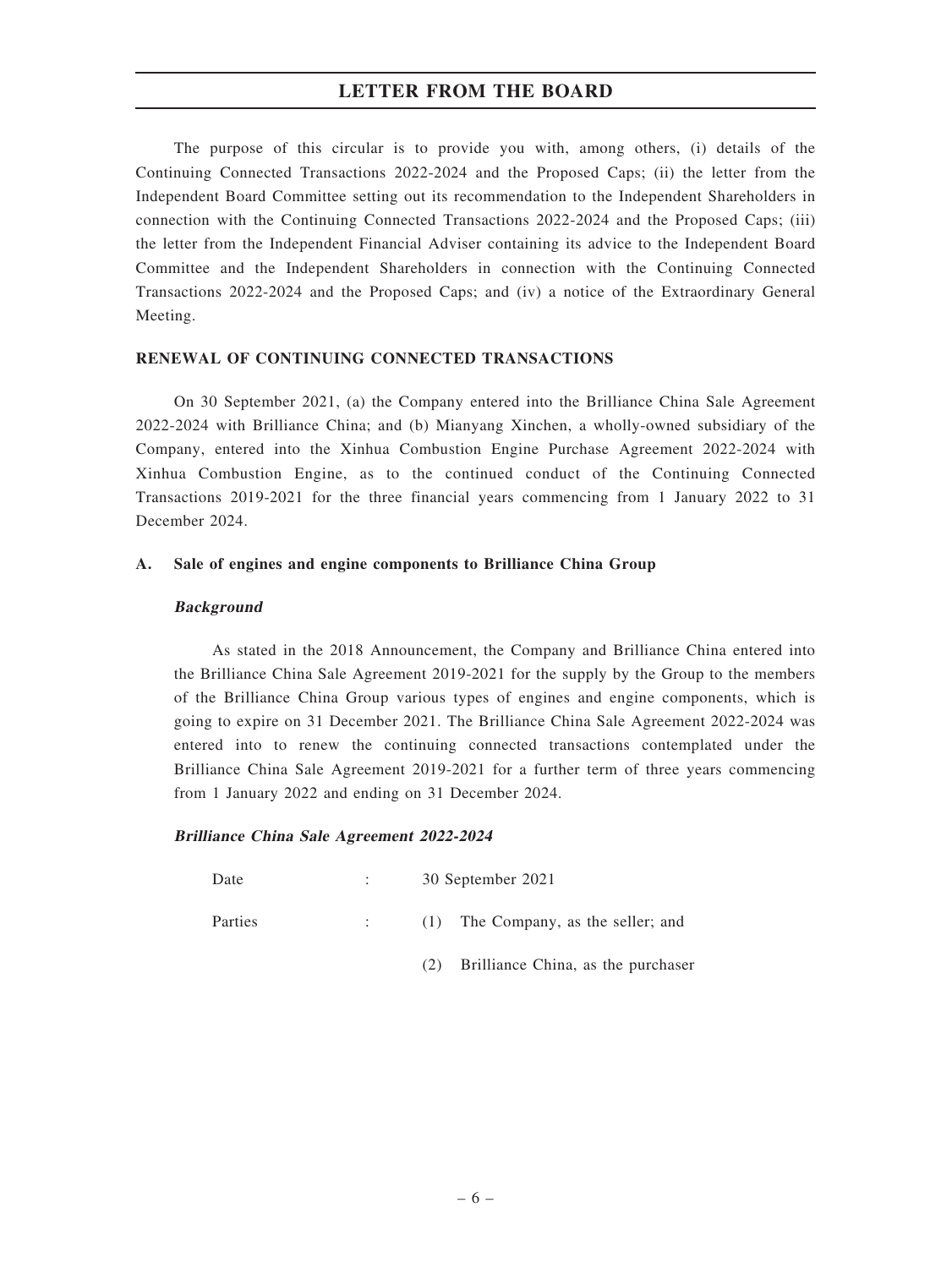| Term | The Brilliance China Sale Agreement 2022-2024 shall         |
|------|-------------------------------------------------------------|
|      | be for a term of three years commencing from 1 January      |
|      | 2022 and ending on 31 December 2024 (both dates             |
|      | inclusive). Unless terminated prior to its expiry date, the |
|      | Brilliance China Sale Agreement 2022-2024 shall be          |
|      | renewable for an additional term of three years subject     |
|      | to fulfillment of all necessary statutory and regulatory    |
|      | requirements including but not limited to any applicable    |
|      | requirement under the Listing Rules.                        |
|      |                                                             |

Nature of transactions : Pursuant to the agreement, the Group has agreed to sell engines and engine components (mainly comprising engines for light duty commercial vehicles and engine components for after-sale car services of those engines sold) to the Brilliance China Group.

Consideration : The price for each sale of engines and engine components to the Brilliance China Group is determined by reference to the prevailing market price from time to time.

### Pricing policy

Prevailing market price means the price at which the same type of products can be sold to independent third party customers on normal commercial terms or better in the ordinary course of business. For the purpose of obtaining market prices, the Group will make reference to the price quotations to independent third party customers for products of comparable quality, quantity and specifications. In any event, terms of each sale to the Brilliance China Group will be no less favourable than the terms which can be obtained from independent third party customers for selling products of comparable quality, quantity and specifications.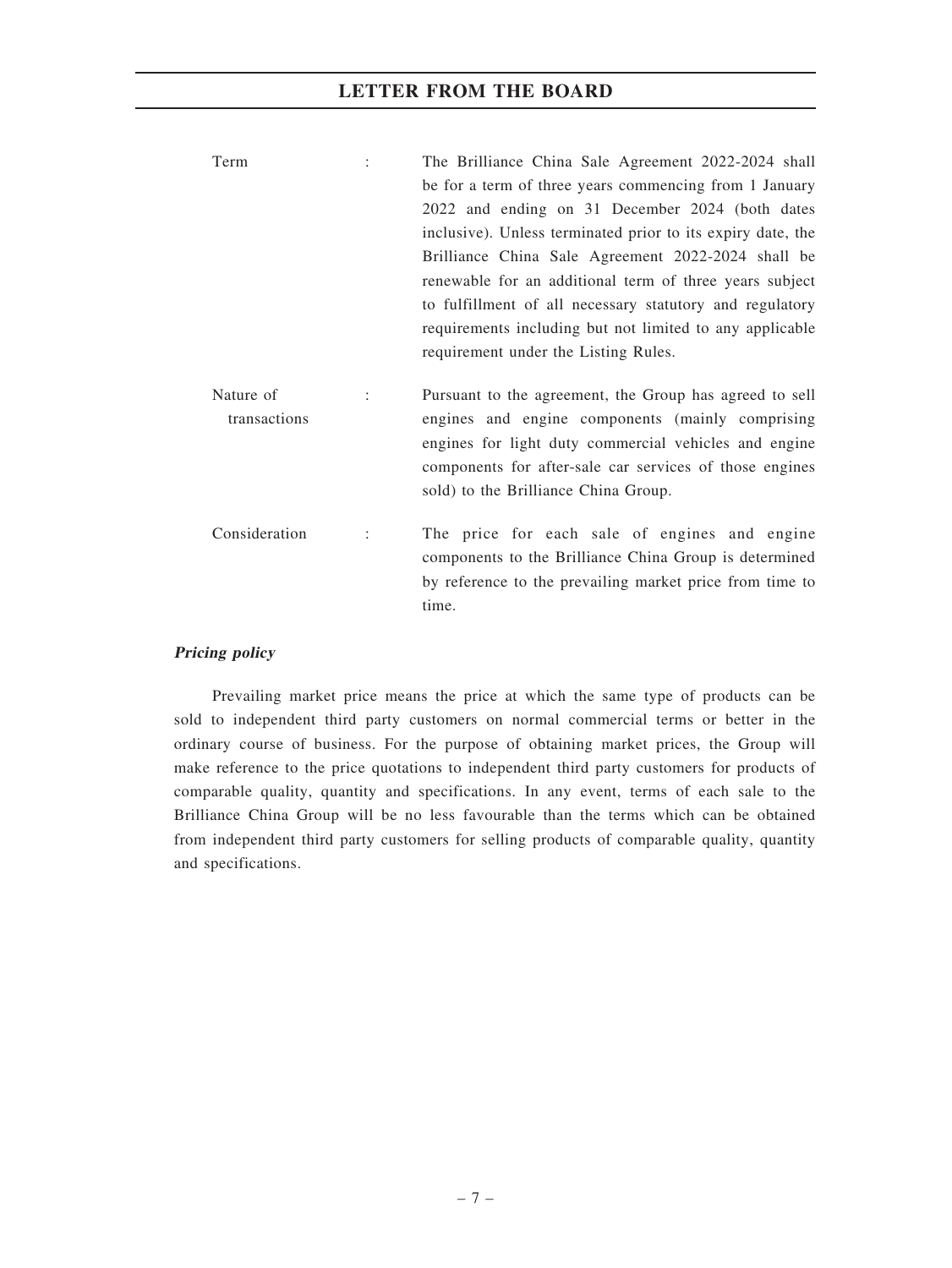After communications with its potential customer on the products required, the Group will compile a bill of materials. Based on the bill of materials and further discussions with the potential customer, the Group will prepare competitive quotation for internal approval by the sale department and the chief financial officer. The approved quotation will then be provided to the potential customer in writing. After the quotation is confirmed, the relevant member of the Group will sign a sale contract with the customer. These procedures apply equally to both connected and independent third party customers. The Directors (including the independent non-executive Directors) consider that the above procedures, which apply to both connected and independent third party customers alike, represent appropriate and sufficient internal control measures to ensure that sales of engines and engine components to the Group's connected customers are priced fairly and reasonably and in the interests of the Company and the Shareholders as a whole.

### B. Purchase of engine components from Xinhua Combustion Engine

### Background

As stated in the 2018 Announcement, Mianyang Xinchen entered into the Xinhua Combustion Engine Purchase Agreement 2019-2021 with Xinhua Combustion Engine for the purchase from Xinhua Combustion Engine of various gasoline and diesel engine components such as crankshafts, exhaust manifolds, cylinder chambers and cylinder heads, which is going to expire on 31 December 2021. The Xinhua Combustion Engine Purchase Agreement 2022-2024 was entered into to renew the continuing connected transactions contemplated under the Xinhua Combustion Engine Purchase Agreement 2019-2021 for a further term of three years commencing from 1 January 2022 and ending on 31 December 2024.

### Xinhua Combustion Engine Purchase Agreement 2022-2024

| Date    | 30 September 2021                                                                                                                                                                                                                                                                                                                                                                                                                                                                                                    |
|---------|----------------------------------------------------------------------------------------------------------------------------------------------------------------------------------------------------------------------------------------------------------------------------------------------------------------------------------------------------------------------------------------------------------------------------------------------------------------------------------------------------------------------|
| Parties | Mianyang Xinchen, as the purchaser; and<br>(1)                                                                                                                                                                                                                                                                                                                                                                                                                                                                       |
|         | Xinhua Combustion Engine, as the seller<br>(2)                                                                                                                                                                                                                                                                                                                                                                                                                                                                       |
| Term    | The Xinhua Combustion Engine Purchase Agreement<br>2022-2024 shall be for a term of three years<br>commencing from 1 January 2022 and ending on 31<br>December 2024. Unless terminated prior to its expiry<br>date, the Xinhua Combustion Engine Purchase<br>Agreement 2022-2024 shall be renewable for an<br>additional term of three years subject to fulfillment of<br>all necessary statutory and regulatory requirements<br>including but not limited to any applicable requirement<br>under the Listing Rules. |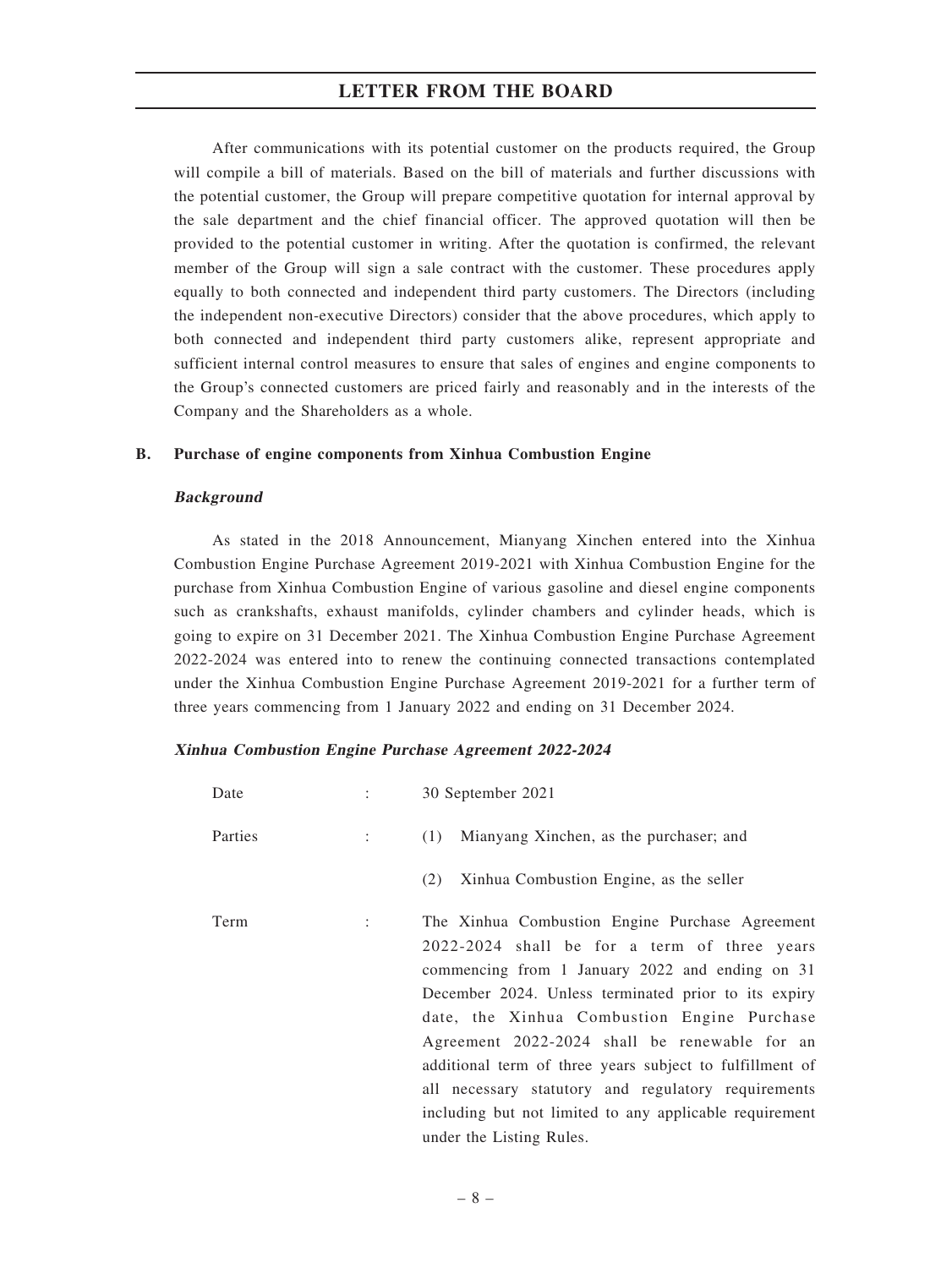| Nature of     | $\ddot{\phantom{a}}$ | Pursuant to the agreement, Mianyang Xinchen has                                                                                                                   |  |  |  |  |
|---------------|----------------------|-------------------------------------------------------------------------------------------------------------------------------------------------------------------|--|--|--|--|
| transactions  |                      | agreed to purchase various gasoline and diesel engine<br>components such as crankshafts, exhaust manifolds,                                                       |  |  |  |  |
|               |                      | cylinder chambers and cylinder heads from Xinhua<br>Combustion Engine.                                                                                            |  |  |  |  |
| Consideration | $\cdot$ :            | The price for each purchase of engine components from<br>Xinhua Combustion Engine is determined by reference<br>to the prevailing market price from time to time. |  |  |  |  |

### Pricing policy

Prevailing market price means the price at which the same type of products can be obtained from independent third party suppliers on normal commercial terms or better in the ordinary course of business. For the purpose of obtaining market prices, Mianyang Xinchen will make reference to the price quotations obtained from independent third party suppliers for products of comparable quality, quantity and specifications. In any event, the terms of each purchase from Xinhua Combustion Engine will be no less favourable than the terms which can be obtained from independent third party suppliers for purchasing products of comparable quality, quantity and specifications.

For the purpose of seeking quotations, the Group provides sketches of the engine components it requires to potential suppliers (including both connected and independent third party suppliers). When the quotations are received, the procurement department of the relevant member of the Group will analyse the quotations with reference to, among others, cost of raw materials, labour cost, manufacturing cost, mould depreciation and logistics cost. Once the quotation has successfully passed the internal review among various departments, the terms of the supply contract will be subject to the Group's approval process involving, among others, the general manager of the relevant member of the Group. Only upon approval by the general manager will the supply contract be signed. The Directors (including the independent non-executive Directors) consider that the above procedures, which apply to both connected and independent third party suppliers alike, represent appropriate and sufficient internal control measures to ensure that purchases of engine components from the Group's connected suppliers are priced fairly and reasonably and in the interests of the Company and the Shareholders as a whole.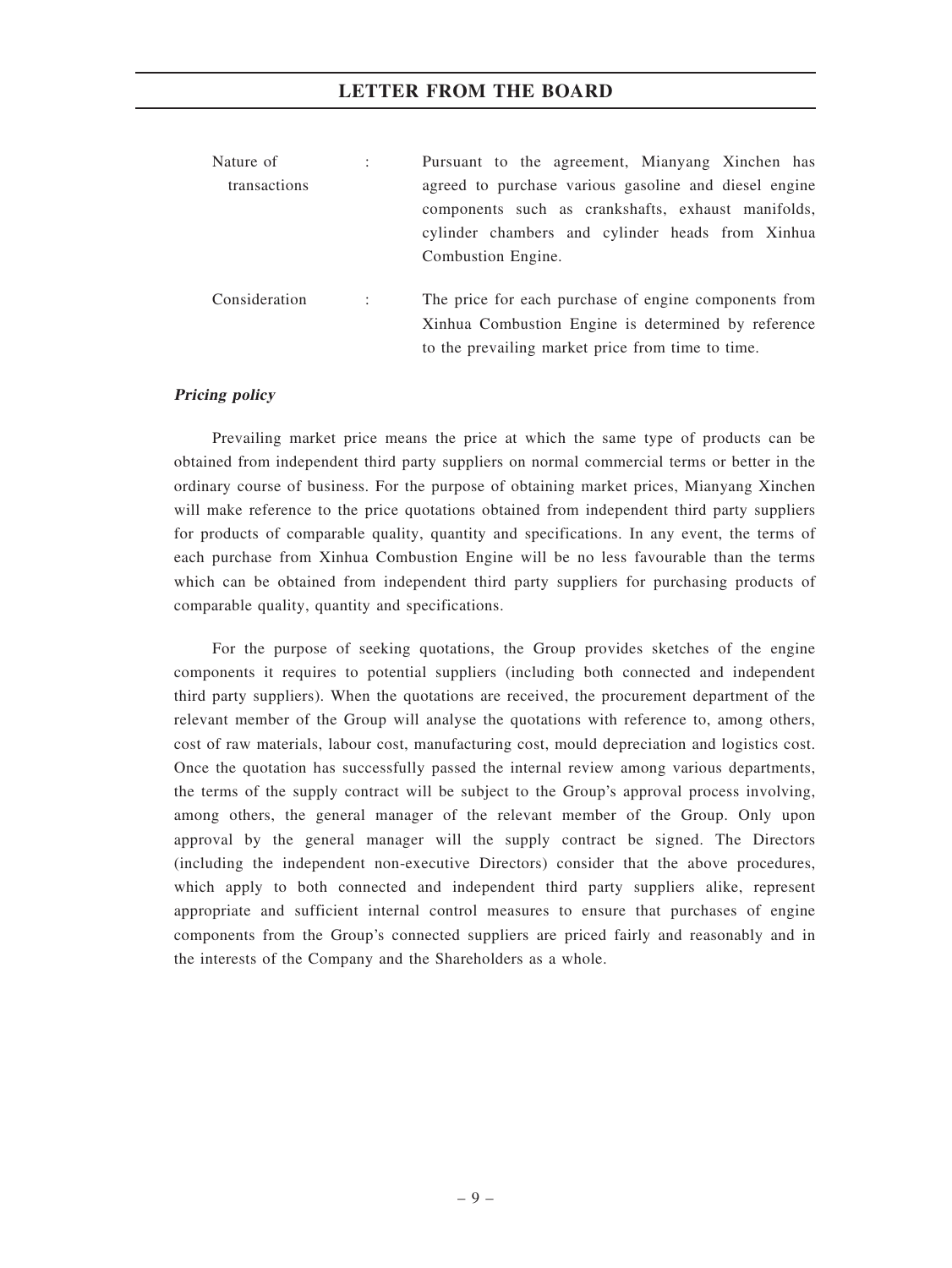### PROPOSED CAPS AND HISTORICAL TRANSACTION VALUE

### A. Existing Caps and historical transaction value

The following table sets out (i) the Existing Caps for each of the three financial years ended or ending (as applicable) 31 December 2019, 2020 and 2021; and (ii) the actual total transaction amounts of the relevant Continuing Connected Transactions 2019-2021 for the two financial years ended 31 December 2020 and the six months ended 30 June 2021:

| 2019-2021 | <b>Continuing Connected Transactions</b>                                  | Major type of<br>products/services | For the financial year ended<br>31 December 2019<br><b>Existing Cap</b><br>(RMB'000) | Actual total<br>transaction<br>amount<br>(RMB'000) | For the financial year ended<br>31 December 2020<br><b>Existing Cap</b><br>(RMB'000) | Actual total<br>transaction<br>amount<br>(RMB'000) | For the<br>financial vear<br>ending 31<br>December 2021<br>Existing Cap<br>(RMB'000) | For the six<br>months ended<br>30 June 2021<br>Actual total<br>transaction<br>amount<br>(RMB'000) |
|-----------|---------------------------------------------------------------------------|------------------------------------|--------------------------------------------------------------------------------------|----------------------------------------------------|--------------------------------------------------------------------------------------|----------------------------------------------------|--------------------------------------------------------------------------------------|---------------------------------------------------------------------------------------------------|
| 1.        | Sale of engines and engine<br>components to the Brilliance<br>China Group | Engines and engine<br>components   | 1.754.500                                                                            | 386,773                                            | 1,775,000                                                                            | 284.831                                            | 2,600,000                                                                            | 236,665                                                                                           |
| 2.        | Purchase of engine components<br>from Xinhua Combustion<br>Engine         | Engine components                  | 194,900                                                                              | 145,802                                            | 179.500                                                                              | 103,736                                            | 174,200                                                                              | 55,053                                                                                            |

### B. The Proposed Caps

The following table sets out the Proposed Caps for the three financial years ending 31 December 2024:

|           |                                                                        |                                  |              | For the financial year ending 31 December |              |
|-----------|------------------------------------------------------------------------|----------------------------------|--------------|-------------------------------------------|--------------|
|           | <b>Continuing Connected Transactions</b>                               | Major type of                    | 2022         | 2023                                      | 2024         |
| 2022-2024 |                                                                        | products/services                | Proposed Cap | Proposed Cap                              | Proposed Cap |
|           |                                                                        |                                  | (RMB'000)    | (RMB'000)                                 | (RMB'000)    |
| 1.        | Sale of engines and engine components<br>to the Brilliance China Group | Engines and engine<br>components | 409,000      | 504,000                                   | 421,000      |
| 2.        | Purchase of engine components from<br>Xinhua Combustion Engine         | Engine components                | 111.700      | 142,100                                   | 128,700      |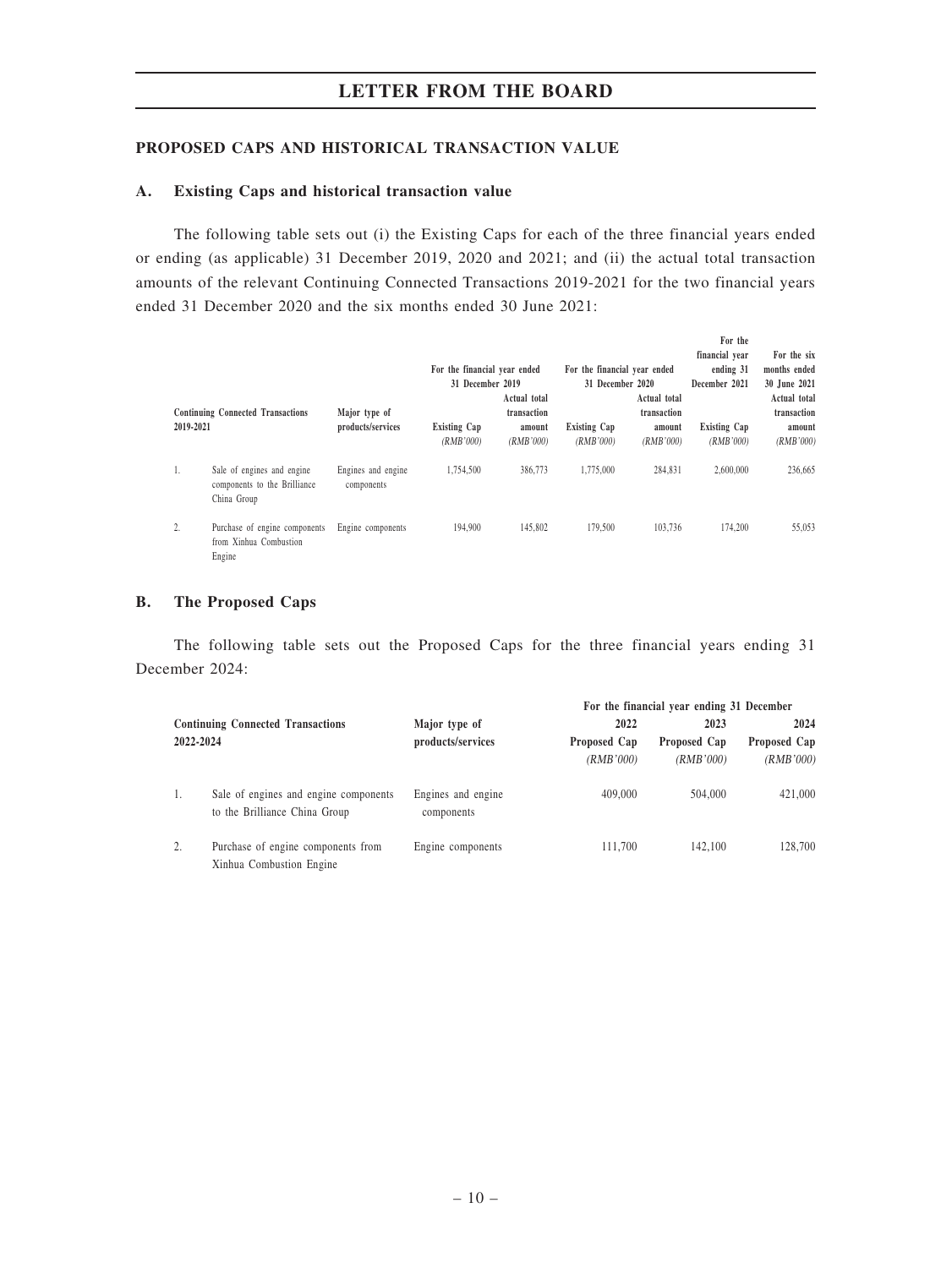### C. Basis for determining the Proposed Caps

The Proposed Caps are primarily based on the following:

- (i) the historical transaction amounts of the relevant Continuing Connected Transactions 2019-2021. As shown in the sub-paragraph headed ''A. Existing Caps and historical transaction value'' above, the utilization of the Existing Caps in respect of the Brilliance China Sale Agreement 2019-2021 for the two years ended 31 December 2019 and the six months ended 30 June 2021 was low. This was due to the fact that the demand for the Group's CE series engines from the member of the Brilliance China Group, which supplied these engines purchased from the Group to Huachen Automotive Group Holdings Company Limited(華晨汽車集團控股有限公司)(a controlling shareholder of Brilliance China) and its subsidiaries (collectively the ''Huachen Group''), only reached approximately 8% of the expected demand since 2019. In September 2020, the bankruptcy and reorganization of the Huachen Group led to virtually zero demand for these engines from the Brilliance China Group. So the actual utilization of the Existing Caps in respect of the Brilliance China Sale Agreement 2019-2021 turned out to be much lower than originally expected. When determining the Proposed Caps in respect of the Brilliance China Sale Agreement 2022-2024, the Company no longer took into account the demand for CE engines and the relevant Proposed Caps were arrived at with reference to the expected demand for the Group's engines for use in the Brilliance China Group's manufacturing of Jinbei minibuses;
- (ii) in respect of the Brilliance China Sale Agreement 2022-2024: (a) the estimated volume of engines and engine components required by the Brilliance China Group with reference to its internal sales targets based on, among others, the estimated number of engines to be assembled and the estimated number of vehicles to be produced by the Brilliance China Group under its existing production lines, and the expected decrease in demand for the Group's engines and engine components from the Brilliance China Group for the year ending 31 December 2024 caused by the potential time lag in research and development of the Group's engines and engine components that comply with the requirements of RDE (Real Drive Emission) regulations under the new emission standards of the PRC to be implemented after July 2023; and (b) the expected unit sale prices of the engines and engine components of the Group; and
- (iii) in respect of the Xinhua Combustion Engine Purchase Agreement 2022-2024: (a) the estimated volume of engines components required by the Group based on the estimated demand for the Group's engines from the Group's customers; (b) the estimated number of engines to be produced by the Group under its existing product lines and new models (including several models that comply with the new emission standards of the PRC) to be launched; and (c) the expected unit purchase prices for the engine components of Xinhua Combustion Engine.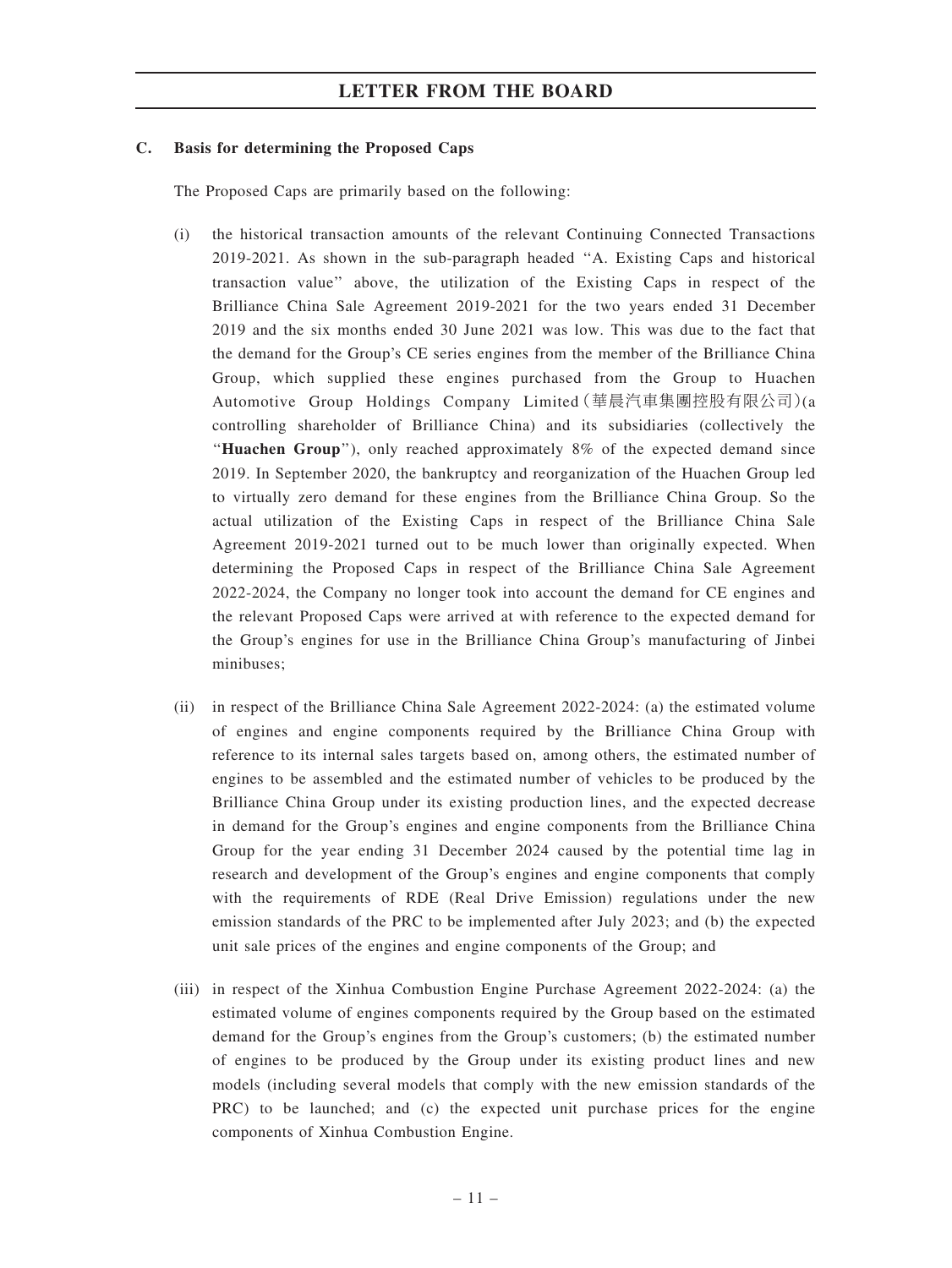# REASONS FOR AND BENEFITS OF ENTERING INTO THE CONTINUING CONNECTED TRANSACTIONS 2022-2024

In the ordinary course of business of the Group, the Group purchases various types of engine components from the Brilliance China Group and the Wuliangye Group for production of the Group's engines. The Group sells engines produced by it and also engine components to the Brilliance China Group.

The Continuing Connected Transactions 2022-2024 are entered into for the following reasons:

- The Group sells its engines to the Brilliance China Group for use in manufacturing Jinbei minibuses, which are minibuses under the ''Jinbei'' brand of commercial vehicles manufactured under a non-wholly-owned business operated by the Brilliance China Group. Such engines are developed and produced according to the specifications required by the Brilliance China Group.
- Engine components supplied by the Wuliangye Group are produced based on specifications provided by the Group and used for the production of engines of the Group or for sale to customers of the Group for repair and maintenance purposes.

The Directors (excluding the Directors who abstained from voting on the relevant resolutions but including the independent non-executive Directors whose view is set out in the section headed ''Letter from the Independent Board Committee'' in this circular after taking into consideration the advice of the Independent Financial Adviser) consider the Continuing Connected Transactions 2022-2024 to be in the interests of the Company and the Shareholders as a whole; on normal commercial terms or better and in the ordinary and usual course of business of the Group; and that the terms of the relevant agreements (including the related Proposed Caps) governing the Continuing Connected Transactions 2022-2024 to be fair and reasonable.

# MATERIAL INTEREST OF DIRECTORS IN THE BRILLIANCE CHINA SALE AGREEMENT 2022-2024 AND THE XINHUA COMBUSTION ENGINE PURCHASE AGREEMENT 2022-2024

Mr. Wu Xiao An, an executive Director and chairman of the Company, is also the chairman and an executive director of Brilliance China. Ms. Ma Nina, a non-executive Director, is also an executive director of Brilliance China and a director of Shenyang XingYuanDong Automobile Component Co., Ltd. (a subsidiary of Brilliance China). Accordingly, Mr. Wu Xiao An and Ms. Ma Nina abstained from voting on the Board resolutions in respect of the Brilliance China Sale Agreement 2022-2024 and the transactions contemplated thereunder.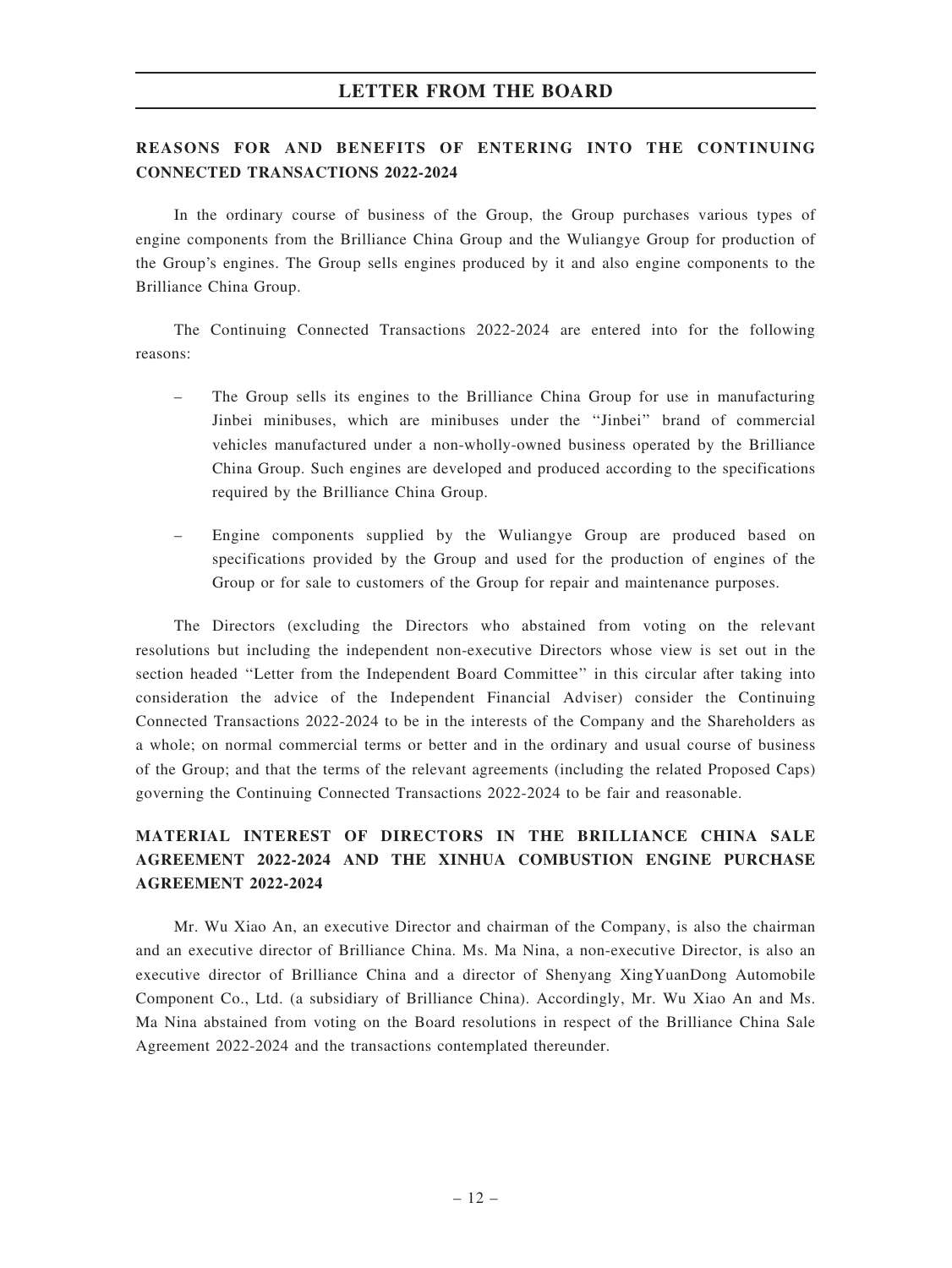Mr. Wang Yunxian, an executive Director, is also a director of Xinhua Investment Holdings Limited (which is a wholly-owned subsidiary of Xinhua Combustion Engine). Mr. Yang Ming, a non-executive Director, is also the general manager of Sichuan Yibin Pushi Group Co., Ltd.\*(四 川省宜賓普什集團有限公司)(which is a holding company of Xinhua Combustion Engine). Accordingly, Mr. Wang Yunxian and Mr. Yang Ming abstained from voting on the Board resolutions in respect of the Xinhua Combustion Engine Purchase Agreement 2022-2024 and the transactions contemplated thereunder.

The Board confirms that (i) except for Mr. Wu Xiao An and Ms. Ma Nina, none of the Directors has any material interest in the Brilliance China Sale Agreement 2022-2024; and (ii) except for Mr. Wang Yunxian and Mr. Yang Ming, none of the Directors has any material interest in the Xinhua Combustion Engine Purchase Agreement 2022-2024. Accordingly, none of the Directors (except for Mr. Wu Xiao An, Ms. Ma Nina, Mr. Wang Yunxian and Mr. Yang Ming who abstained as mentioned above) was required to abstain from voting on the Board resolutions in respect of the Brilliance China Sale Agreement 2022-2024, the Xinhua Combustion Engine Purchase Agreement 2022-2024 and the transactions contemplated thereunder.

### INFORMATION ON THE PARTIES INVOLVED

### The Group

The Group is principally engaged in the development, manufacture and sale of automotive engines for passenger vehicles and light duty commercial vehicles and manufacture of engine parts and components of passenger vehicles in the PRC.

### The Brilliance China Group

### Brilliance China

Brilliance China is a company incorporated in Bermuda, the shares of which are listed on the Stock Exchange. It is an investment holding company.

As at the Latest Practicable Date, Brilliance China, through its wholly-owned subsidiary, owned approximately 31.20% of the issued share capital of the Company and was a connected person of the Company.

### The Wuliangye Group

### Wuliangye

Wuliangye primarily engages in the production and sale of a series of wine. It also engages in a wide range of businesses including industrial packaging, optical glass, logistics, rubber products and pharmacy.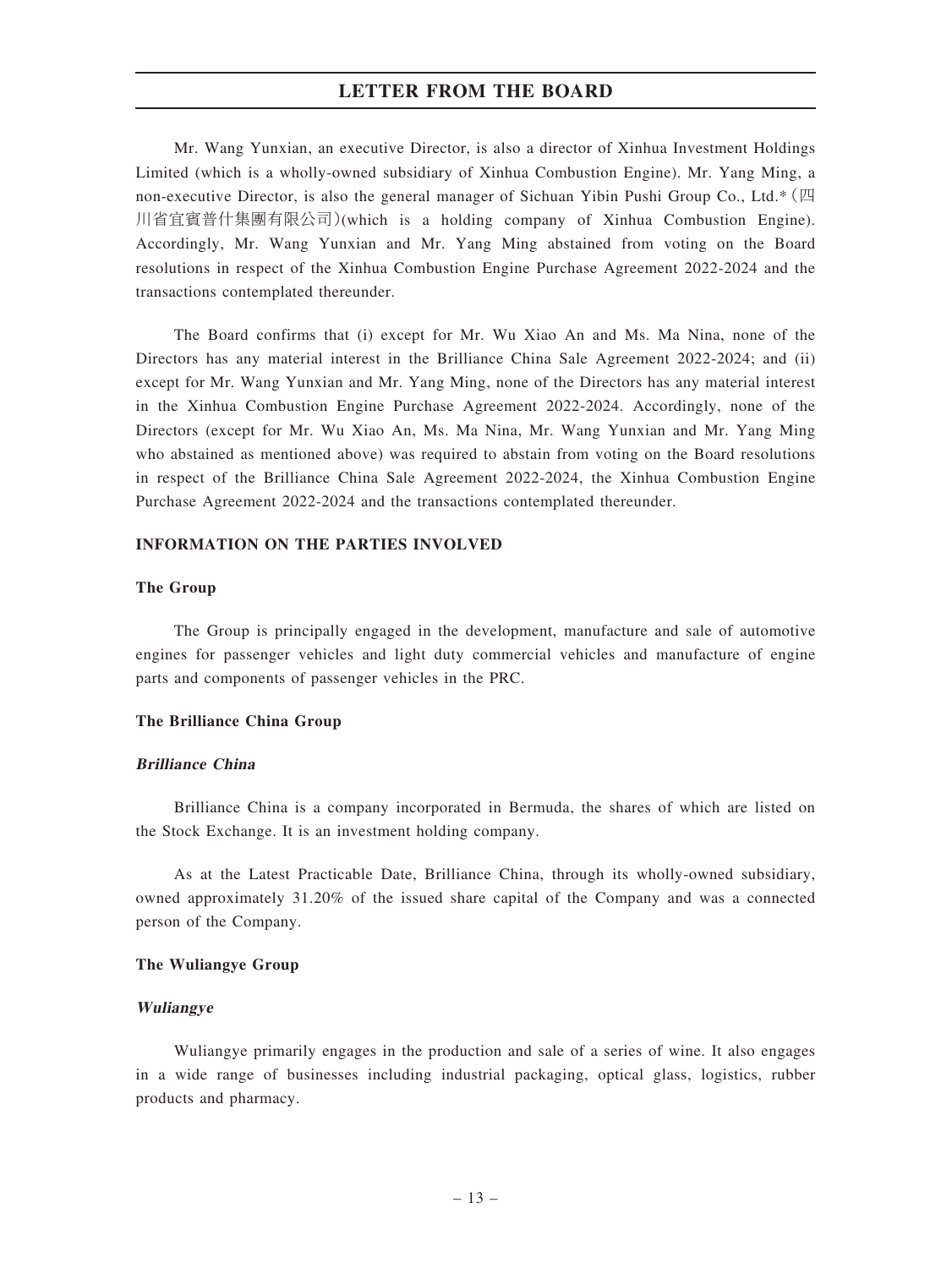As at the Latest Practicable Date, Wuliangye, through its non wholly-owned subsidiary, owned approximately 31.20% of the issued share capital of the Company and was a connected person of the Company.

### Xinhua Combustion Engine

Xinhua Combustion Engine is a joint-stock company established in the PRC and a non wholly-owned subsidiary of Wuliangye and a connected person of the Company. The principal activities of Xinhua Combustion Engine are manufacture and sales of engine components, vehicles sales and provision of ancillary services and logistic services.

### LISTING RULES IMPLICATIONS

As at the Latest Practicable Date, each of Brilliance China and Wuliangye was interested in 400,000,000 and 400,000,000 Shares, representing approximately 31.20% and 31.20% of the issued share capital of the Company, respectively. Accordingly, each of Brilliance China and Xinhua Combustion Engine (being a non wholly-owned subsidiary of Wuliangye) is a connected person of the Company under Rule 14A.07(1) of the Listing Rules.

As one or more of the applicable percentage ratios under Rule 14.07 of the Listing Rules for the Continuing Connected Transactions 2022-2024 are, on an annual basis, over 5% and the Proposed Caps are more than HK\$10,000,000, the Continuing Connected Transactions 2022-2024 are subject to reporting, announcement, annual review and independent shareholders' approval requirements as set out in Chapter 14A of the Listing Rules.

### EXTRAORDINARY GENERAL MEETING

A notice convening the Extraordinary General Meeting at which ordinary resolutions will be proposed to consider and, if thought fit, to approve the Brilliance China Sale Agreement 2022- 2024, the Xinhua Combustion Engine Purchase Agreement 2022-2024, the transactions contemplated thereunder and the Proposed Caps to be held at Victoria Room, 2nd Floor, Mandarin Oriental, Hong Kong, 5 Connaught Road Central, Hong Kong on Tuesday, 16 November 2021 at 9:30 a.m. or immediately after the conclusion of the extraordinary general meeting of the Company (which is scheduled to be held at the same place on the same date at 9:00 a.m.), whichever is earlier, is set out on pages 42 to 45 of this circular. Whether or not you are able to attend the Extraordinary General Meeting, you are requested to complete the accompanying form of proxy in accordance with the instructions printed thereon and return it to the Company's branch share registrar and transfer office in Hong Kong, Computershare Hong Kong Investor Services Limited, at 17M Floor, Hopewell Centre, 183 Queen's Road East, Wanchai, Hong Kong as soon as possible but in any event not less than 48 hours before the time appointed for holding the Extraordinary General Meeting or any adjourned meeting (as the case may be). Completion and return of the form of proxy will not preclude you from attending and voting in person at the Extraordinary General Meeting or any adjourned meeting (as the case may be) should you so wish.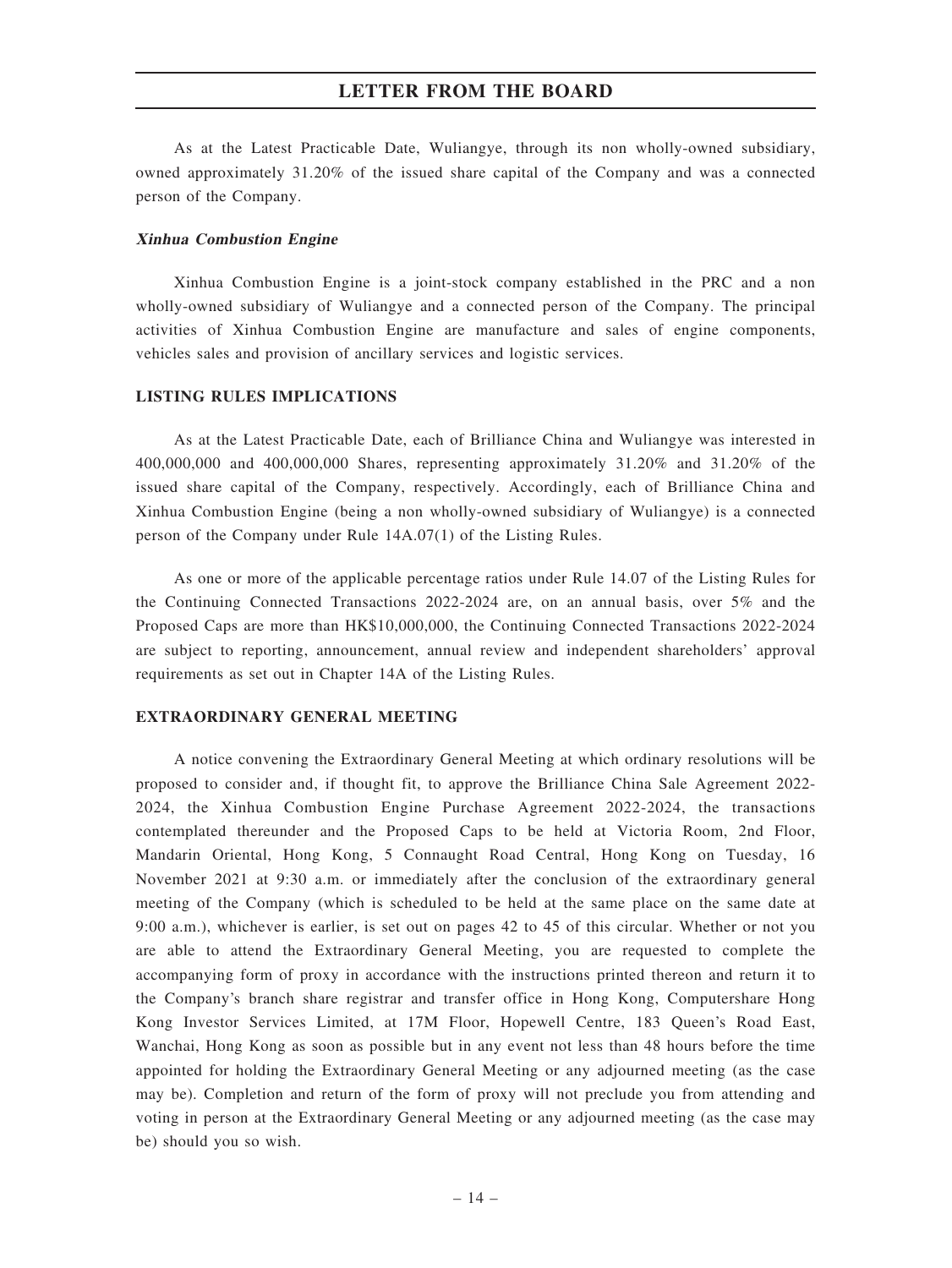In accordance with the requirements of the Listing Rules, the resolutions to be put forward at the Extraordinary General Meeting will be voted on by the Independent Shareholders by way of poll.

As at the Latest Practicable Date, Brilliance China and Wuliangye were interested in 400,000,000 and 400,000,000 Shares, representing approximately 31.20% and 31.20% of the issued share capital of the Company, respectively. As at the Latest Practicable Date, each of Mr. Wu Xiao An, an executive Director and chairman of the Company, and Mr. Wang Yunxian, an executive Director and chief executive officer of the Company, was interested and deemed to be interested in an aggregate of 42,313,426 Shares, representing approximately 3.30% of the issued share capital of the Company. Brilliance China, Mr. Wu Xiao An and their associates will abstain from voting on the ordinary resolution(s) to be proposed at the Extraordinary General Meeting in respect of the Continuing Connected Transactions 2022-2024 between the Group and the Brilliance China Group and the related Proposed Caps. Wuliangye, Mr. Wang Yunxian and their associates will abstain from voting on the ordinary resolution(s) to be proposed at the Extraordinary General Meeting in respect of the Continuing Connected Transactions 2022-2024 between the Group and the Wuliangye Group and the related Proposed Caps.

### INDEPENDENT BOARD COMMITTEE

The Independent Board Committee, comprising all the independent non-executive Directors, has been formed to advise the Independent Shareholders as to whether the Brilliance China Sale Agreement 2022-2024, the Xinhua Combustion Engine Purchase Agreement 2022-2024, the transactions contemplated thereunder and the Proposed Caps are fair and reasonable so far as the Shareholders are concerned and are in the interests of the Company and the Shareholders as a whole. Your attention is drawn to the letter from the Independent Board Committee containing its recommendation set out on pages 17 to 18 of this circular.

### INDEPENDENT FINANCIAL ADVISER

Octal Capital has been appointed as the independent financial adviser to advise the Independent Board Committee and the Independent Shareholders as to whether the Brilliance China Sale Agreement 2022-2024, the Xinhua Combustion Engine Purchase Agreement 2022- 2024, the transactions contemplated thereunder and the Proposed Caps are fair and reasonable so far as the Shareholders are concerned and are in the interests of the Company and the Shareholders as a whole. The text of the letter of advice from Octal Capital is set out on pages 19 to 35 of this circular.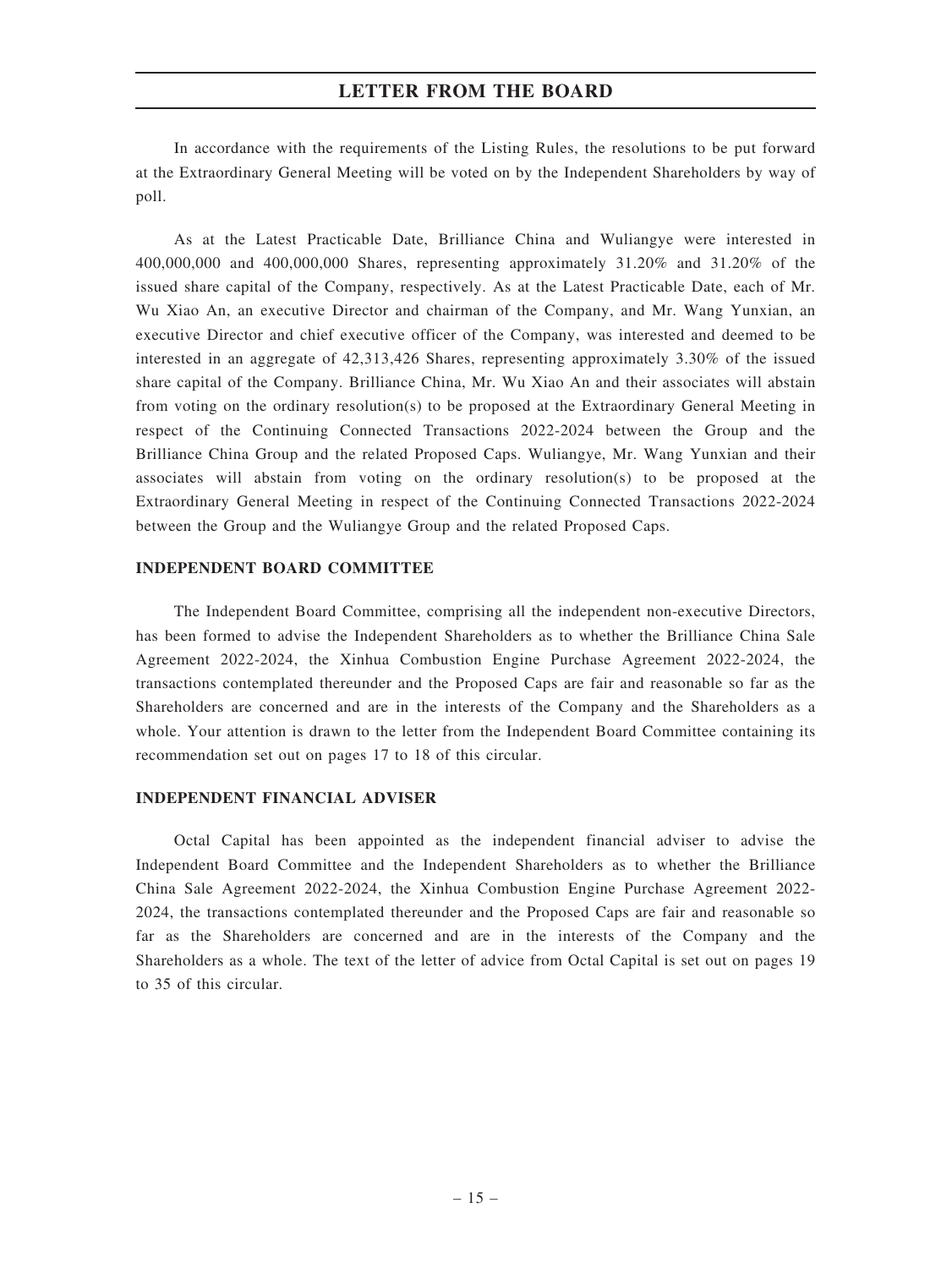### **RECOMMENDATION**

The Directors (excluding the Directors who abstained from voting on the relevant resolutions but including the independent non-executive Directors whose view is set out in the section headed ''Letter from the Independent Board Committee'' in this circular after taking into consideration the advice of the Independent Financial Adviser) believes that the Brilliance China Sale Agreement 2022-2024, the Xinhua Combustion Engine Purchase Agreement 2022-2024, the transactions contemplated thereunder and the Proposed Caps are in the interests of the Company and the Shareholders as a whole and are fair and reasonable so far as the Shareholders are concerned. Accordingly, the Directors (excluding the Directors who abstained from voting on the relevant Directors resolutions but including the independent non-executive Directors whose view is set out in the section headed ''Letter from the Independent Board Committee'' in this circular after taking into consideration the advice of the Independent Financial Adviser) recommend the Independent Shareholders to vote in favour of the ordinary resolutions to be proposed at the Extraordinary General Meeting to approve the Brilliance China Sale Agreement 2022-2024, the Xinhua Combustion Engine Purchase Agreement 2022-2024, the transactions contemplated thereunder and the Proposed Caps.

### ADDITIONAL INFORMATION

Your attention is drawn to the additional information contained in the appendix to this circular.

> Yours faithfully, By order of the Board Xinchen China Power Holdings Limited Wu Xiao An (also known as Ng Siu On) Chairman

for identification purpose only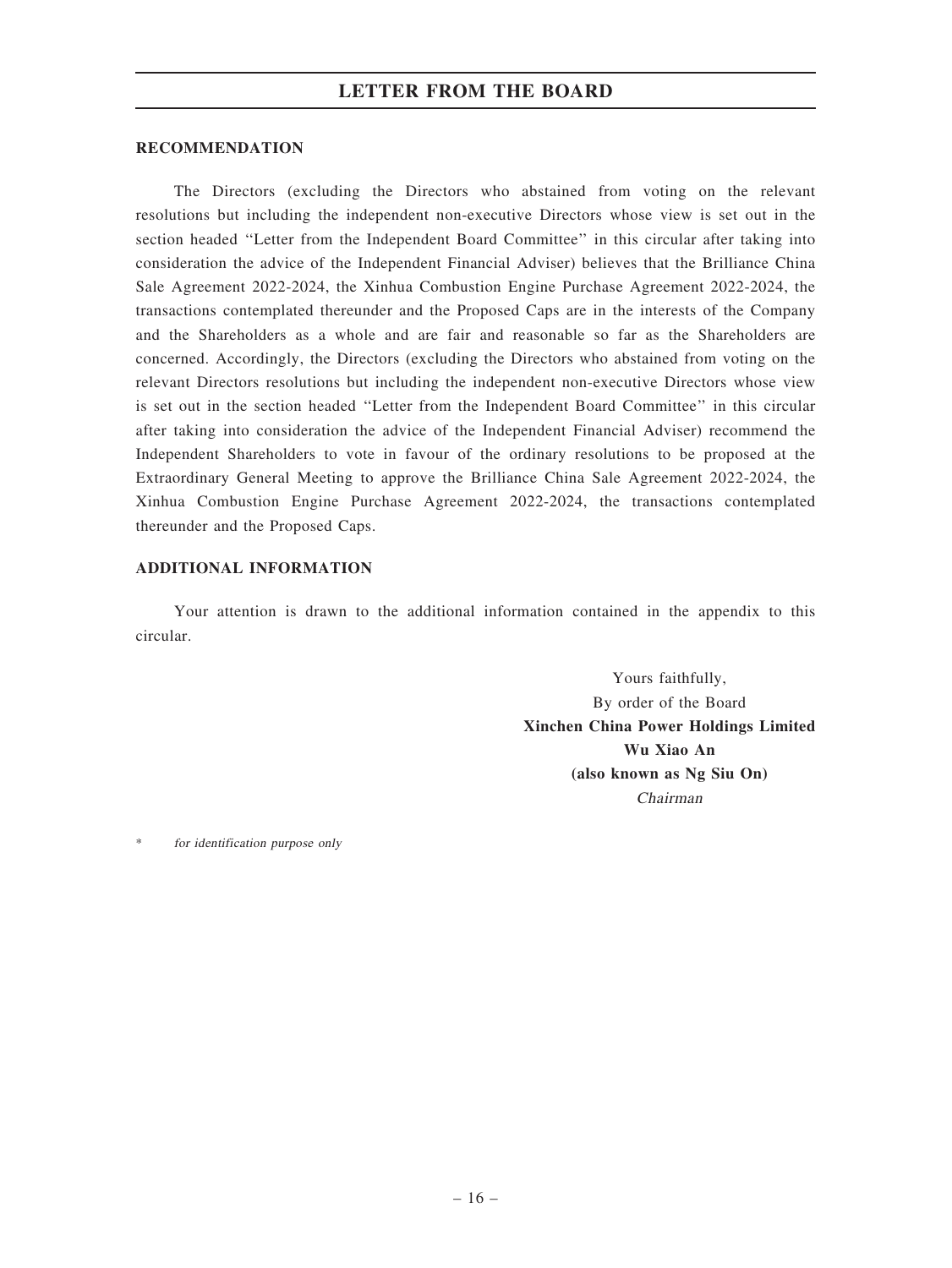# LETTER FROM THE INDEPENDENT BOARD COMMITTEE



# **XINCHEN CHINA POWER HOLDINGS LIMITED 新晨中國動力控股有限公司**

(Incorporated in the Cayman Islands with limited liability) **(Stock Code: 1148)**

28 October 2021

To the Independent Shareholders

Dear Sir or Madam,

# RENEWAL OF CONTINUING CONNECTED TRANSACTIONS

We refer to the circular issued by the Company to its Shareholders dated 28 October 2021 (the ''Circular''), of which this letter forms part. Terms defined in the Circular shall bear the same meanings when used herein unless the context requires otherwise.

We have been appointed by the Board as the Independent Board Committee to advise you as to whether, in our opinion, the Brilliance China Sale Agreement 2022-2024, the Xinhua Combustion Engine Purchase Agreement 2022-2024, the transactions contemplated thereunder and the Proposed Caps are fair and reasonable so far as the Independent Shareholders are concerned and are in the interests of the Company and the Shareholders as a whole. Details of the Brilliance China Sale Agreement 2022-2024, the Xinhua Combustion Engine Purchase Agreement 2022- 2024, the transactions contemplated thereunder and the Proposed Caps are set out in the letter from the Board contained in the Circular. Octal Capital has been appointed as the Independent Financial Adviser to advise the Independent Board Committee and the Independent Shareholders in respect of the Brilliance China Sale Agreement 2022-2024, the Xinhua Combustion Engine Purchase Agreement 2022-2024, the transactions contemplated thereunder and the Proposed Caps. Details of its advice and the principal factors taken into consideration in arriving at its recommendations are set out in the letter from the Independent Financial Adviser contained in the Circular.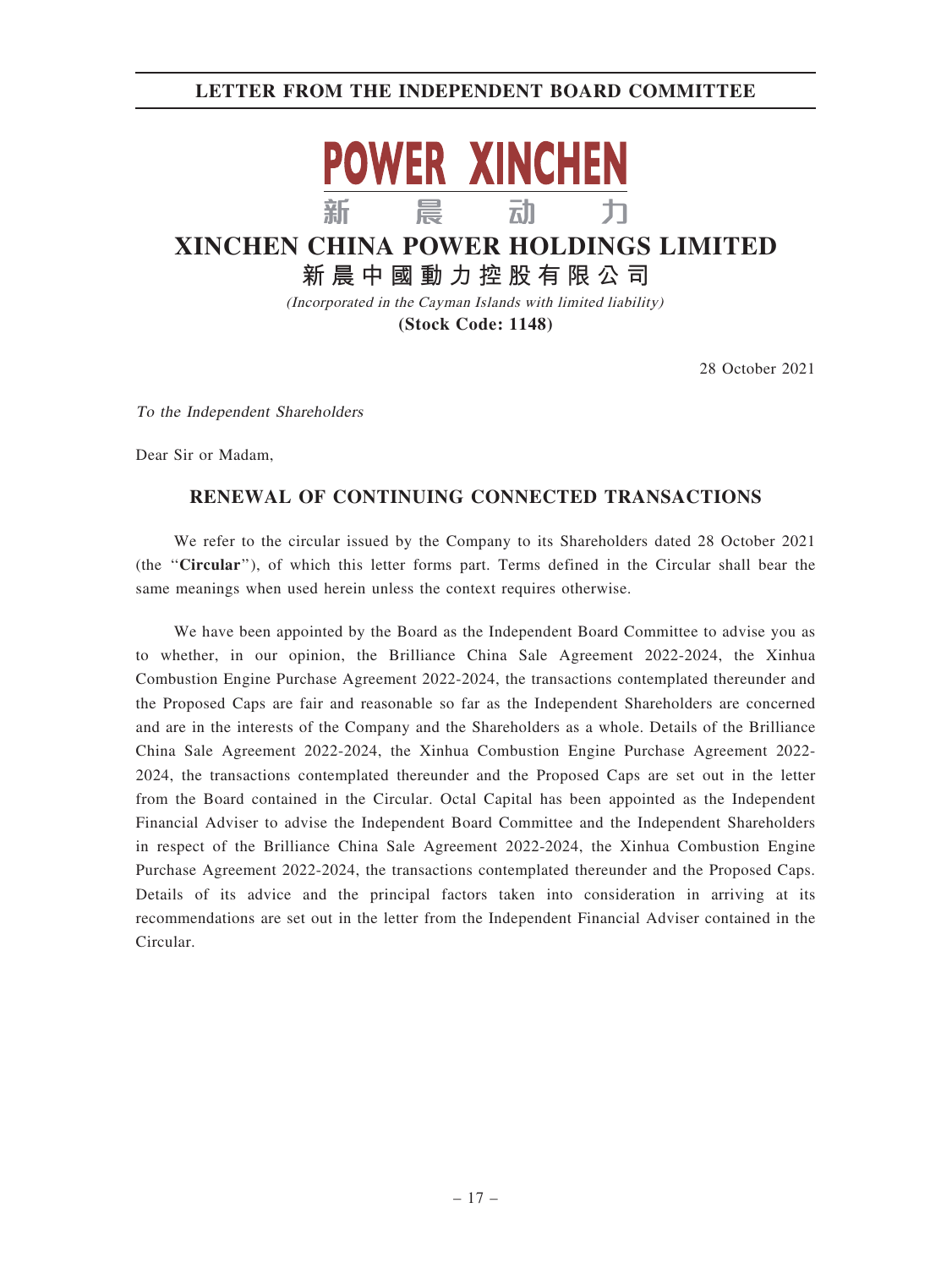# LETTER FROM THE INDEPENDENT BOARD COMMITTEE

Having considered the terms of the Brilliance China Sale Agreement 2022-2024, the Xinhua Combustion Engine Purchase Agreement 2022-2024, the transactions contemplated thereunder and the Proposed Caps and taking into account the information contained in the Circular and the advice of Octal Capital, we are of the opinion that the Brilliance China Sale Agreement 2022- 2024, the Xinhua Combustion Engine Purchase Agreement 2022-2024, the transactions contemplated thereunder and the Proposed Caps are fair and reasonable so far as the Independent Shareholders are concerned, on normal commercial terms or better and in the ordinary and usual course of business of the Group and are in the interests of the Company and the Shareholders as a whole. Accordingly, we recommend the Independent Shareholders to vote in favour of the ordinary resolutions to be put forward at the Extraordinary General Meeting to approve the Brilliance China Sale Agreement 2022-2024, the Xinhua Combustion Engine Purchase Agreement 2022-2024, the transactions contemplated thereunder and the Proposed Caps.

# Yours faithfully, Independent Board Committee

Mr. Chi Guohua Mr. Wang Jun Mr. Huang Haibo Mr. Wang Songlin Independent non-executive Directors

– 18 –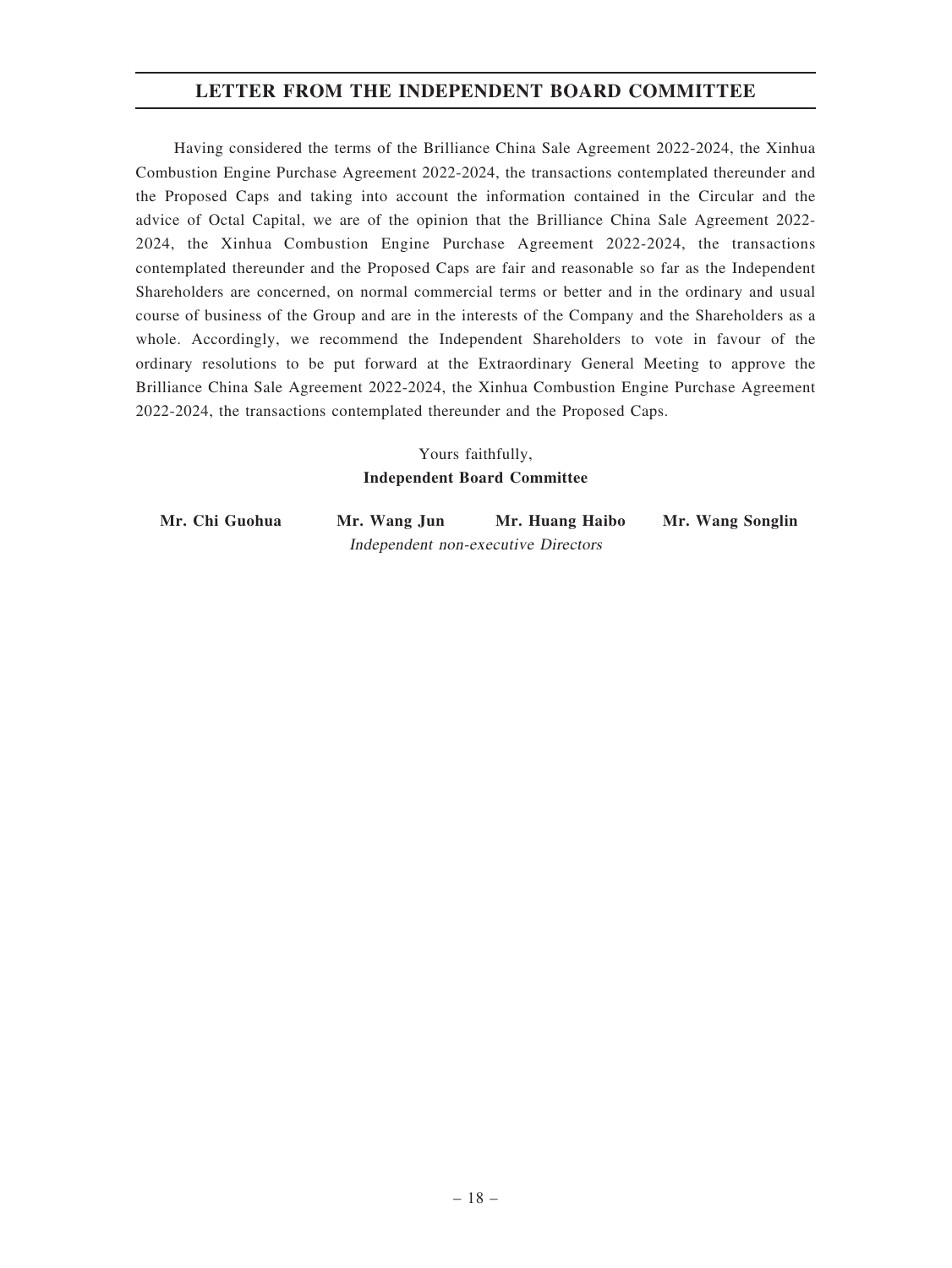

801-805, 8/F, Nan Fung Tower, 88 Connaught Road Central, Hong Kong

28 October 2021

To the Independent Board Committee and the Independent Shareholders

Dear Sirs,

# RENEWAL OF THE CONTINUING CONNECTED TRANSACTIONS

### **INTRODUCTION**

We refer to our engagement to advise the Independent Board Committee and the Independent Shareholders in respect of the terms of the Continuing Connected Transactions 2022-2024 and the Proposed Caps, particulars of which are set out in the letter from the Board (the ''Letter from the Board'') of the circular to the Shareholders dated 28 October 2021 (the ''Circular'') and in which this letter is reproduced. Unless the context requires otherwise, capitalised terms used in this letter shall have the same meanings as given to them under the definitions section of the Circular.

As set out in the Letter from the Board, on 30 September 2021, the Company entered into (a) the Brilliance China Sale Agreement 2022-2024 with Brilliance China; and (b) Mianyang Xinchen, a wholly-owned subsidiary of the Company, entered into the Xinhua Combustion Engine Purchase Agreement 2022-2024 with Xinhua Combustion Engine, as to the continued conduct of the Continuing Connected Transactions 2019-2021 for the three financial years commencing from 1 January 2022 to 31 December 2024.

As at the Latest Practicable Date, each of Brilliance China and Wuliangye was interested in 400,000,000 and 400,000,000 Shares, representing approximately 31.20% and 31.20% of the issued share capital of the Company, respectively. Accordingly, each of Brilliance China and Xinhua Combustion Engine (being a non wholly-owned subsidiary of Wuliangye) is a connected person of the Company under Rule 14A.07(1) of the Listing Rules.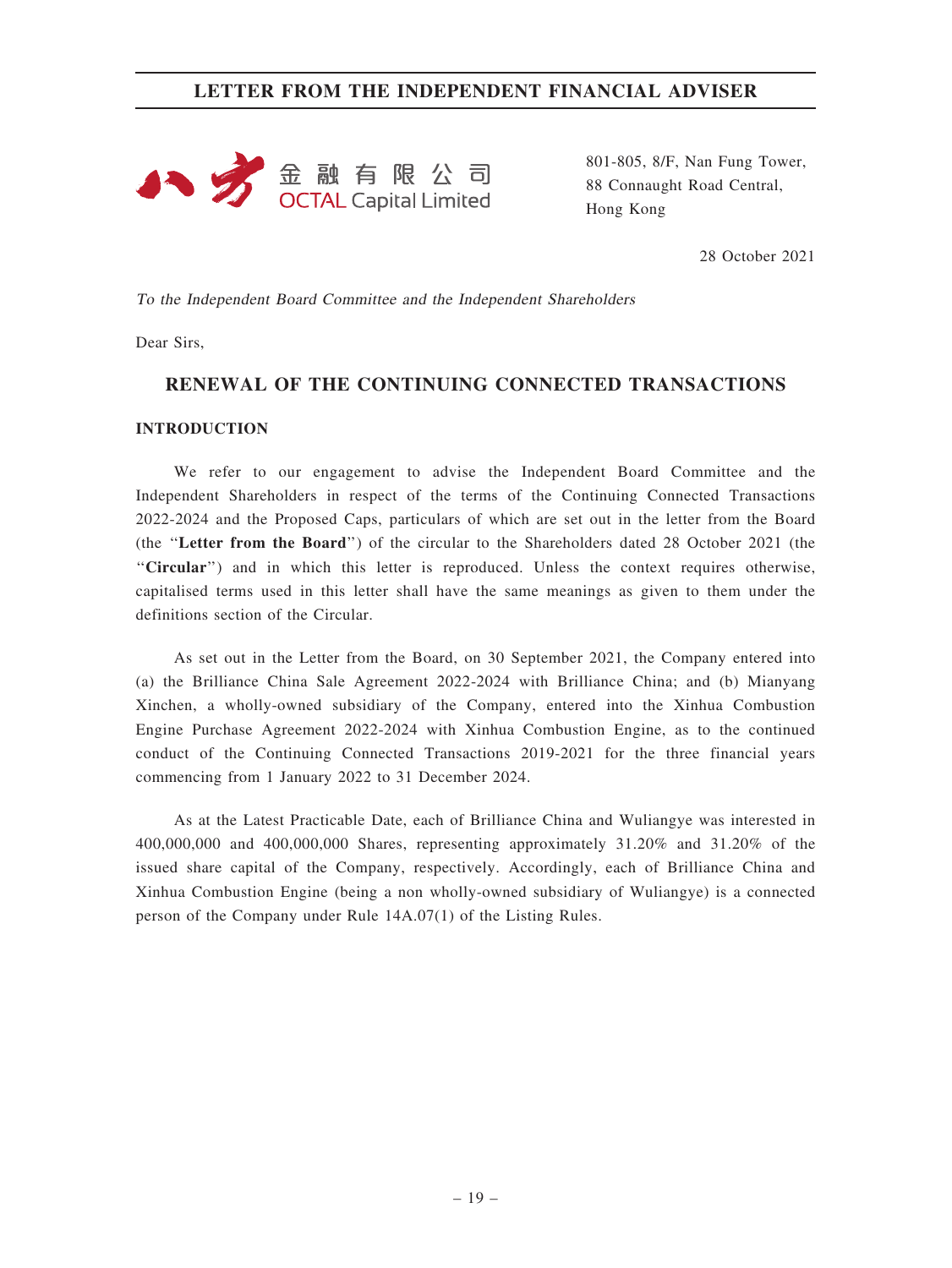As one or more of the applicable percentage ratios under Rule 14.07 of the Listing Rules for the Continuing Connected Transactions 2022-2024 are, on an annual basis, over 5% and the Proposed Caps are more than HK\$10,000,000, the Continuing Connected Transactions 2022-2024 are subject to reporting, announcement, annual review and independent shareholders' approval requirements under Chapter 14A of the Listing Rules.

The Company will hold the Extraordinary General Meeting for the purpose of considering and approving the Continuing Connected Transactions and the Proposed Caps by the Independent Shareholders, at which ordinary resolutions will be proposed and voting will be conducted by way of poll in accordance with the requirements of the Listing Rules.

The Independent Board Committee has been established to advise the Independent Shareholders as to (i) the Continuing Connected Transactions 2022-2024; and (ii) the Proposed Caps. We have been appointed to advise the Independent Board Committee and the Independent Shareholders in this regard.

We are not connected with the Directors, chief executive and substantial shareholders of the Company, Brilliance China, Wuliangye or any of their respective subsidiaries or associates and are therefore considered suitable to give independent advice to the Independent Board Committee and the Independent Shareholders. During the last two years, we were engaged as an independent financial adviser to the Company in respect of (i) the compliance agreement entered into between BMW Brilliance Automotive Ltd., the Company and Mianyang Xinchen in relation to the sale and purchase of, among others, engine parts and components and raw materials for manufacturing engines and engine parts and components (as the case may be) and the provision of related services, details of which are set out in the circular of the Company dated 1 November 2019; and (ii) the financial assistance from BMW Brilliance Automotive Ltd., details of which are set out in the circular of the Company dated 30 July 2021 (collectively, the ''Previous Engagements''). Under the Previous Engagements, we were required to express our opinion on and give recommendation to the Independent Board Committee and/or the Shareholders in respect of the relevant transactions. Apart from normal professional fees payable to us by the Company in connection with this appointment, no arrangement exists whereby we will receive any fees or benefits from the Company or the directors, chief executive and substantial shareholders of the Company, Brilliance China, Wuliangye or any of their respective subsidiaries or associates.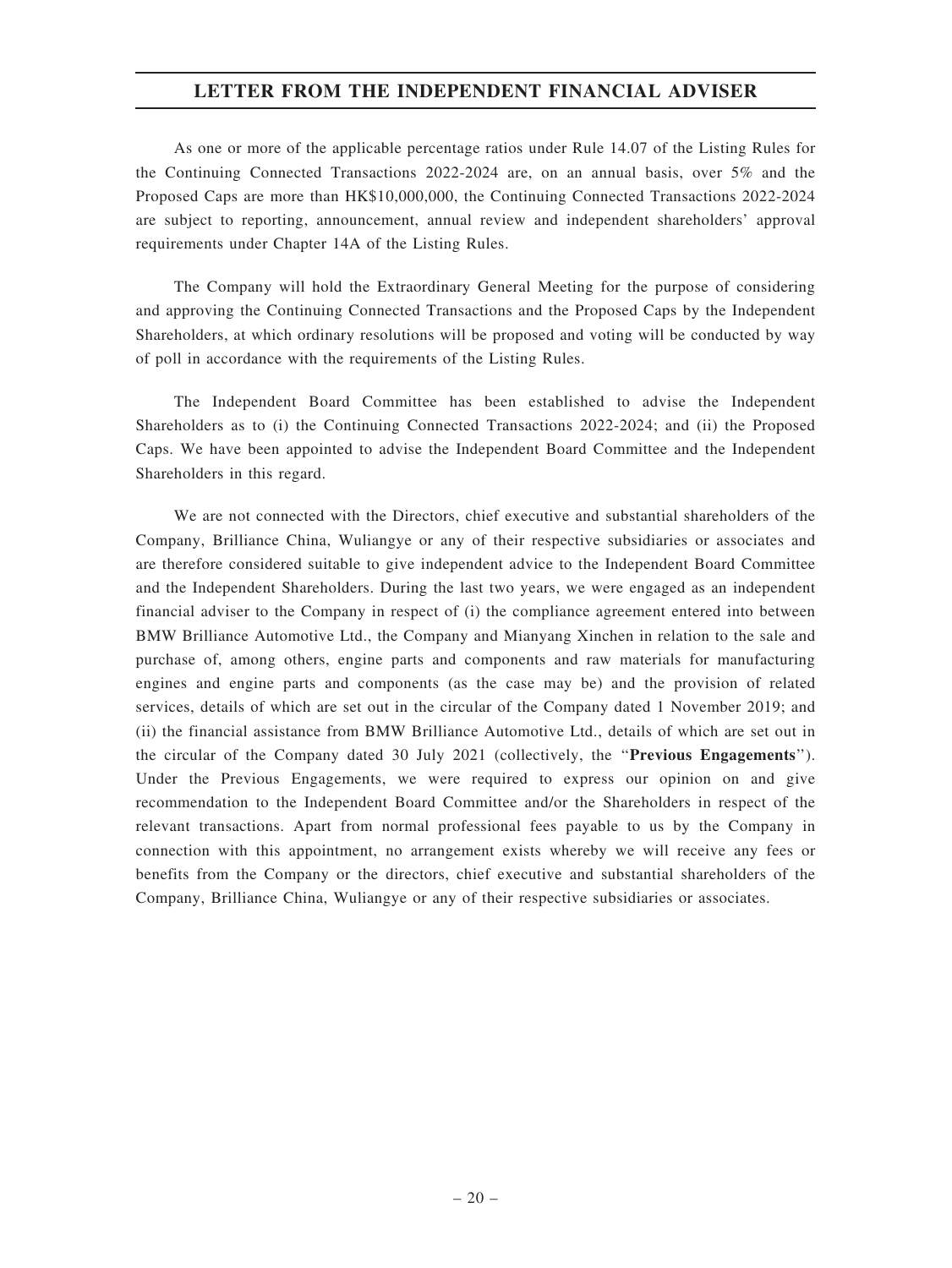In formulating our opinion, we have relied on the accuracy of the information and representations contained in the Circular and have assumed that all information and representations made or referred to in the Circular were true at the time they were made and continue to be true as at the Latest Practicable Date. We have also relied on our discussion with the management of the Company regarding the Group, including the information and representations contained in the Circular. We have also assumed that all statements of belief, opinion and intention made by the Directors and management of the Company in the Circular were reasonably made after due enquiry. We consider that we have reviewed sufficient information to reach an informed view, to justify our reliance on the accuracy of the information contained in the Circular and to provide a reasonable basis for our advice, among other things, (i) automobile sales plan for the three years ended 31 December 2024; (ii) list of estimated purchases of engine components for the three years ended 31 December 2024; (iii) samples of quotations of the comparable products under the Brilliance China Sale Agreement 2019-2021 during the two years ended 31 December 2020 and the six months ended 30 June 2021; (iv) samples of quotations of the comparable products under the Xinhua Combustion Engine Purchase Agreement 2019-2021 during the two years ended 31 December 2020 and the six months ended 30 June 2021; and (v) internal control policies adopted for the Continuing Connected Transactions 2022- 2024. We have no reason to suspect that any material facts have been omitted or withheld from the information contained or opinions expressed in the Circular nor to doubt the truth, accuracy and completeness of the information and representations provided to us by the Directors and management of the Company. We have not, however, conducted an independent in-depth investigation into the business and affairs of the Group, Brilliance China, Wuliangye and their respective controlling shareholder(s) and associates nor have we carried out any independent verification of the information supplied.

# THE CONTINUING CONNECTED TRANSACTIONS 2022-2024 AND THE PROPOSED **CAPS**

### Principal factors and reasons considered

In arriving at our opinion regarding the Continuing Connected Transactions 2022-2024 and the Proposed Caps, we have considered the following principal factors and reasons:

# 1. Background of and reasons for the Continuing Connected Transactions 2022-2024 and the Proposed Caps

The Group is principally engaged in the development, manufacture and sale of automotive engines for passenger vehicles and light duty commercial vehicles and manufacture of engine parts and components of the passenger vehicles in the PRC.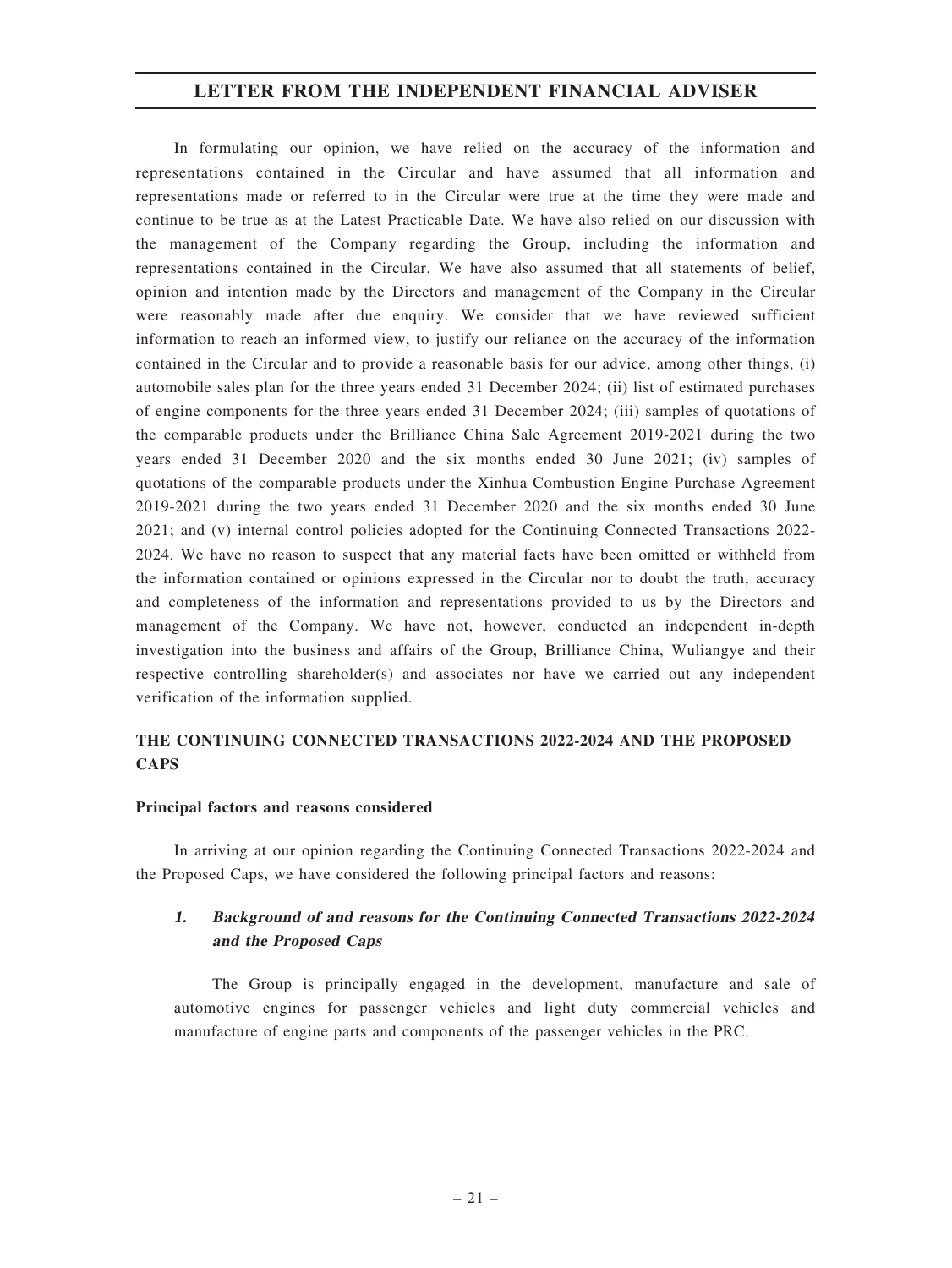As stated in the 2018 Announcement, (i) the Company and Brilliance China entered into the Brilliance China Sale Agreement 2019-2021 for the supply by the Group to the Brilliance China Group various types of engines and engine components; and (ii) Mianyang Xinchen entered into the Xinhua Combustion Engine Purchase Agreement 2019-2021 with Xinhua Combustion Engine, for the purchase from Xinhua Combustion Engine of various gasoline and diesel engine components such as crankshafts, exhaust manifolds, cylinder chambers and cylinder heads.

As the above-mentioned framework agreements will expire on 31 December 2021 and the parties wish to continue the relevant transactions (i.e. the Brilliance China Sale Agreement 2019-2021 and the Xinhua Combustion Engine Purchase Agreement 2019-2021) upon expiry of the relevant framework agreements, the parties entered into the Brilliance China Sale Agreement 2022-2024 and the Xinhua Combustion Engine Purchase Agreement 2022-2024.

As disclosed in the Letter from the Board, in the ordinary course of business of the Group, the Group purchases various types of engine components from the Wuliangye Group for production of the Group's engines. The Group sells engines produced by it and also engine components to the Brilliance China Group. In particular, engine components supplied by certain members of the Brilliance China Group and the Wuliangye Group are produced based on specifications provided by the Group and used for the production of engines of the Group or for sale to customers of the Group for repair and maintenance purposes.

Based on our review of the product mix of the engine components to be provided by the Group, we understand that the Group sells its engines to the Brilliance China Group for use in manufacturing Jinbei minibuses, which are minibuses under the ''Jinbei'' brand of commercial vehicles manufactured under a non-wholly-owned business operated by the Brilliance China Group. Such engines are developed and produced according to the specification required by the Brilliance China Group and the Group sells Y series engines and R series engines (which refers to the 2.0L to 2.5L displacement engines for the minibuses under the "JinBei" brand) to the Brilliance China Group for use in manufacturing Jinbei minibuses, which broadens the customer base and increases the demand for these types of engines.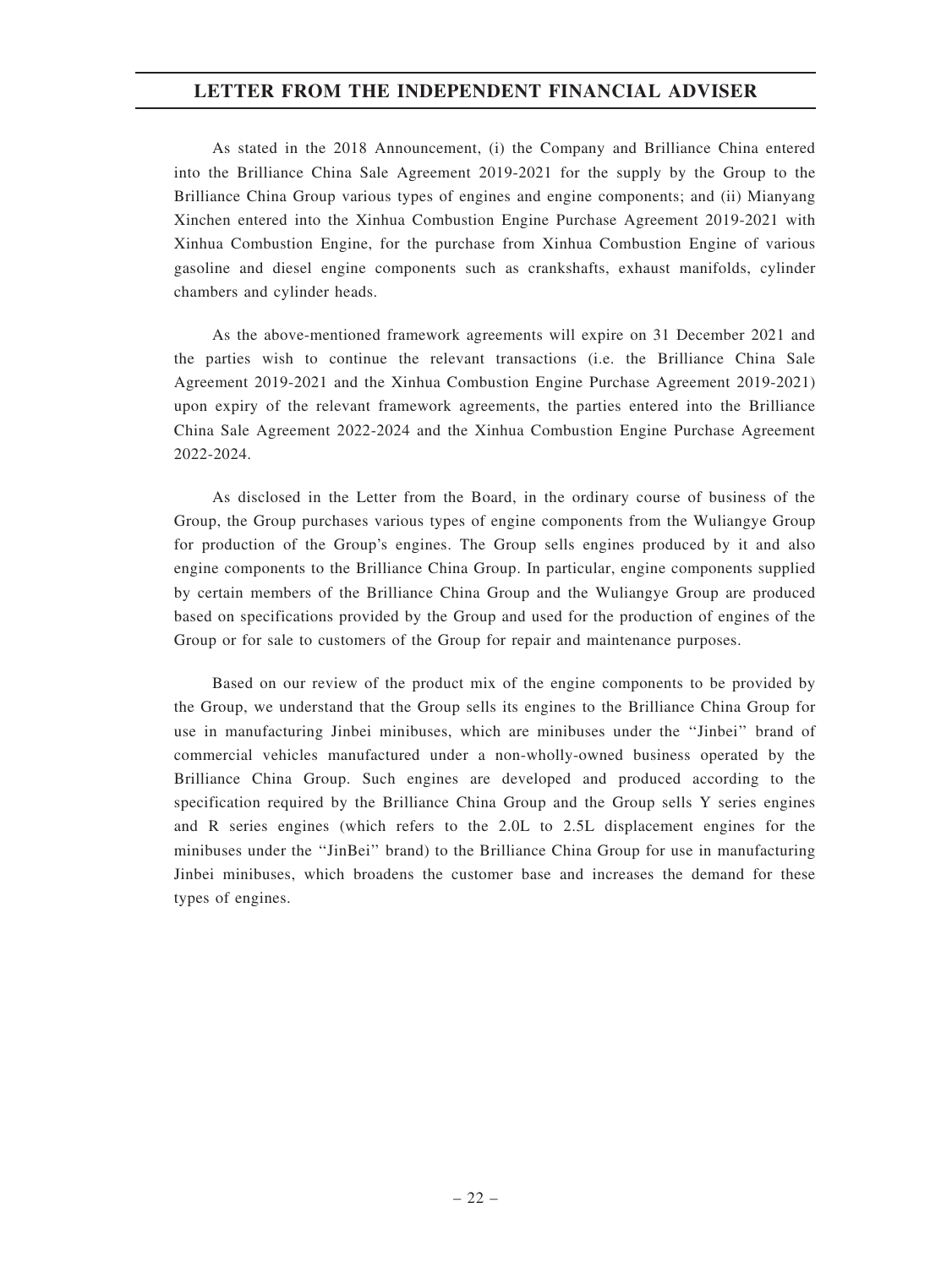As advised by the management of the Company, the specification of automotive components is usually tailor-made for specific brands of vehicles of particular automotive manufacturers due to confidentiality and control over the core production technologies and assurance, and the same type of automotive component of an automotive manufacturer would usually be used in various models of vehicles. We understand that due to the fact that safety is of the utmost importance of a vehicle, an automotive manufacturer would either produce the required engines and engine components on its own or source those engines and engine components from its entrusted suppliers. It is common for an automotive manufacturer to build a long term business relationship with a particular engine and engine component supplier which its products has been repeatedly tested and proven to meet the requirement and specification by the automotive manufacturer.

In view that the specification of engines and engine components is usually tailor-made for specific brands of vehicles of particular automotive manufacturers and the same model of engine or engine component of an automotive manufacturer would usually be used in various models of vehicles, it is more efficient to produce engines and engine components to suit certain automotive manufacturers' requirements and specification.

The Group has been part of the Brilliance China Group before its listing and has been an important supplier of engines and engine components of the Brilliance China Group for long in respect of their vehicles manufactured (namely minibuses, sedans, SUVs and MPVs). Considering the extensive business operations of Brilliance China Group, the entering into of the Brilliance China Sale Agreement 2022-2024 could allow the Group to secure a source of revenue through the transactions to be conducted thereunder, and, on the other hand, allow the Group to leverage on the reputations of the Brilliance China Group and its brands, resulting in attracting potential customers which may in turn enhance returns to the Shareholders.

On the other hand, the Group has been procuring engine components from Xinhua Combustion Engine for over 10 years. Since the Group has been purchasing certain raw materials and automotive components for its manufacturing operation from the Xinhua Combustion Engine over the years, the close relationship between the Group and the Xinhua Combustion Engine allows the Group to secure stable supply of raw materials and automotive components for its operation. The long-term supply relationship has allowed the Xinhua Combustion Engine to develop thorough understanding of the technical requirements and specifications required by the Group and become familiar with the production cycle and operation needs of the Group, thereby ensuring the timely supply of raw materials and automotive components which (i) meets the necessary quality and standards as required by the Group and (ii) minimises any disruptions to the Group's existing business operations.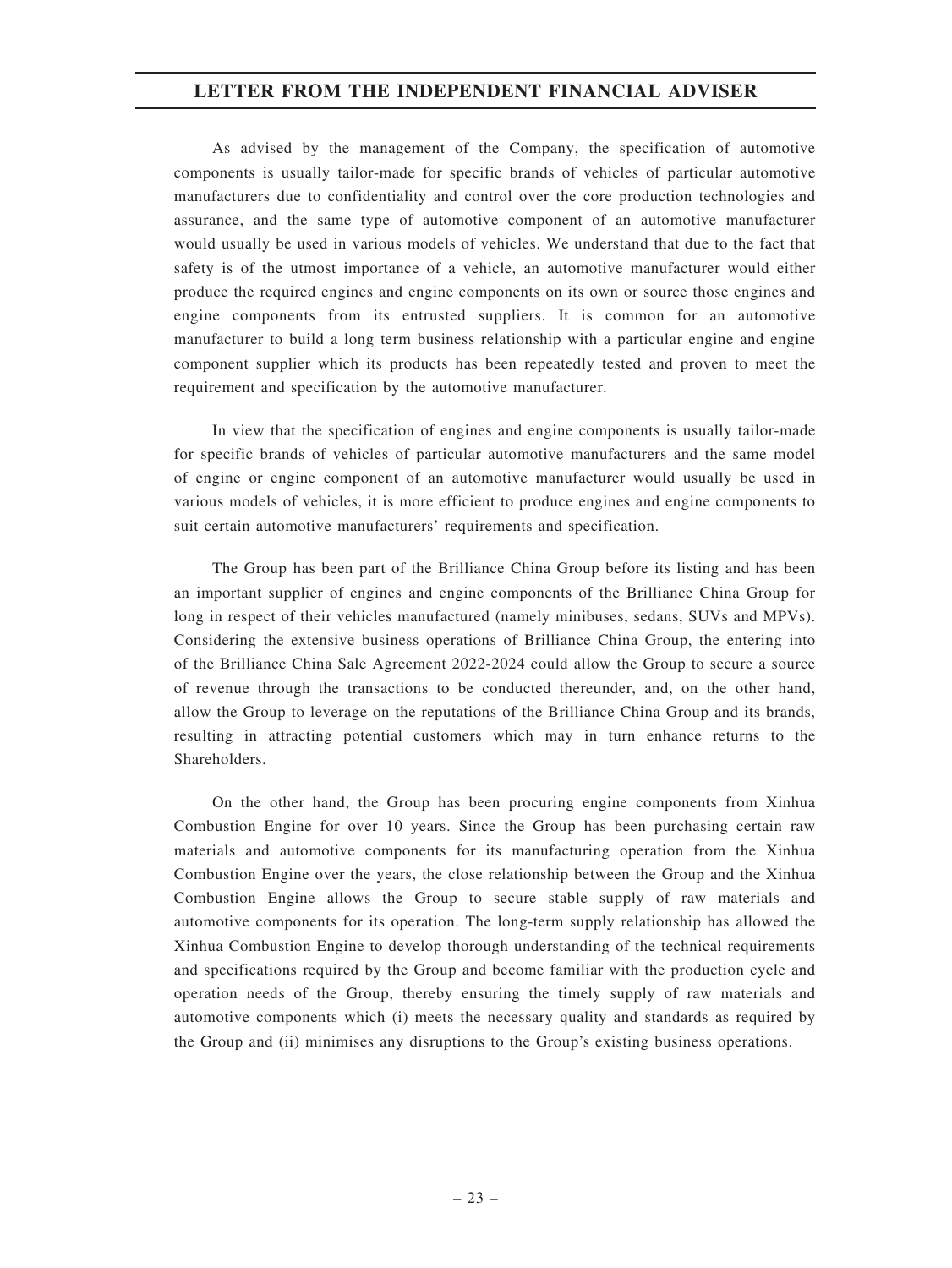Based on the above, we consider that it is fair and reasonable and in the interests of the Company and the Shareholders as a whole for the Group to enter into the Brilliance China Sale Agreement 2022-2024 and the Xinhua Combustion Engine Purchase Agreement 2022-2024 in order to continue the ongoing transactions with (i) the Brilliance China Group to secure stable customers for the Group and (ii) Xinhua Combustion Engine to secure a stable supply of engine components for the onward manufacturing of engines of the Group.

### 2. Industry overview

According to the statistics of China Association of Automobile Manufacturers, approximately 25.3 million new vehicles were sold in 2020 in the PRC with an annual decline of approximately 1.9%, marking its third straight annual decline since 2018. The annual decline in sales in the automobile industry in the PRC created a negative impact on the performance of the Group which is driven by the sales of engine and engine components.

Despite the decline in overall automobile market in 2020 due to the COVID-19 pandemic, the production and sales of automobiles have risen in contrast to the downturn of the general automobile industry, which has driven the potential demand in the upstream products where the Group is operating in. According to the statistics of China Association of Automobile Manufacturers, the production and sales of automobiles in the PRC reached approximately 12.6 million and 12.9 million units for the six months ended 30 June 2021, which represented an annual increase of approximately 24.2% and 25.6% respectively. In addition, the production and sales of automobiles in the PRC in first half year of 2021 has put back as compared to statistics of the same period of 2019 of approximately 12.2 million and 12.3 million units, representing a mild increase of approximately 3.4% and 4.4%, respectively.

On the other hand, under the new environmental standard under the ''Limits and Measurement Methods for Emissions from Light-Duty Vehicles''《輕型汽車污染物排放限 值及測量方法(中國第六階段)》(the ''China VI Emission Standards'') promogulated in December 2016 and implemented in July 2020, certain types of light-duty vehicles powered primarily by gasoline or diesel will have to satisfy more stringent evaporative and refueling emission-control requirements, where production of some of the car dealers may have been suspended and were subject to redesign and relevant tests in pre-production, production in compliance with the new emission standards adoption of the China VI Emission Standards in terms of the automobile production schedule. In addition, car dealers may need to offer high discounts and incentives to reduce its obsolete inventories which were produced in accordance with the precedent emission standard before the full implementation of the China VI Emission Standards.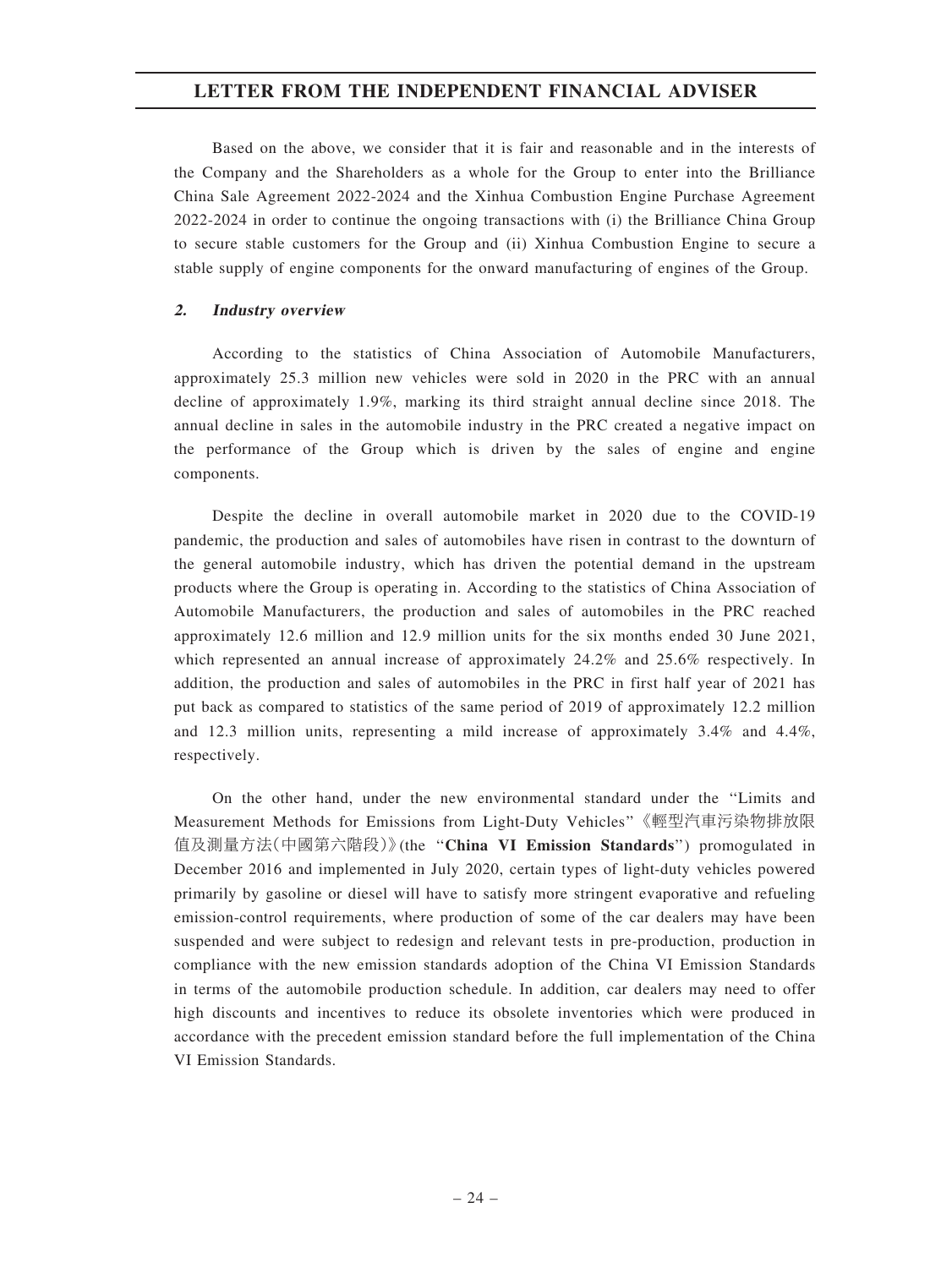With a view to stabilising and expanding automobile consumption and promoting the stable operation of the automobile industry, on 29 April 2020, the National Development and Reform Commission of the PRC and other ten departments jointly issued ''Notice on measures to stabilise and expand automobile consumption''(《關於穩定和擴大汽車消費若干 措施的通知》)(the ''Notice''). The Notice proposed a series of measures to extend the interim period of transition of precedent emission standard to the China VI Emission Standards, among others, (i) the adjustment of the deadline for compliance with the China VI Emission Standards from 1 July 2020 to 1 January 2021; (ii) acceleration of elimination of obsolete diesel trucks; and (iii) supporting automobile consumer financing by lowering the down payment ratio and loan interest rates and extending the repayment period. In addition, in order to encourage relevant cities to optimise purchase restrictions, according to ''Notice on several measures to boost bulk consumption, key consumption and promote the release of rural consumption potential''(《關於提振大宗消費重點消費促進釋放農村消費潛 力若干措施的通知》)jointly issued by the Ministry of Finance of the PRC and other eleven departments on 5 January 2021, the government of the PRC has started a new campaign of cars ''going-to-the-countryside'' and trade-in for vehicles which is compliant with the new emission standards, which include the measures of encouraging purchase of trucks of 3.5 tons or less and passenger vehicles with displacements of 1.6 liters or less for rural residents, so as to eliminate vehicles with outmode emission standards and purchase of new vehicles.

Taking into account the growth of the PRC passenger vehicle market and the supportive policies of the government in encouraging the consumption in the automobile industry, we consider that the prospects of the automobile industry, subject to the further development of the COVID-19 situation, is expected to recover and bounce back to the prepandemic level and drive up the demand in the end products of the automobile manufacturers, which may in turn result in an increasing demand for engines and engine components from the Group.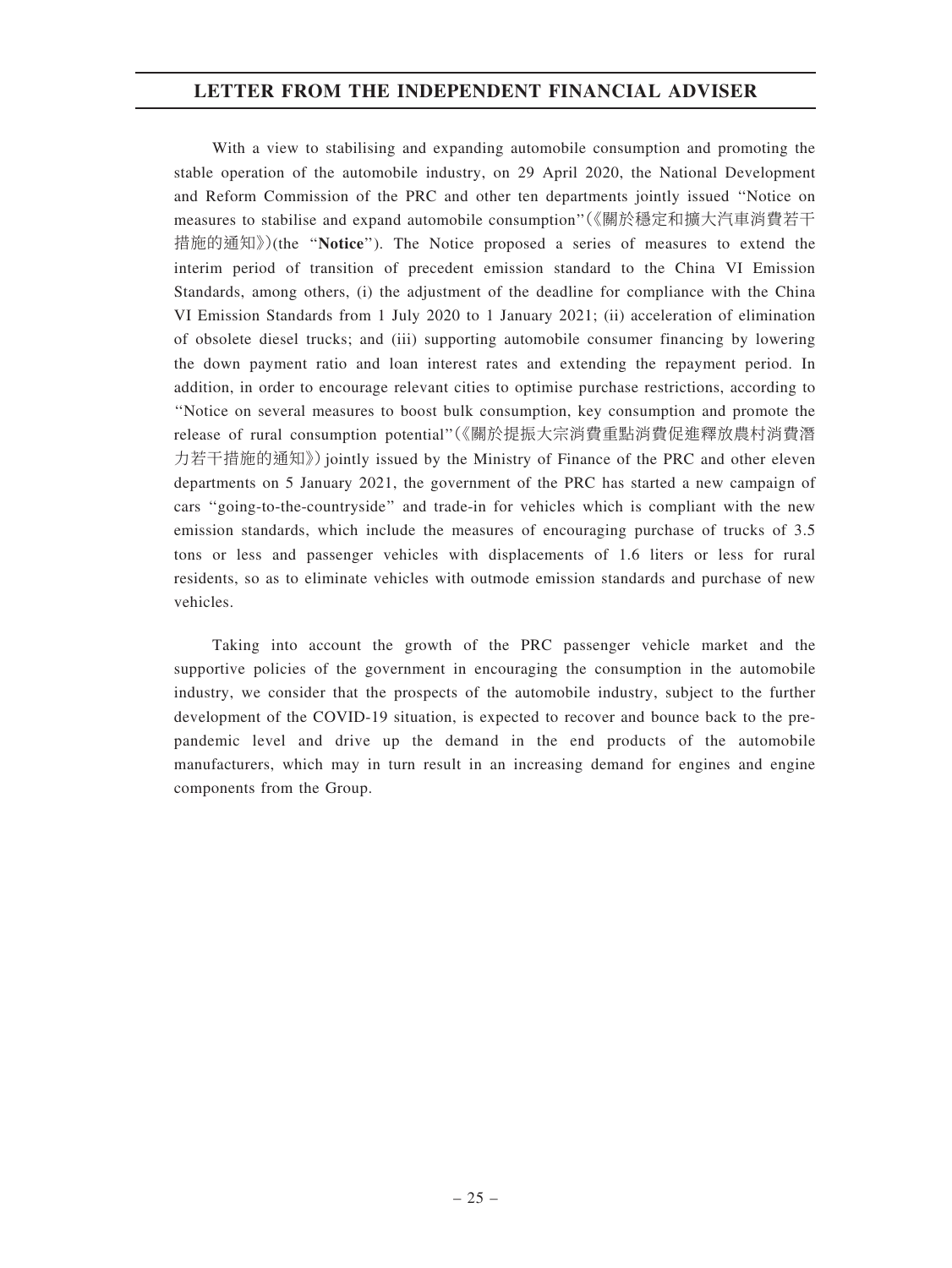### 3. The Existing Caps and historical transaction amounts

Based on information provided by the Company, we summarised in the following table (i) the Existing Caps of the Continuing Connected Transactions 2019-2021 for each of the three financial years ending 31 December 2021; and (ii) the historical transaction amounts for the two years ended 31 December 2020 and the six months ended 30 June 2021.

For the

| <b>Continuing Connected</b><br>Transactions 2019-2021                        | Major type of<br>products/services | For the financial year ended<br>31 December 2019<br><b>Existing Cap</b><br>(RMB'000) | Actual total<br>transaction<br>amount<br>(RMB'000) | For the financial year ended<br>31 December 2020<br><b>Existing Cap</b><br>(RMB'000) | Actual total<br>transaction<br>amount<br>(RMB'000) | financial year<br>ending<br>31 December<br>2021<br><b>Existing Cap</b><br>(RMB'000) | For the six<br>months ended<br>30 June 2021<br>Actual total<br>transaction<br>amount<br>(RMB'000) |
|------------------------------------------------------------------------------|------------------------------------|--------------------------------------------------------------------------------------|----------------------------------------------------|--------------------------------------------------------------------------------------|----------------------------------------------------|-------------------------------------------------------------------------------------|---------------------------------------------------------------------------------------------------|
| 1. Sale of engines and engine<br>components to the<br>Brilliance China Group | Engines and engine<br>components   | 1,754,500                                                                            | 386,773                                            | 1,775,000                                                                            | 284,831                                            | 2,600,000                                                                           | 236,665                                                                                           |
| Utilisation rate                                                             |                                    |                                                                                      | 22.0%                                              |                                                                                      | 16.0%                                              |                                                                                     | 18.2%<br>(On an<br>annualised<br>basis)                                                           |
| 2. Purchase of engine<br>components from Xinhua<br>Combustion Engine         | Engine components                  | 194,900                                                                              | 145,802                                            | 179,500                                                                              | 103,736                                            | 174,200                                                                             | 55,053                                                                                            |
| Utilisation rate                                                             |                                    |                                                                                      | 74.8%                                              |                                                                                      | 57.8%                                              |                                                                                     | 63.2%<br>(On an<br>annualised<br>basis)                                                           |

The utilisation rates of the annual caps for the Brilliance China Sale Agreement 2019- 2021 were approximately 22.0%, 16.0% and 18.2% for the two years ended 31 December 2020 and the six months ended 30 June 2021 on an annualised basis, respectively. The utilisation rates of the annual caps for the Xinhua Combustion Engine Purchase Agreement 2019-2021 were approximately 74.8%, 57.8% and 63.2% for the two years ended 31 December 2020 and the six months ended 30 June 2021 on an annualised basis, respectively.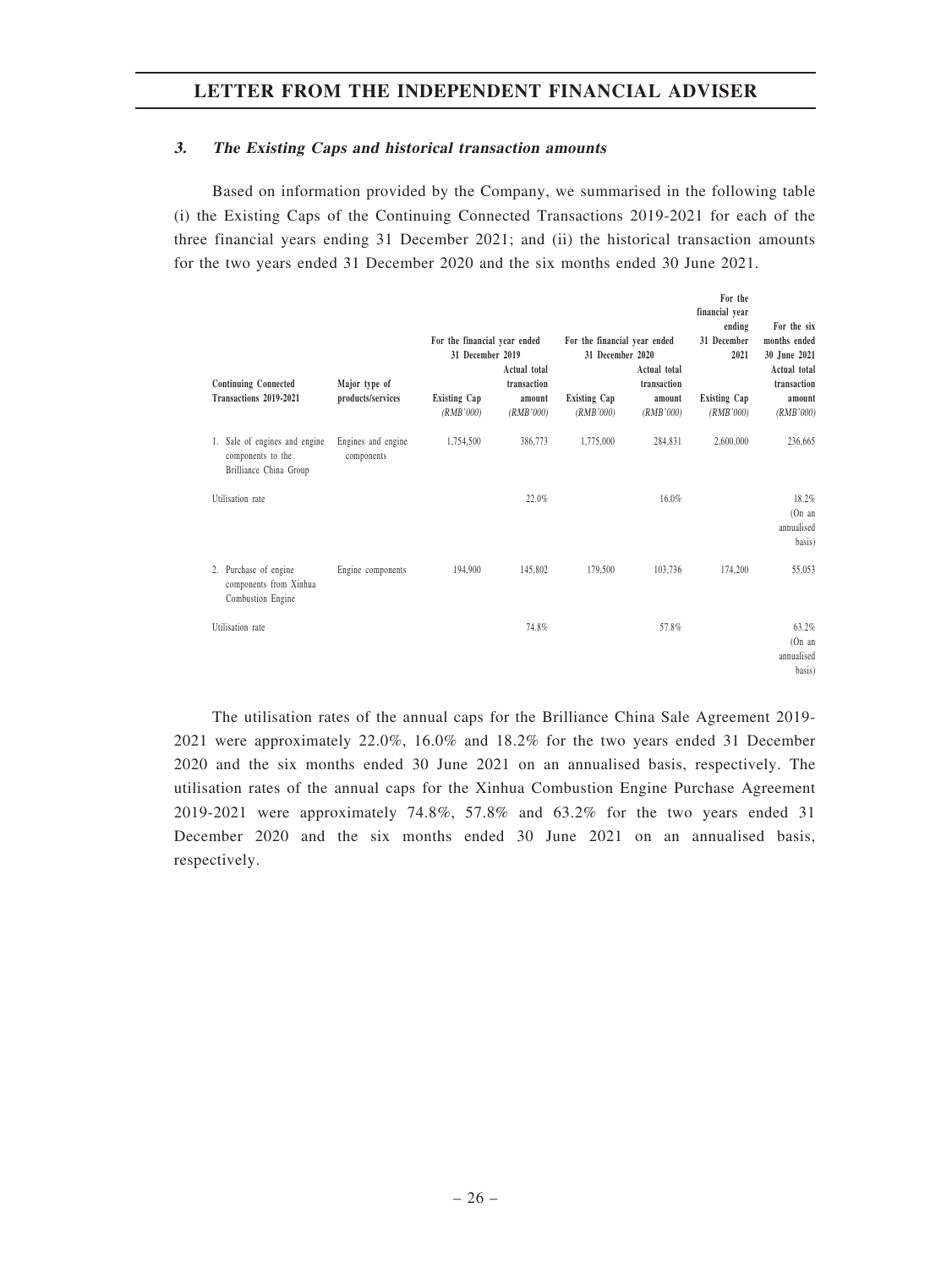We noted that the Existing Caps in respect of the Brilliance China Sale Agreement 2019-2021 for the two years ended 31 December 2020 and the six months ended 30 June 2021 was not fully utilised with the range from approximately 16.0% to approximately 22.0%. Based on our discussion with the management of the Company and upon our review on the automobile sales plan for the three years ending 31 December 2024 (the ''Sales Plan''), we noted that under the Brilliance China Sale Agreement 2019-2021, the demand for the Group's CE series engines, being the major product offering in the estimation of the Existing Caps, was much lower than expected. This was mainly due to (i) the lower demand from the Huachen Group, being the major downstream automobile manufacturer which uses the CE engines to be purchased by the Brilliance China Group, which only reached approximately 8% of the expected demand since 2019; and (ii) the reorganisation of the Huachen Group led to virtually zero demand for these engines from the Brilliance China Group.

### 4. The Proposed Caps

The following table sets out the Proposed Caps for the Continuing Connected Transactions 2022-2024 for the three years ending 31 December 2024:

|           |                                                                        |                                                |         | For the financial year ending 31 December |                           |
|-----------|------------------------------------------------------------------------|------------------------------------------------|---------|-------------------------------------------|---------------------------|
|           | <b>Continuing Connected Transactions</b>                               | Major type of                                  | 2022    | 2023                                      | 2024                      |
| 2022-2024 |                                                                        | products/services<br>Proposed Cap<br>(RMB'000) |         | Proposed Cap<br>(RMB'000)                 | Proposed Cap<br>(RMB'000) |
| 1.        | Sale of engines and engine components<br>to the Brilliance China Group | Engines and engine<br>components               | 409,000 | 504,000                                   | 421,000                   |
| 2.        | Purchase of engine components from<br>Xinhua Combustion Engine         | Engine components                              | 111.700 | 142,100                                   | 128,700                   |

As stated in the Letter from the Board, the Proposed Caps of the Continuing Connected Transactions 2022-2024 are determined primarily based on the following:

- (i) the historical transaction amounts of the relevant Continuing Connected Transactions 2019-2021;
- (ii) the estimated volume of engines and engine components required by the Group's connected customers with reference to their internal sales targets and expected market demand for their products;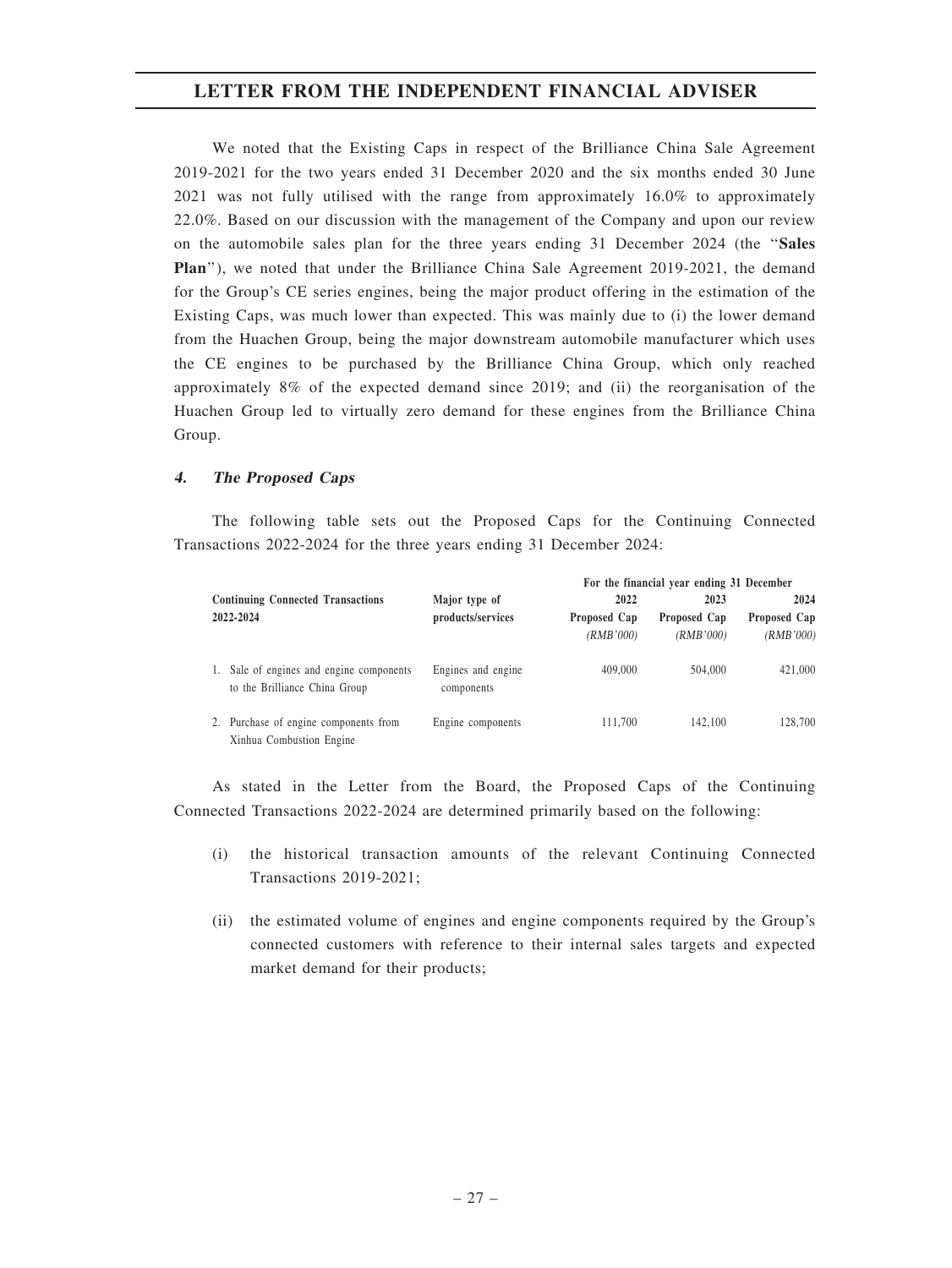- (iii) the estimated volume of engines components required by the Group based on the estimated demand for the Group's engines from both connected and independent third party customers; and
- (iv) the expected unit sale and purchase prices for the engines and engine components.

In order to assess the fairness and reasonableness of the estimated quantity and estimated price of the Proposed Caps, we have performed the following analysis:

•The Proposed Caps for the Brilliance China Sale Agreement 2022-2024

Pursuant to the Brilliance China Sale Agreement 2022-2024, the Brilliance China Sale Agreement 2022-2024 shall be for a term of three years commencing on 1 January 2022 and ending on 31 December 2024 (both dates inclusive). Unless the Brilliance China Sale Agreement 2022-2024 is terminated prior to its expiry date, the agreement shall be renewable for an additional term of three years subject to fulfillment of all necessary statutory and regulatory requirements including but not limited to any applicable requirement under the Listing Rules. In addition, the Group agreed to sell engines and engine components to the Brilliance China Group on terms which are no less favourable than the terms which can be obtained by the relevant members of the Group from independent third parties for sale of such products of comparable quality, quantity and specification. The price for each sale of engine and engine components to the Brilliance China Group is determined by reference to the prevailing market price. Prevailing market price means the price at which the same type of products can be sold to independent third party customers on normal commercial terms or better in the ordinary course of business. For the purpose of obtaining market prices, the Group will make reference to the price quotations to other independent third party customers for products of comparable quality, quantity and specifications.

Upon our review of the Sales Plan, we noted that the Company no longer took into account the demand for CE engines in determining the Proposed Caps and the relevant Proposed Caps were arrived at with reference to the expected demand for the Group's engines for use in the Brilliance China Group's manufacturing of Jinbei minibuses.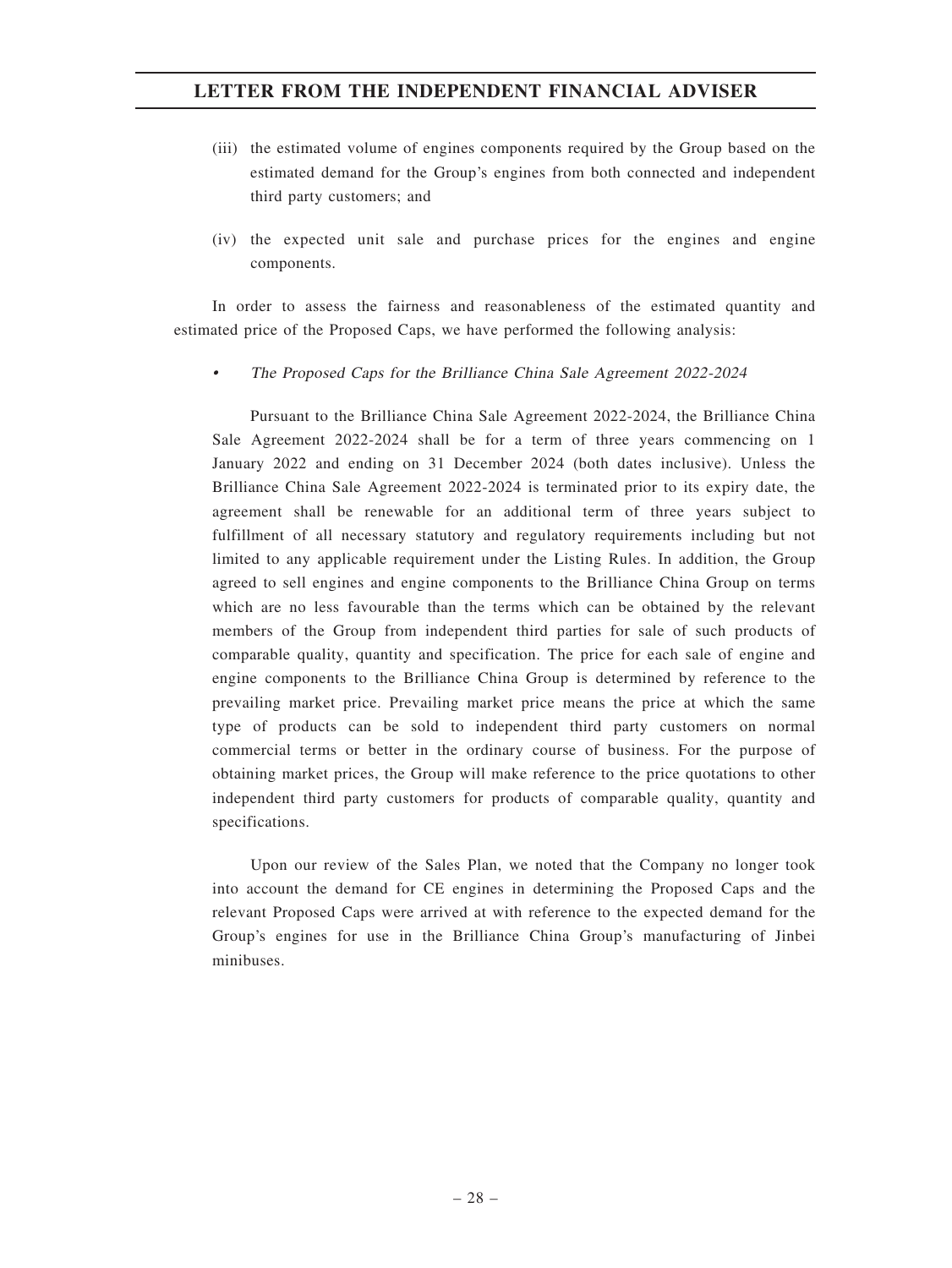As advised by the management of the Company, the engines and engine components mainly involve the R series engine and the Y series engine (collectively, the ''Engines''), and are intended to be supplied to (i) the Brilliance China Group, which will be processed by the Brilliance China Group and will then be re-sold for vehicle installation, and (ii) other independent third party customers. As advised by the management of the Company, the unit price of the forecasted sales of Engines to the Brilliance China Group for the three years ending 31 December 2024 was determined with reference to the unit price of the agreed sales order quoted to independent third party customers. In accessing the fairness and the reasonableness of the price in determining the Proposed Caps with regard to the portion of sales of Engines to the Brilliance China Group, we have reviewed three sales orders and the corresponding sales invoices during the two years ended 31 December 2020 and the six months ended 30 June 2021 in respect of the Engines sold by the Group to independent third party customers and compared them against the unit price of the forecasted sales of the same type of Engines to the Brilliance China Group.

Upon comparison, we noted that the unit price of the Engines to be sold to the Brilliance China Group is comparable to the unit price of the Engines sold to independent third parties. Therefore, we are of the view that the unit price of the Engines to be sold to the Brilliance China Group is no less favourable than the unit price sold to independent third party customers.

In respect of the Proposed Caps of RMB409,000,000, RMB504,000,000 and RMB421,000,000 to be sought for the sale of engines and engine components to the Brilliance China Group for each of the three years ending 31 December 2024, respectively, we have obtained from the Company a list of estimated sales of engines and engine components summing up roughly to the relevant Proposed Caps. We have reviewed the breakdown of sales for engines and engine components of the Group up to 30 June 2021. We understand from the Company that such list of estimate was prepared on the basis of multiplying the estimated price per unit of the individual engine or engine component by the estimated quantity of the corresponding engine or engine component. We noted that the selling price per unit of engine or engine component for each of the three years ending 31 December 2024 is expected to remain largely stable at those actually recorded in the two years ended 31 December 2020 and the six months ended 30 June 2021.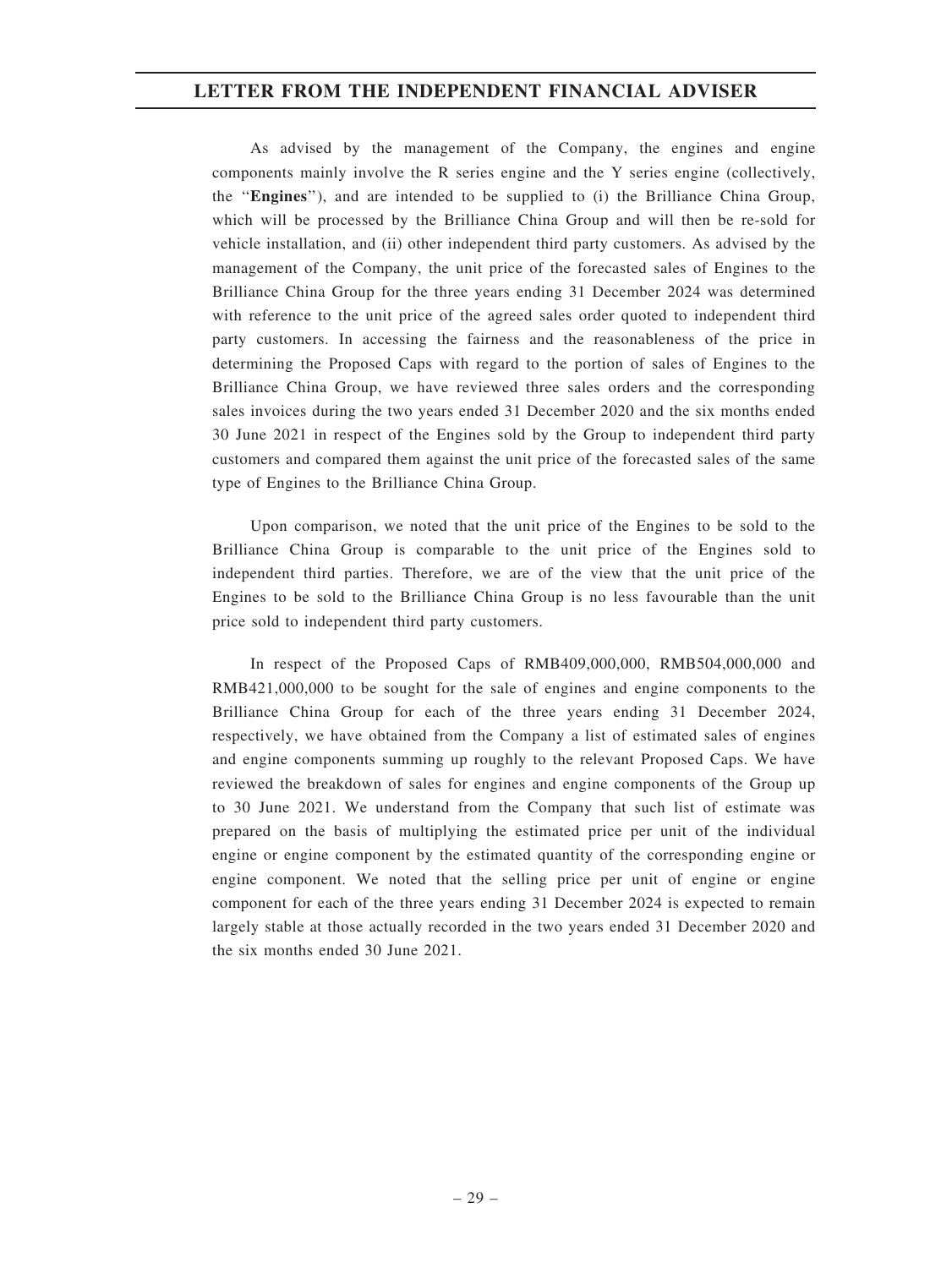We noted that due to the pandemic situation in 2020 and 2021, the gradual recovery of the economy and the growth of the automobile market, the historical transaction amounts for the two years ended 31 December 2020 and the six months ended 30 June 2021 (on an annualised basis) were adopted as the base for comparison in order to take into account (i) the new revenue sources from the new car models of the Brilliance China Group developed with Renault SAS, a company incorporated under the laws of France and the strategic partner of the Brilliance China Group; and (ii) the rescheduling of the production scheme and launch dates after suspension of certain existing models during the period of the Brilliance China Sale Agreement 2019-2021 due to the revision of emission standard into the China VI Emission Standards. As per our further discussion with the management of the Company and based on our review of the Sales Plan, we noted subsequent growth in the estimated monetary value under the Brilliance China Sale Agreement 2022-2024 in 2022 and 2023 will be contributed by the estimated increase in estimated quantity. The estimated quantity of the corresponding components was arrived at after taking into account (i) the estimated number of vehicles to be produced by the Brilliance China Group under its existing product lines, which include various models of minibuses under the "Jinbei" brand; and (ii) the anticipated growth in sales of the Brilliance China Group's products in domestic and overseas markets as a result of tighter fuel consumption requirements in the PRC and other countries over the next few years and it is expected that there will be a recovery in demand to the pre-pandemic level in 2022 for the Brilliance China Group's vehicles which would indirectly drive the demand for the engines and engine components of the Group. Meanwhile, as discussed with the management of the Group, it is anticipated that there will be a decrease in procurement of the Group's engines and engine components from both connected and independent customers for the year ending 31 December 2024 in regard of the potential time lag in research and development under the requirements of RDE (Real Drive Emission) regulations under the China VI Emission Standard to be implemented after July 2023.

On the above basis, we are of the view that the bases on which the Proposed Caps relating to the Brilliance China Sale Agreement 2022-2024 were determined are fair and reasonable and in the interests of the Shareholders and the Company as a whole.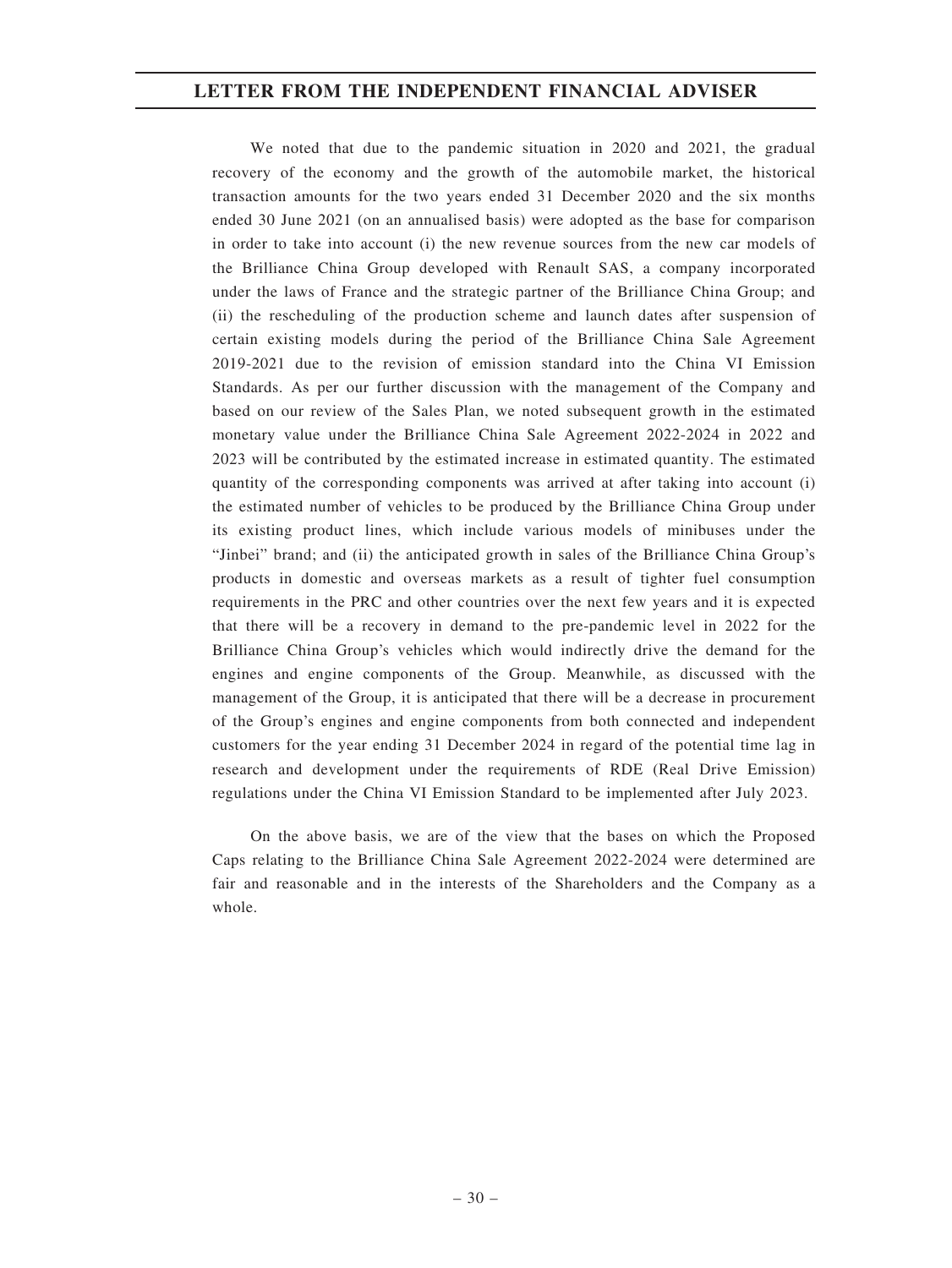#### • The Proposed Caps for the Xinhua Combustion Engine Purchase Agreement 2022-2024

Pursuant to the Xinhua Combustion Engine Purchase Agreement 2022-2024, the Xinhua Combustion Engine Purchase Agreement 2022-2024 shall be for a term of three years commencing on 1 January 2022 and ending on 31 December 2024. Unless the Xinhua Combustion Engine Purchase Agreement 2022-2024 is terminated prior to its expiry date, the agreements shall be renewable for an additional term of three years subject to fulfillment of all necessary statutory and regulatory requirements including but not limited to any applicable requirement under the Listing Rules. In addition, Mianyang Xinchen agreed to purchase various gasoline and diesel engine components such as crankshafts, exhaust manifolds, cylinder chambers and cylinder heads from Xinhua Combustion Engine on terms which are no less favourable than the terms which can be obtained by the relevant members of the Group from independent third parties for purchase of such products of comparable quality, quantity and specifications.

The price for each purchase of engine components from the Xinhua Combustion Engine is determined by reference to the prevailing market price. Prevailing market price means the price at which the same type of products can be obtained from independent third party suppliers on normal commercial terms or better in the ordinary course of business. For the purpose of obtaining market prices, the Group will make reference to the price quotations obtained from other independent third party suppliers for products of comparable quality, quantity and specifications. In order to review the fairness and the reasonableness of the prices in determining the Proposed Caps, we have obtained two price quotations on a sample basis from independent third party suppliers of the Group for comparable products during the two years ended 31 December 2020 and the six months ended 30 June 2021 and we note that the quoted prices were comparable to the price provided by Xinhua Combustion Engine. Therefore, we are of the view that the quoted price provided by Xinhua Combustion Engine was no less favourable to the Group than those obtained from independent third party suppliers under the Xinhua Combustion Engine Purchase Agreement 2019- 2021.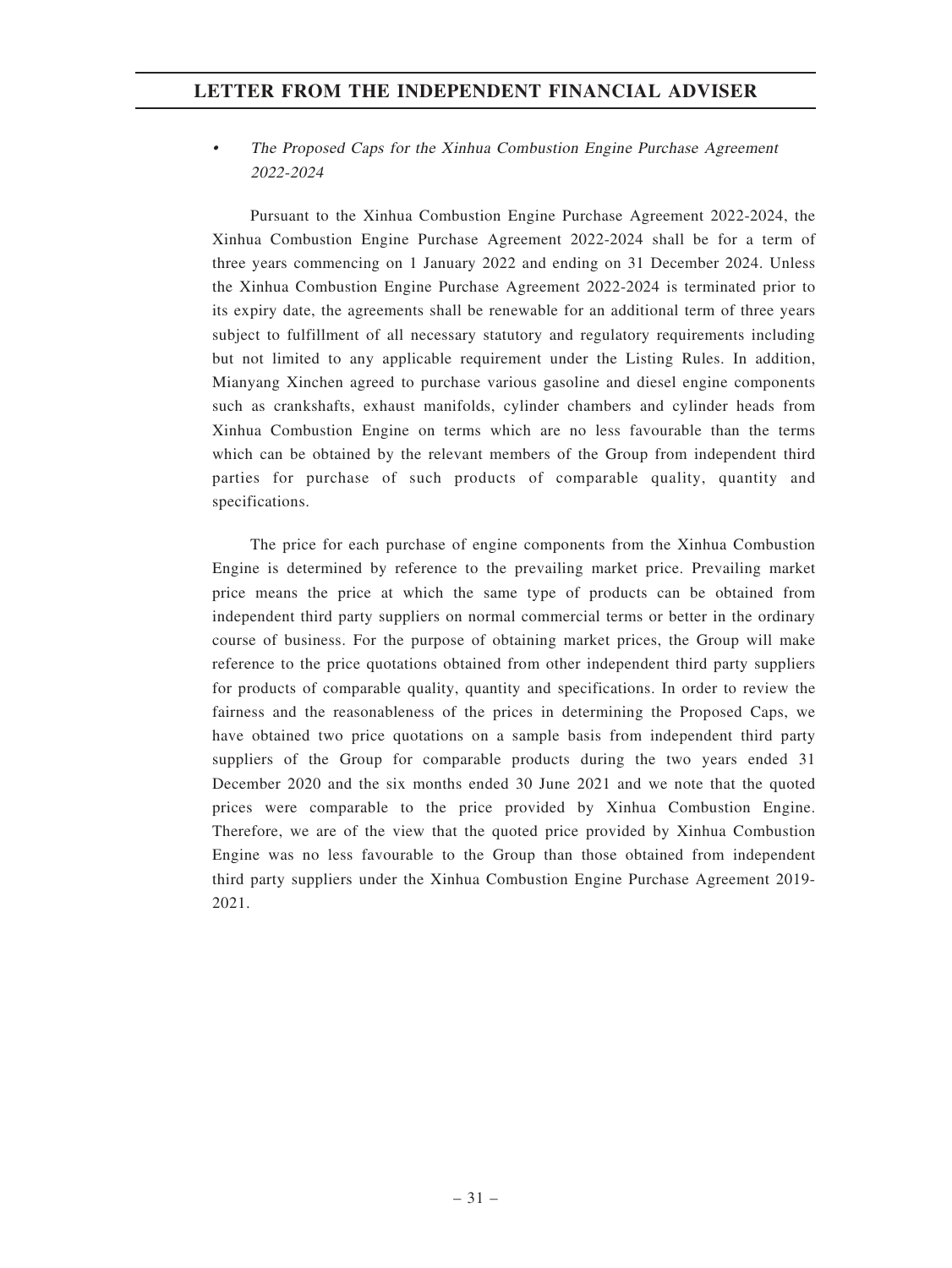In respect of the aggregate Proposed Caps of RMB111,700,000, RMB142,100,000 and RMB128,700,000 to be sought for the purchase of engine components from Xinhua Combustion Engine for each of the three years ending 31 December 2024, respectively, we have obtained from the Company a list of estimated purchases of engine components summing up roughly to the relevant Proposed Caps. We have reviewed the breakdown of purchases for engine components of the Group up to 30 June 2021. We understand from the Company that such list was prepared on the basis of multiplying the estimated purchase price per unit of the individual engine component by the estimated quantity of the corresponding engine component. We note that the purchase price per unit of engine component for each of the three years ending 31 December 2024 is expected to remain the same comparing to those actually recorded in the first half of 2021. On the other hand, the estimated quantity of the corresponding components was arrived at after taking into account (i) the estimated number of engines to be produced by the Group under its existing product lines and new models to be launched, based on confirmed orders and discussions between the Group and the customers regarding their plans. The existing products of the Group include various gasoline and diesel engines for passenger vehicles and light duty commercial vehicles such as mid to low end minibuses, pickup, SUVs, MPVs and the new models of products of the Group to be launched include several models of engines that are China VI Emission Standards compliant and are designed to be used in mid to high end sedans and SUVs; (ii) after-sales engine replacement; and (iii) the historical trend of purchases from the Xinhua Combustion Engine by the Group during the two years ended 31 December 2020 and the six months ended 30 June 2021.

On the above basis, we consider that the bases on which the Proposed Caps for the Xinhua Combustion Engine Purchase Agreement 2022-2024 were determined are fair and reasonable and in the interests of the Shareholders and the Company as a whole.

### 5. The conditions

As one or more of the applicable percentage ratios under Rule 14.07 of the Listing Rules for the Continuing Connected Transactions 2022-2024 are, on an annual basis, over 5% and the Proposed Caps are more than HK\$10,000,000, the Continuing Connected Transactions 2022-2024 are subject to reporting, announcement, annual review and Independent Shareholders' approval requirements as set out in Chapter 14A of the Listing Rules.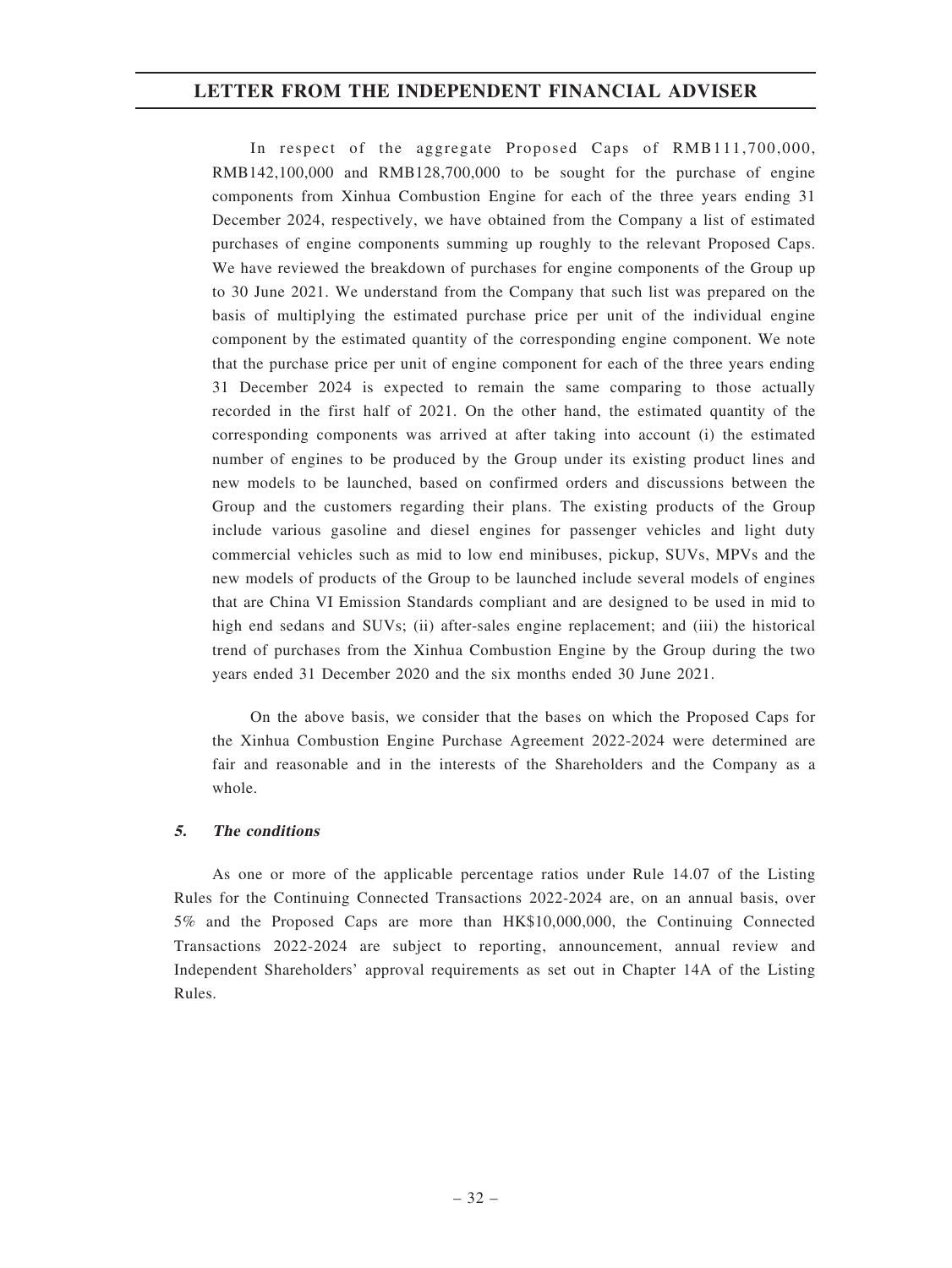The Company will therefore seek the approval by the Independent Shareholders of the Continuing Connected Transactions 2022-2024 and the Proposed Caps subject to the following conditions:

- 1. the Continuing Connected Transactions 2022-2024 will be:
	- (i) entered into by the Group in the ordinary and usual course of its business;
	- (ii) conducted on normal commercial terms or, if there are no sufficient comparable transactions to judge whether they are on normal commercial terms, on terms no less favourable to the Company than terms available to or from independent third parties; and
	- (iii) entered into in accordance with the terms of the relevant framework agreements governing the Continuing Connected Transactions 2022-2024 that are fair and reasonable and in the interests of the Shareholders of the Company as a whole;
- 2. the transaction amount under the Brilliance China Sale Agreement 2022-2024 and the Xinhua Combustion Engine Purchase Agreement 2022-2024 shall not exceed the relevant Proposed Caps; and
- 3. the Company will comply with all other relevant requirements under the Listing Rules.

As advised by the Company, to ensure the Company's conformity with the terms and the pricing mechanism of continuing connected transaction, the Company has established a series of internal control procedures which are stipulated in Company's internal control policy.

In determining the proposed annual caps in respect of the Continuing Connected Transactions 2022-2024, the sales department of the Group would estimate the production volume of the products in the relevant periods while the purchase department would estimate the volume of the materials required. Also, the sales department and the purchase department of the Group will assess the pricing basis by (i) conducting research and analysis of the recent market conditions of the industry; (ii) comparing the terms of similar products supplied to or procured from other independent third parties to ensure that those contemplated transactions are no less favourable than those supplied to or procured from independent third parties. In addition, the pricing are subject to annual review and may be adjusted by the Company if necessary, with reference to the then market rates to ensure fairness and reasonableness of such prices.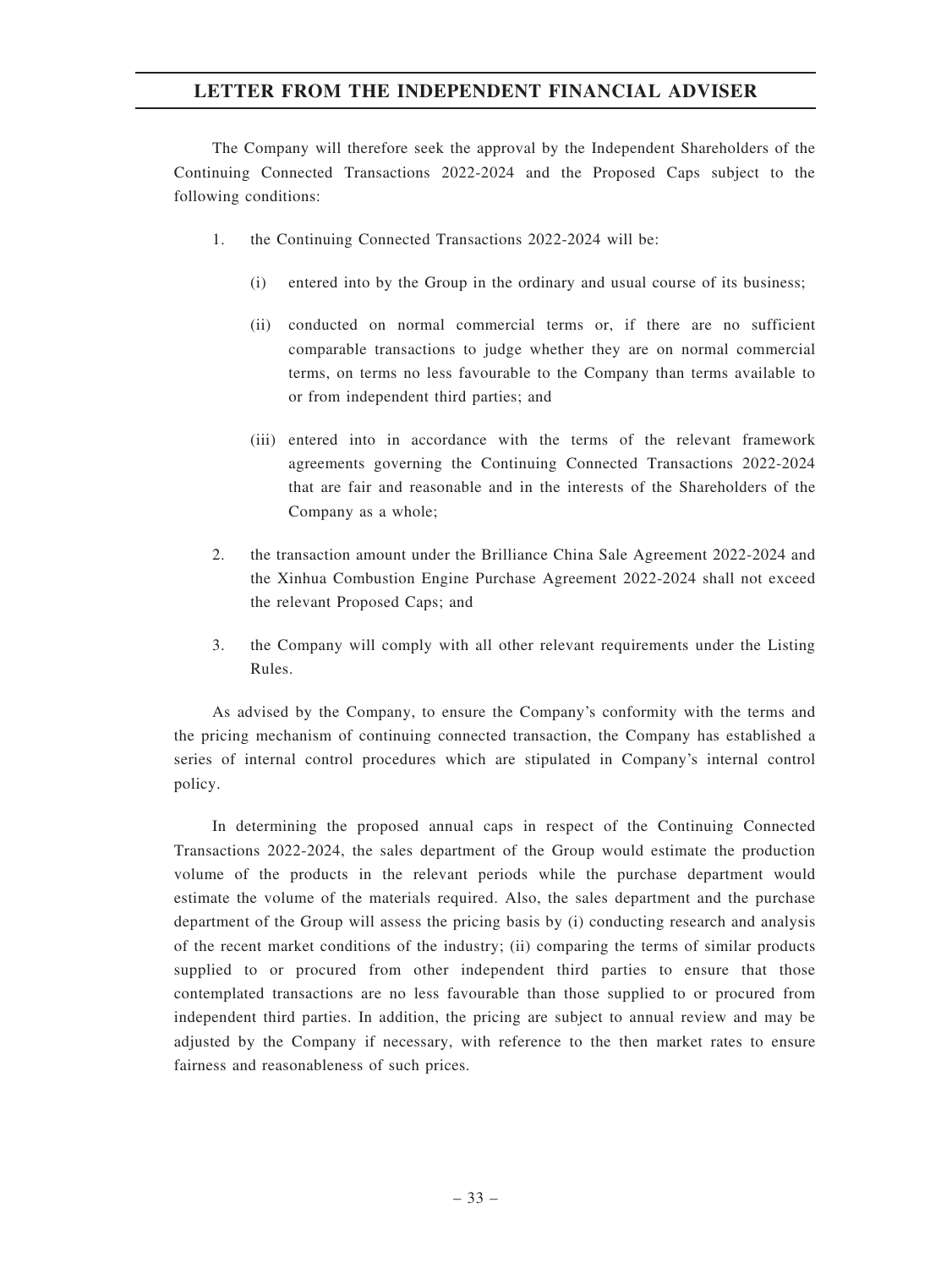The estimated quantity and price comprising the proposed annual caps is reviewed by the finance department in order to ensure its fairness and reasonableness and it is then submitted for the approval by the Board. Moreover, the finance department will regularly monitor the aggregated transaction amount and perform annual review for the total amount of the relevant continuing connected transactions.

In assessing whether the Company has put in place effective internal control procedures for the Continuing Connected Transactions 2022-2024, we have obtained and reviewed the following documents: (i) the internal control policies provided by the Company in order to understand the design of the Company's internal control system; (ii) the documentation of estimated price and quantity for determining the Proposed Caps which have been properly reviewed by the finance department; (iii) the board resolutions concerning the Continuing Connected Transactions 2022-2024; (iv) the independent nonexecutive Directors' report for the year 2020 concerning historical connected transactions, in particular, the Continuing Connected Transactions 2019-2021; and (v) the auditors' report for years 2019 and 2020 concerning the historical connected transactions. We note that the above documents were prepared in accordance with the internal control policies of the Company and they were in compliance with the relevant requirements under the Listing Rules. Therefore, we are of the view that the Company has put in place effective internal control procedures for the Continuing Connected Transactions 2022-2024.

Taking into account the conditions attached to the Continuing Connected Transactions 2022-2024, in particular (i) the restriction by way of setting the Proposed Caps; and (ii) the compliance with all other relevant requirements under the Listing Rules (which include the annual review and/or confirmation by the independent non-executive Directors and auditors of the Company on the actual execution of the Continuing Connected Transactions 2022- 2024), we consider that the Company has taken appropriate and adequate measures to govern the Group in carrying out the Continuing Connected Transactions 2022-2024, thereby safeguarding the interests of the Shareholders thereunder.

### RECOMMENDATION

Having considered the above principal factors, in particular, the following:

- (i) it is common for an engine and engine component supplier to build a long term business relationship with particular automotive manufacturer which is mutual reliant in nature;
- (ii) the entering into of the Brilliance China Sale Agreement 2022-2024 and the Xinhua Combustion Engine Purchase Agreement 2022-2024 would enable the Group to secure (i) the Brilliance China Group as stable customers for the Group and (ii) Xinhua Combustion Engine as stable suppliers of engine components, for the onward manufacturing of engines and engine components of the Group;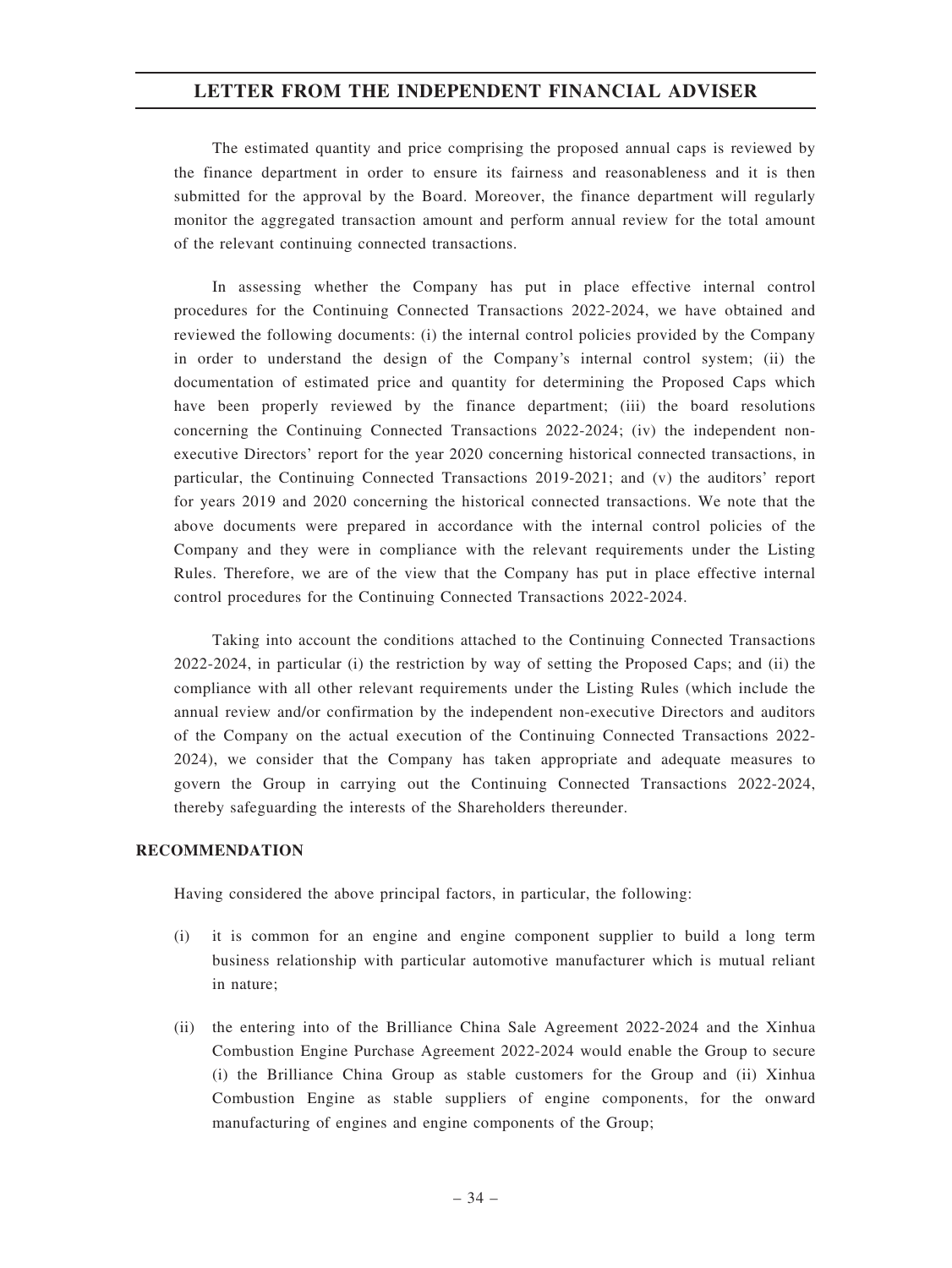- (iii) the mechanism and measures taken or to be taken by the Group in ensuring the Continuing Connected Transactions 2022-2024 are on normal commercial terms; and
- (iv) the restriction by way of setting of the Proposed Caps,

we are of the opinion that the Continuing Connected Transactions 2022-2024 and the Proposed Caps are on normal commercial terms, fair and reasonable and in the interests of the Company and the Shareholders as a whole. Accordingly, we recommend the Independent Board Committee to advise the Independent Shareholders, and we advise the Independent Shareholders, to vote in favour of the ordinary resolutions to be proposed at the Extraordinary General Meeting for approving the Continuing Connected Transactions 2022-2024 and the Proposed Caps.

> Yours faithfully, For and on behalf of Octal Capital Limited

Alan Fung Louis Chan Managing Director Director

Note: Mr. Alan Fung has been a responsible officer of Type 1 (dealing in securities) and Type 6 (advising on corporate finance) regulated activities since 2003. Mr. Fung has more than 28 years of experience in corporate finance and investment banking and has participated in and completed various advisory transactions in respect of mergers and acquisitions, connected transactions and transactions subject to the compliance to the Takeovers Code of listed companies in Hong Kong.

Mr. Louis Chan has been a responsible officer of Type 1 (dealing in securities) and Type 6 (advising on corporate finance) regulated activities since 2008. Mr. Chan has more than 20 years of experience in corporate finance and investment banking and has participated in and completed various advisory transactions in respect of mergers and acquisitions, connected transactions and transactions subject to the compliance to the Takeovers Code of listed companies in Hong Kong.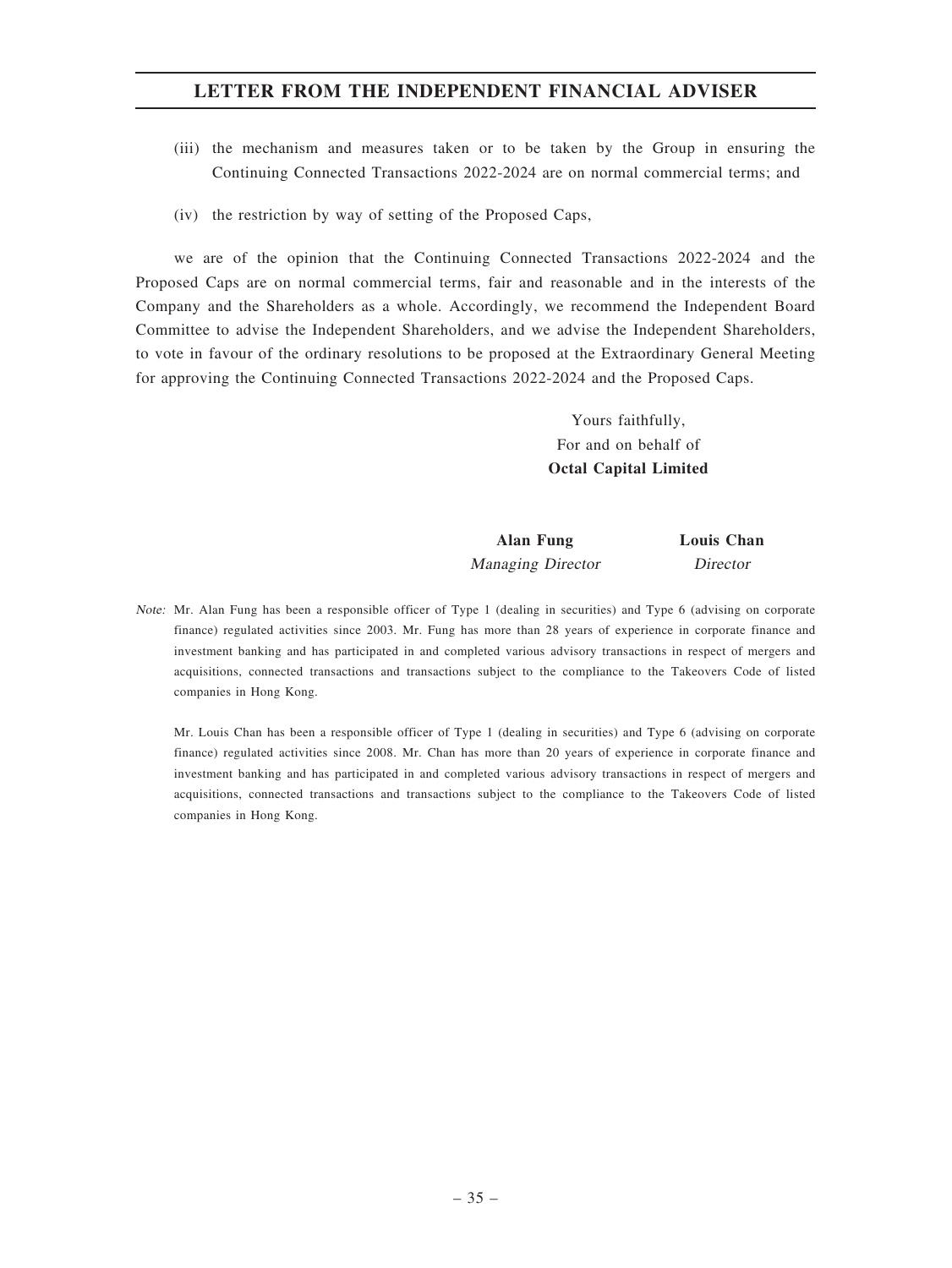$\lambda$  measurements and  $\lambda$ 

### 1. RESPONSIBILITY STATEMENT

This circular, for which the Directors collectively and individually accept full responsibility, includes particulars given in compliance with the Listing Rules for the purpose of giving information with regard to the Company. The Directors having made all reasonable enquiries, confirm that to the best of their knowledge and belief the information contained in this circular is accurate and complete in all material respects and not misleading or deceptive, and there are no other matters the omission of which would make any statement herein or this circular misleading.

### 2. DISCLOSURE OF INTERESTS

### (a) Interests of Directors and chief executive of the Company

As at the Latest Practicable Date, the interests and short positions of the Directors and chief executive of the Company in the Shares, underlying Shares or debentures of the Company or its associated corporations (within the meaning of Part XV of the SFO) which (i) were required to be notified to the Company and the Stock Exchange pursuant to Divisions 7 and 8 of Part XV of the SFO (including interests and short positions which they were taken or deemed to have under such provisions of the SFO); or (ii) were required, pursuant to section 352 of the SFO, to be entered in the register referred therein; or (iii) were required to be notified to the Company and the Stock Exchange pursuant to the Model Code for Securities Transactions by Directors of Listed Issuers contained in the Listing Rules, were as follows:

#### The Company

| Name of Director                                            | Long position/<br>short position | Nature of interests                                 | Number and<br>class of Shares | Approximate<br>percentage of<br>shareholding<br>(Note 3) |
|-------------------------------------------------------------|----------------------------------|-----------------------------------------------------|-------------------------------|----------------------------------------------------------|
| Mr. Wu Xiao An (also known as<br>Mr. Ng Siu On) (Note $1$ ) | Long position                    | Beneficial owner                                    | 8,320,041<br>ordinary         | $0.65\%$                                                 |
|                                                             | Long position                    | Trustee and interest in a<br>controlled corporation | 33,993,385<br>ordinary        | $2.65\%$                                                 |
| Mr. Wang Yunxian (Note 2)                                   | Long position                    | Beneficial owner                                    | 6,471,143<br>ordinary         | $0.50\%$                                                 |
|                                                             | Long position                    | Trustee and interest in a<br>controlled corporation | 33,993,385<br>ordinary        | $2.65\%$                                                 |

#### Notes:

(1) Mr. Wu Xiao An is a trustee of the discretionary trust (which holds 33,993,385 Shares for the beneficiaries) under the share incentive scheme established by Lead In Management Limited (''Lead In") in 2011 (the "Incentive Scheme") and holds 50% interests in Lead In. Accordingly, Mr. Wu is deemed or taken to be interested in approximately 2.65% of the issued share capital of the Company.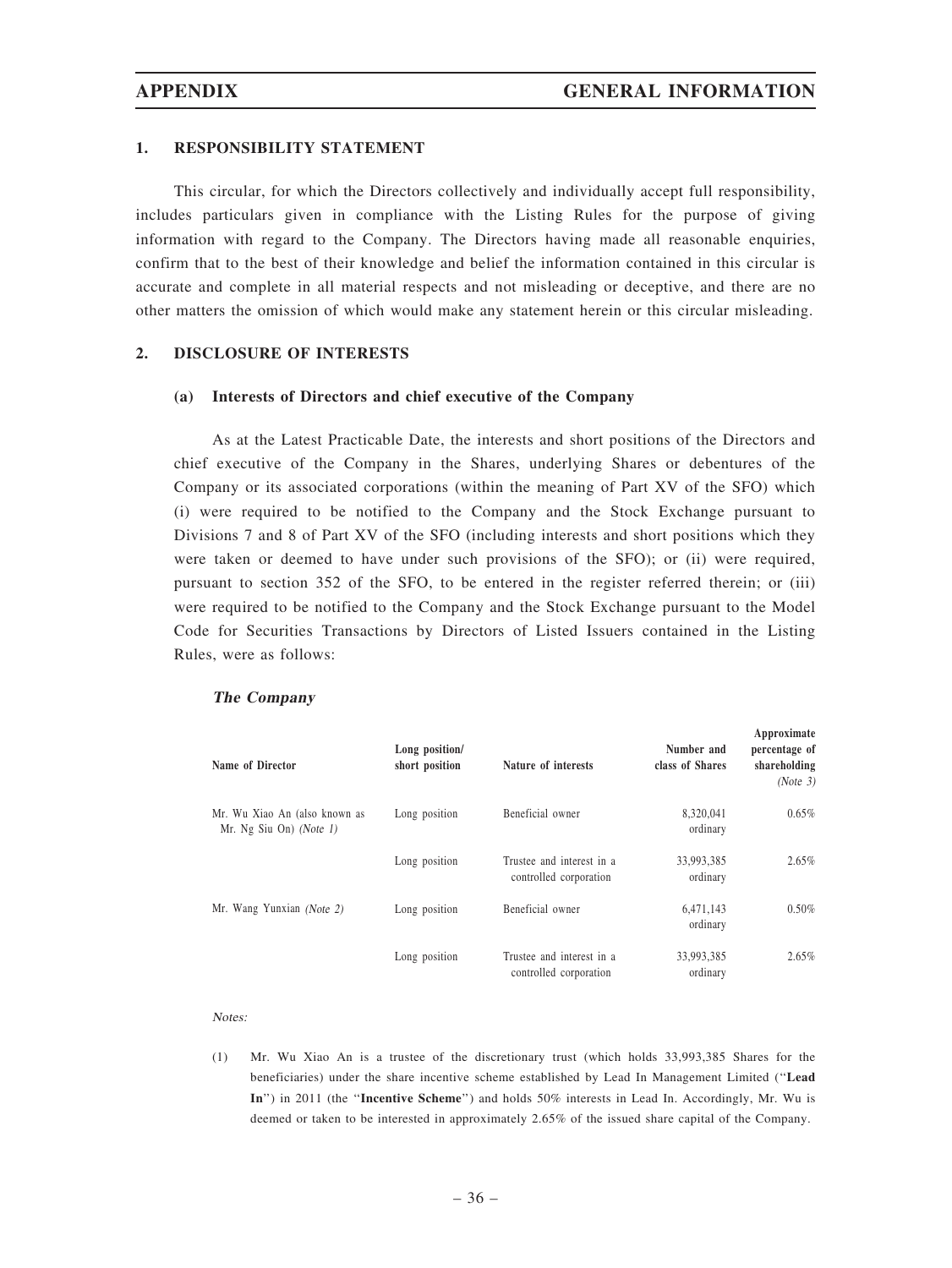- (2) Mr. Wang Yunxian is a trustee of the discretionary trust (which holds 33,993,385 Shares for the beneficiaries) under the Incentive Scheme and holds 50% interests in Lead In. Accordingly, Mr. Wang is deemed or taken to be interested in approximately 2.65% of the issued share capital of the Company.
- (3) These percentages are calculated on the basis of 1,282,211,794 Shares in issue as at the Latest Practicable Date.

Save as disclosed above, as at the Latest Practicable Date, none of the Directors nor the chief executive of the Company had or was deemed to have any interests and short positions in the Shares, underlying Shares or debentures of the Company or its associated corporations (within the meaning of Part XV of the SFO) which (i) were required to be notified to the Company and the Stock Exchange pursuant to Divisions 7 and 8 of Part XV of the SFO (including interests and short positions which they were taken or deemed to have under such provisions of the SFO); or (ii) were required, pursuant to section 352 of the SFO, to be entered in the register referred to therein; or (iii) were required to be notified to the Company and the Stock Exchange pursuant to the Model Code for Securities Transactions by Directors of Listed Issuers under the Listing Rules.

### (b) Interests of substantial shareholders of the Company

So far as is known to the Directors, as at the Latest Practicable Date, each of the following persons (other than a Director or chief executive of the Company) had, or was deemed to have, interests or short positions in the Shares or underlying Shares which would fall to be disclosed to the Company and the Stock Exchange under the provisions of Divisions 2 and 3 of Part XV of the SFO, or, who was, directly or indirectly, interested in 10% or more of any class of shares carrying rights to vote in all circumstances at general meetings of any other member of the Group:

| Name of Shareholder                                                                          | Nature of interests                     | Number and<br>class of Shares | Approximate<br>percentage of<br>shareholding<br>(Note 6) |
|----------------------------------------------------------------------------------------------|-----------------------------------------|-------------------------------|----------------------------------------------------------|
| Brilliance Investment Holdings Limited<br>("Brilliance Investment")                          | Beneficial owner                        | $400,000,000$ (L)<br>ordinary | 31.20%                                                   |
| Brilliance China (Note 1)                                                                    | Interest in a controlled<br>corporation | $400,000,000$ (L)<br>ordinary | 31.20%                                                   |
| Huachen Automotive Group Holdings Company<br>Limited* (華晨汽車集團控股有限公司)<br>("Huachen") (Note 2) | Interest in a controlled<br>corporation | $400,000,000$ (L)<br>ordinary | 31.20%                                                   |
| Xinhua Investment Holdings Limited<br>("Xinhua Investment")                                  | Beneficial owner                        | $400,000,000$ (L)<br>ordinary | 31.20%                                                   |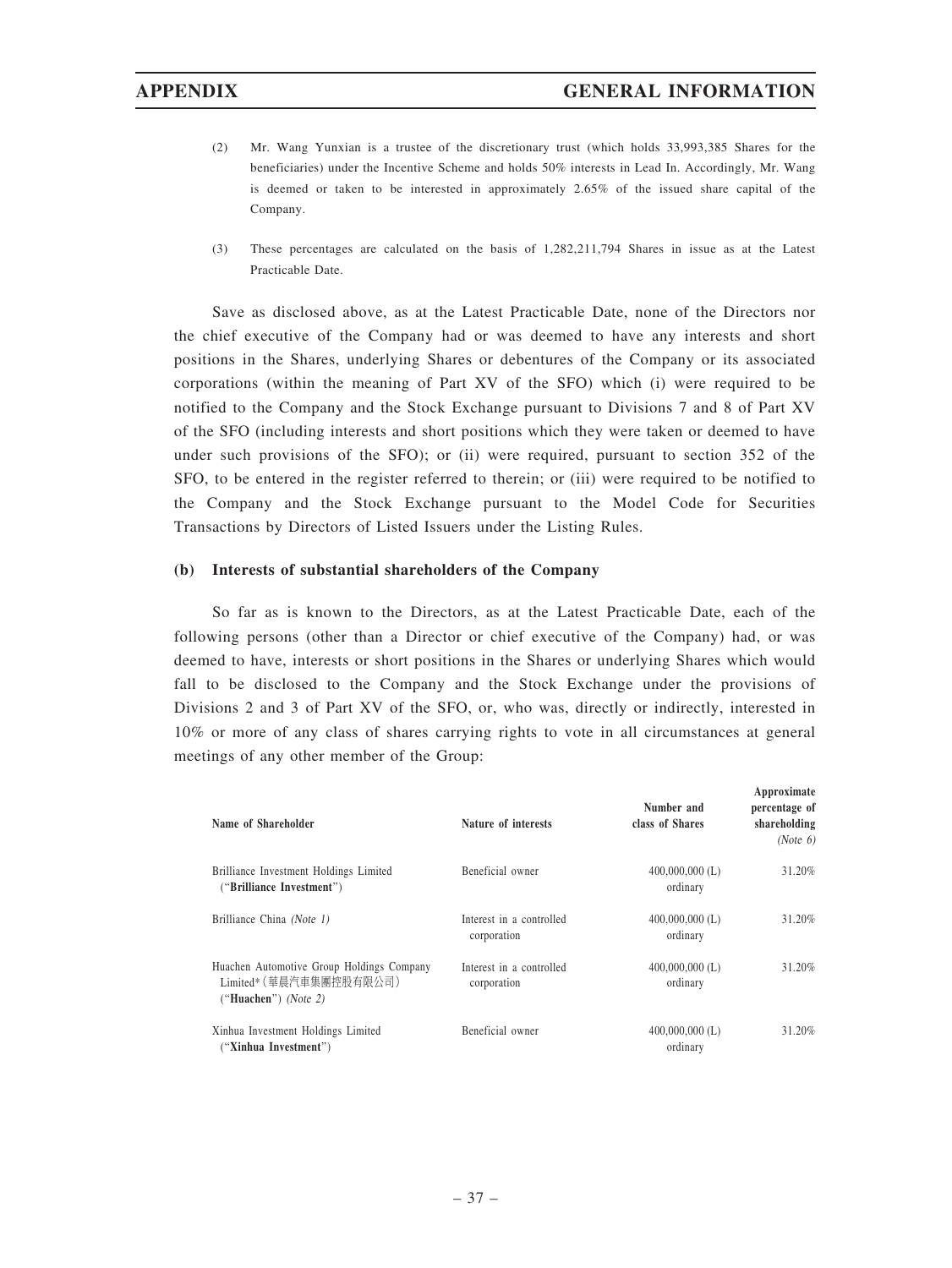# APPENDIX GENERAL INFORMATION

| Name of Shareholder                                             | Nature of interests                     | Number and<br>class of Shares | Approximate<br>percentage of<br>shareholding<br>(Note 6) |
|-----------------------------------------------------------------|-----------------------------------------|-------------------------------|----------------------------------------------------------|
| Xinhua Combustion Engine (Note 3)                               | Interest in a controlled<br>corporation | $400,000,000$ (L)<br>ordinary | 31.20%                                                   |
| Sichuan Yibin Pushi Group Co., Ltd.<br>("Pushi Group") (Note 4) | Interest in a controlled<br>corporation | $400,000,000$ (L)<br>ordinary | 31.20%                                                   |
| Wuliangye (Note 5)                                              | Interest in a controlled<br>corporation | $400,000,000$ (L)<br>ordinary | 31.20%                                                   |

#### Notes:

- (1) Brilliance Investment is wholly-owned by Brilliance China and Brilliance China is deemed or taken to be interested in approximately 31.20% of the issued share capital of the Company in which Brilliance Investment is interested.
- (2) Brilliance China is beneficially owned as to approximately 30.43% by Huachen and Huachen is deemed or taken to be interested in approximately 31.20% of the issued share capital of the Company in which Brilliance Investment is interested.
- (3) Xinhua Investment is a direct wholly-owned subsidiary of Xinhua Combustion Engine and Xinhua Combustion Engine is deemed or taken to be interested in approximately 31.20% of the issued share capital of the Company in which Xinhua Investment is interested.
- (4) Xinhua Combustion Engine is a direct non wholly-owned subsidiary of Pushi Group and Pushi Group is deemed or taken to be interested in approximately 31.20% of the issued share capital of the Company in which Xinhua Investment is interested.
- (5) Pushi Group is a direct wholly-owned subsidiary of Wuliangye and Wuliangye is deemed or taken to be interested in approximately 31.20% of the issued share capital of the Company in which Xinhua Investment is interested
- (6) These percentages are calculated on the basis of 1,282,211,794 Shares in issue as at the Latest Practicable Date

### (L) – Long Position

Save as disclosed above, as at the Latest Practicable Date, no other persons (other than a Director and chief executive of the Company) had an interest or short position in the Shares and underlying Shares which would fall to be disclosed under the provisions of Divisions 2 and 3 of Part XV of the SFO or were directly or indirectly interested in 10% or more of any class of shares carrying rights to vote in all circumstances at general meetings of any other member of the Group.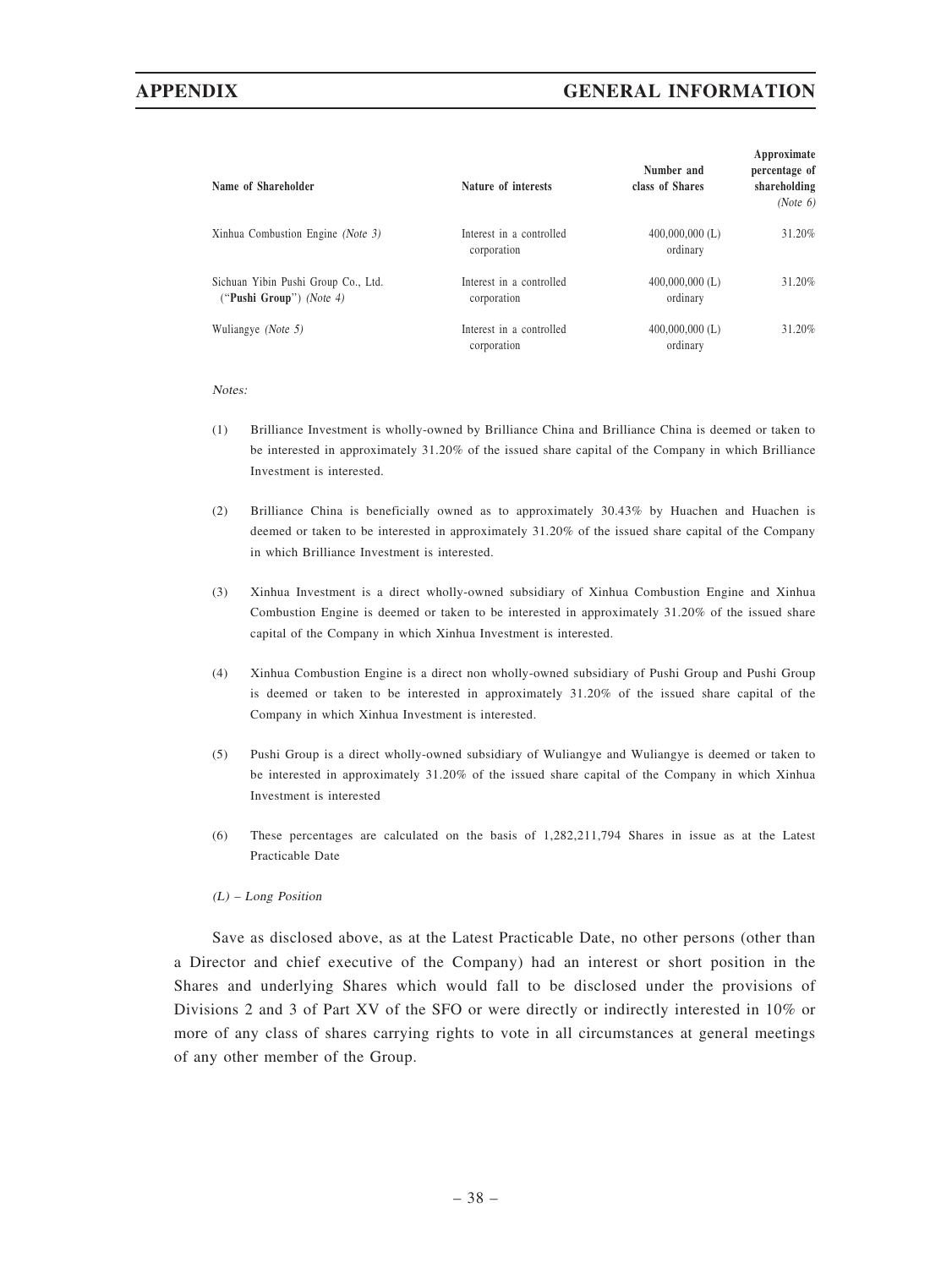## 3. SERVICE CONTRACTS

As at the Latest Practicable Date, none of the Directors had any existing or proposed service contracts with any member of the Group (excluding contracts expiring or determinable by the Company within one year without payment of compensation (other than statutory compensation)).

# 4. OTHER INTERESTS OF THE DIRECTORS

As at the Latest Practicable Date:

- (a) save as disclosed in this circular, none of the Directors had any direct or indirect interest in any assets which have, since 31 December 2020, being the date of the latest published audited consolidated financial statements of the Group were made up, been acquired or disposed of by, or leased to, or are proposed to be acquired or disposed of by, or leased to any member of the Group; and
- (b) save as disclosed in this circular, none of the Directors was materially interested in any contract or arrangement entered into by any member of the Group which contract or arrangement was subsisting as at the Latest Practicable Date and which is significant in relation to the business of the Group as a whole.

### 5. EXPERT'S CONSENT AND QUALIFICATION

The following is the qualification of the professional adviser who has given opinion or advice which is contained in this circular:

| <b>Name</b>   | <b>Oualification</b>                                                                                            |
|---------------|-----------------------------------------------------------------------------------------------------------------|
| Octal Capital | a licensed corporation to carry on Type 1 (dealing in<br>securities) and Type 6 (advising on corporate finance) |
|               | regulated activities under the SFO                                                                              |

Octal Capital has given and has not withdrawn its written consent to the issue of this circular with the inclusion of its letter and all reference to its name in the form and context in which they appear.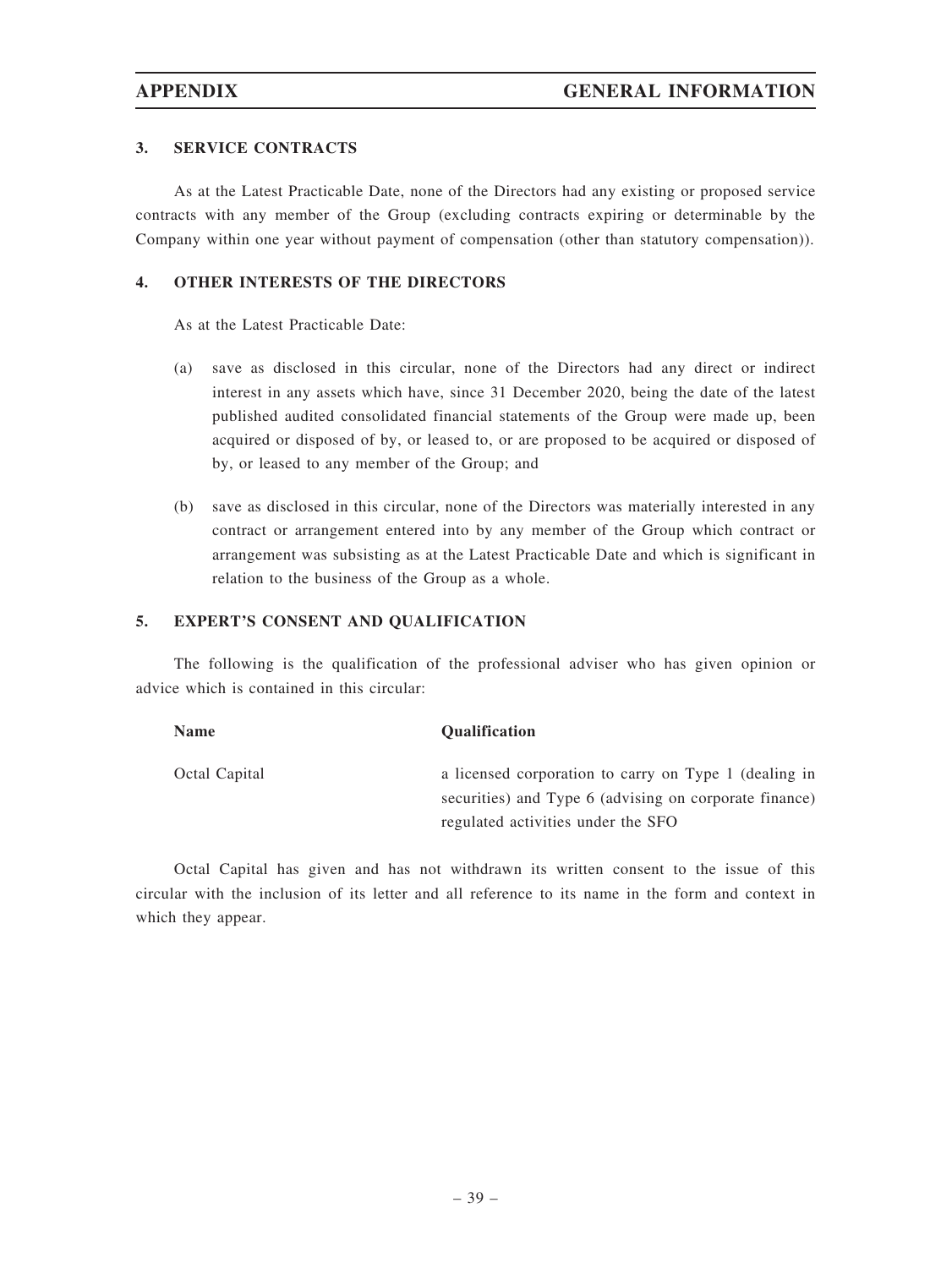As at the Latest Practicable Date, Octal Capital was not beneficially interested in the share capital of any member of the Group nor did it has any right (whether legally enforceable or not) to subscribe for or to nominate persons to subscribe for securities in any member of the Group nor did it have any interest, either direct or indirect, in any assets which have been, since 31 December 2020, being the date to which the latest published audited consolidated financial statements of the Group were made up, acquired, disposed of by, or leased to, or are proposed to be acquired or disposed of by, or leased to any member of the Group.

# 6. COMPETING INTERESTS

As at the Latest Practicable Date, none of the Directors and his/her respective associates was interested directly or indirectly in a business, apart from his interest in the Company, which competes or is likely to compete with the business of the Group.

# 7. DIRECTORSHIP AND EMPLOYMENT OF DIRECTORS AND CHIEF EXECUTIVE IN SUBSTANTIAL SHAREHOLDERS

As at the Latest Practicable Date, save as disclosed below, none of the Directors were a director or employee of a company which had an interest or short position in the Shares and underlying Shares which would fall to be disclosed to the Company under the provisions of Divisions 2 and 3 of Part XV of the SFO:

| <b>Name of Director</b>                          | Name of company<br>which had such<br>discloseable interest<br>or short position | Position within such company       |
|--------------------------------------------------|---------------------------------------------------------------------------------|------------------------------------|
| Mr. Wu Xiao An (also known)<br>as Mr. Ng Siu On) | Brilliance China                                                                | Chairman and executive<br>director |
|                                                  | Brilliance Investment                                                           | Director                           |
| Mr. Wang Yunxian                                 | Xinhua Investment                                                               | Director                           |
| Ms. Ma Nina                                      | Brilliance China                                                                | Executive director                 |
| Mr. Yang Ming                                    | Pushi Group                                                                     | General manager                    |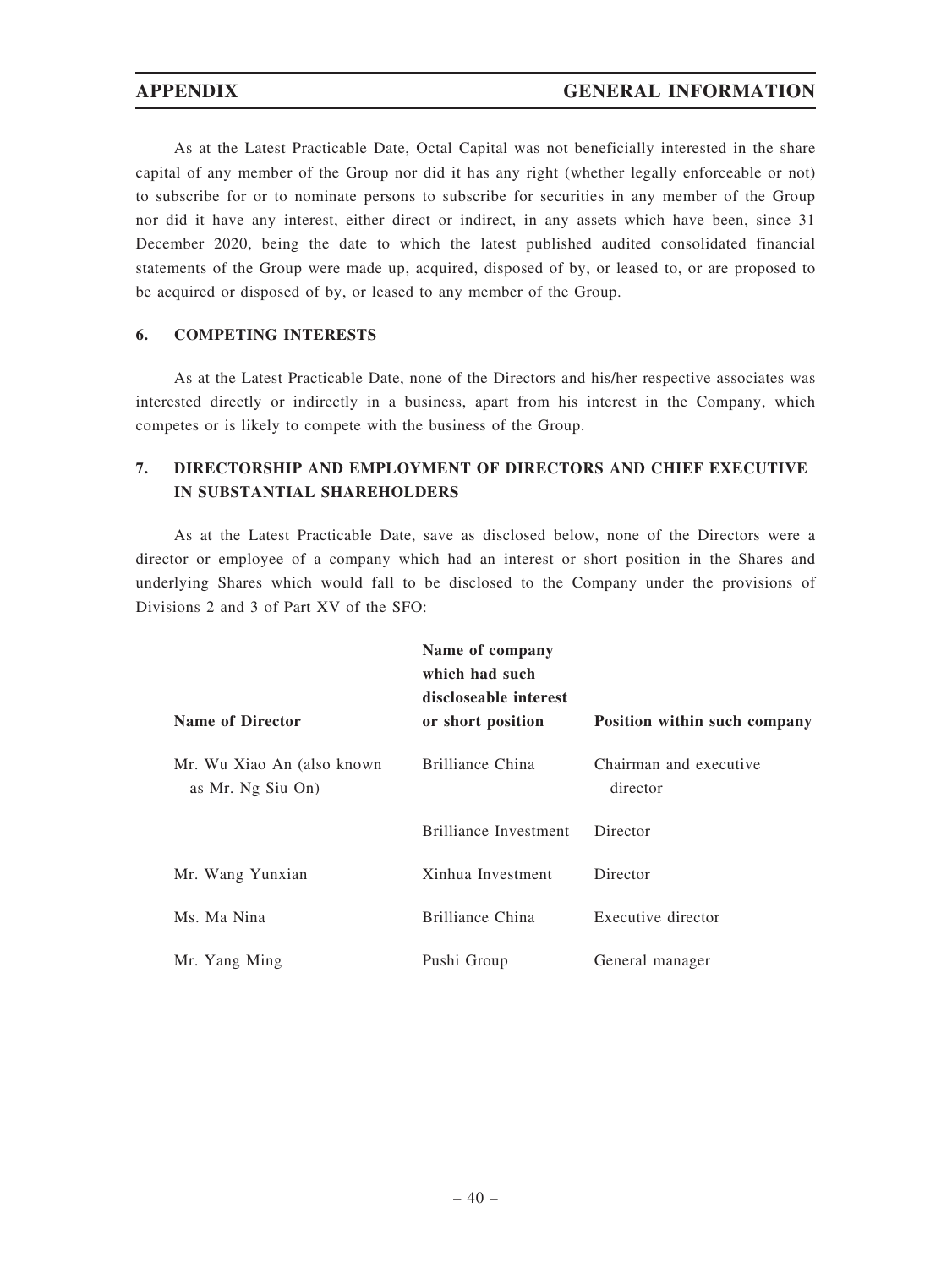## 8. MATERIAL ADVERSE CHANGE

As at the Latest Practicable Date, the Directors were not aware of any material adverse change in the financial or trading position of the Group since 31 December 2020, being the date to which the latest published audited consolidated financial statements of the Group were made up.

# 9. DOCUMENTS ON DISPLAY

Copies of the following documents will be on display for inspection on the website of the Stock Exchange at www.hkexnews.hk and the Company's website at www.xinchenpower.com from the date of this circular up to and including the date of the Extraordinary General Meeting:

- (a) the Brilliance China Sale Agreement 2022-2024 and the Xinhua Combustion Engine Purchase Agreement 2022-2024;
- (b) the letter of recommendation from the Independent Board Committee, the text of which is set out on pages 17 to 18 of this circular;
- (c) the letter of advice from Octal Capital, the text of which is set out on pages 19 to 35 of this circular; and
- (d) the written consent from Octal Capital referred to in the paragraph headed ''Expert's consent and qualification'' in this appendix.

### 10. MISCELLANEOUS

The English text of this circular shall prevail over the Chinese text in case of any inconsistency.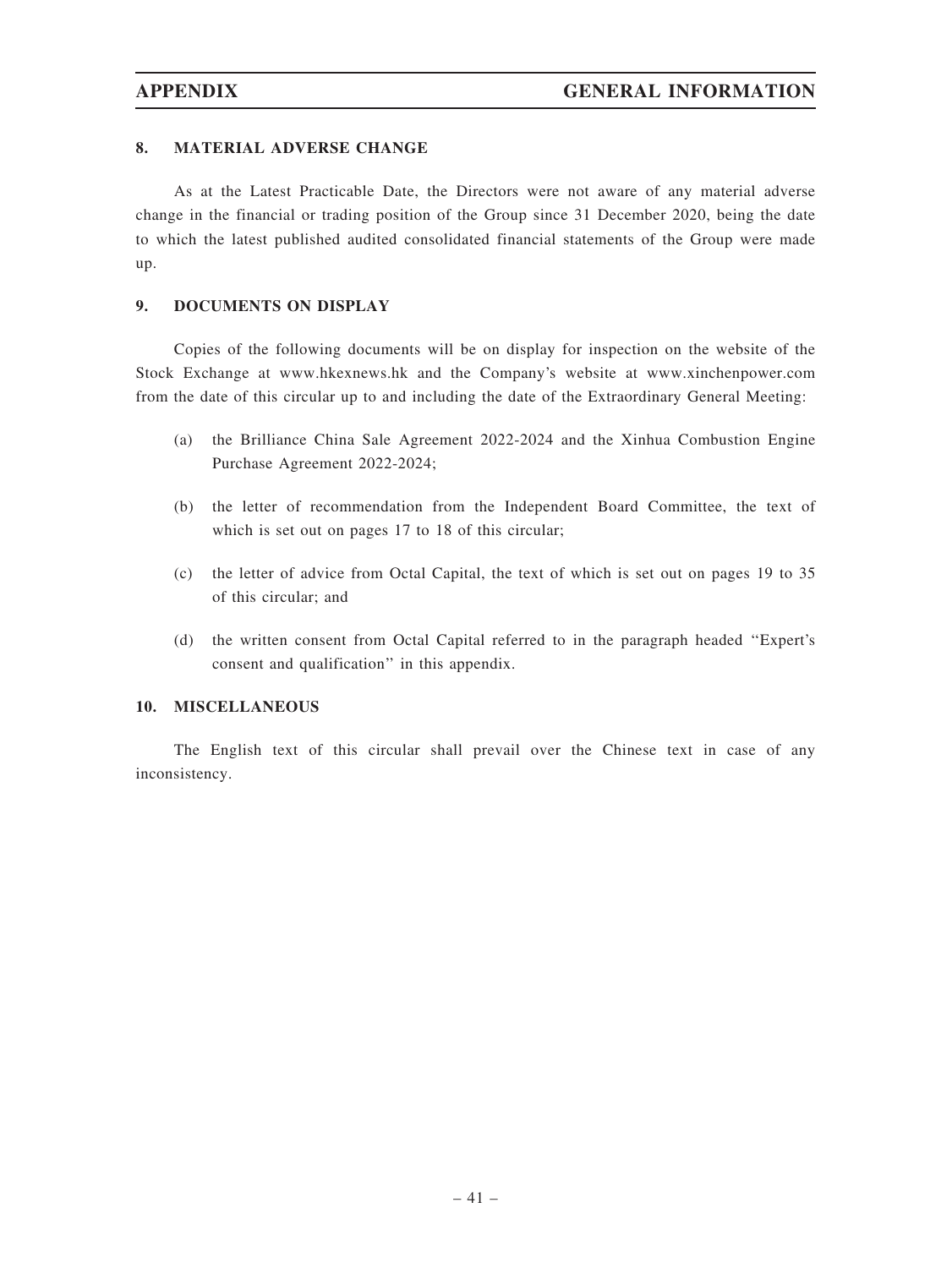

# **XINCHEN CHINA POWER HOLDINGS LIMITED 新晨中國動力控股有限公司**

(Incorporated in the Cayman Islands with limited liability) **(Stock Code: 1148)**

NOTICE IS HEREBY GIVEN that an extraordinary general meeting of Xinchen China Power Holdings Limited (the "Company") will be held at Victoria Room, 2nd Floor, Mandarin Oriental, Hong Kong, 5 Connaught Road Central, Hong Kong on Tuesday, 16 November 2021 at 9:30 a.m. or immediately after the conclusion of the extraordinary general meeting of the Company (which is scheduled to be held at the same place on the same date at 9:00 a.m.), whichever is earlier, for the purposes of considering and, if thought fit, passing, with or without modification, the following resolutions as ordinary resolutions of the Company:

# ORDINARY RESOLUTIONS

### 1. ''THAT

(a) the entering into of the framework agreement (the ''Brilliance China Sale Agreement") (copy of which is marked "A" and produced to the meeting and initialled by the Chairman for identification purpose) dated 30 September 2021 and entered into between the Company and Brilliance China Automotive Holdings Limited (''Brilliance China'') in respect of the continuing connected transactions to be entered into between the Company and its subsidiaries on the one part and Brilliance China and its subsidiaries on the other part for the three financial years ending 31 December 2024 as set out in the paragraph headed ''Letter from the Board – Renewal of Continuing Connected Transactions – A. Sale of engines and engine components to Brilliance China Group'' contained in the circular of the Company dated 28 October 2021 (the ''Circular'') be and is hereby approved, confirmed and ratified and the entering into of the relevant continuing connected transactions pursuant to the Brilliance China Sale Agreement be and are hereby approved; and that any director of the Company be and is hereby authorised to take such actions and to enter into such documents as are necessary to give effect to the abovementioned continuing connected transactions contemplated under the Brilliance China Sale Agreement; and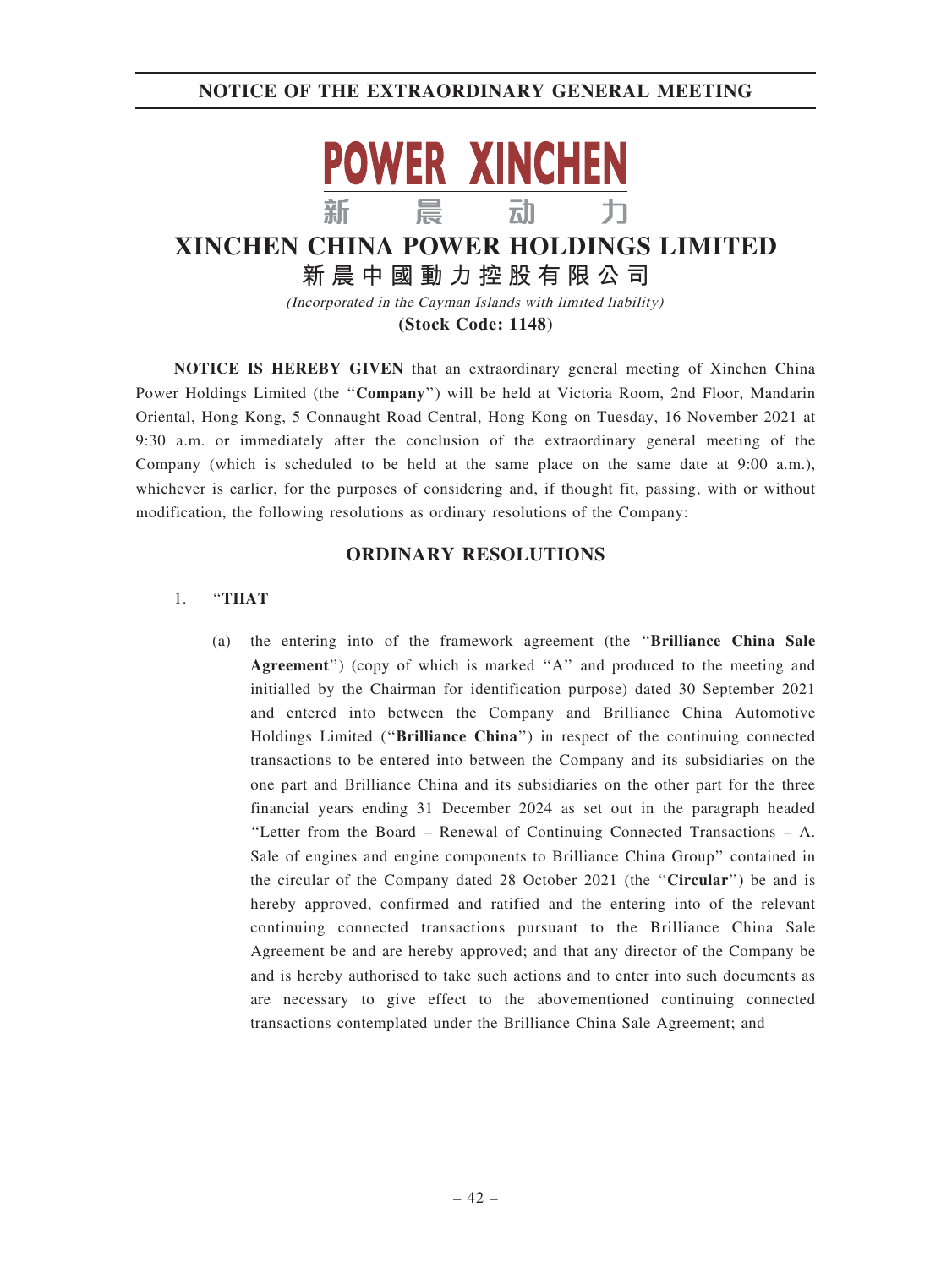(b) the proposed maximum annual monetary value of the continuing connected transactions contemplated under the Brilliance China Sale Agreement pursuant to paragraph (a) of this Resolution for each of the three financial years ending 31 December 2024 as set out in the paragraph headed ''Letter from the Board – Proposed Caps and historical transaction value – B. The Proposed Caps'' contained in the Circular be and are hereby approved.''

# 2. ''THAT

- (a) the entering into of the framework agreement (the ''Xinhua Combustion Engine Purchase Agreement") (copy of which is marked "B" and produced to the meeting and initialled by the Chairman for identification purpose) dated 30 September 2021 and entered into between Mianyang Xinchen Engine Co., Ltd.\* (綿陽新晨動力機械有限公司)(a wholly-owned subsidiary of the Company) (''Mianyang Xinchen'') and Mianyang Xinhua Internal Combustion Engine Joint Stock Company Limited\*( 綿陽新華內燃機股份有限公司 )(''Xinhua Combustion Engine'') in respect of the continuing connected transactions to be entered into between Mianyang Xinchen on the one part and Xinhua Combustion Engine on the other part for the three financial years ending 31 December 2024 as set out in the paragraph headed ''Letter from the Board – Renewal of Continuing Connected Transactions – B. Purchase of engine components from Xinhua Combustion Engine'' contained in the circular of the Company dated 28 October 2021 (the "Circular") be and is hereby approved, confirmed and ratified and the entering into of the relevant continuing connected transactions pursuant to the Xinhua Combustion Engine Purchase Agreement be and are hereby approved; and that any director of the Company be and is hereby authorised to take such actions and to enter into such documents as are necessary to give effect to the abovementioned continuing connected transactions contemplated under the Xinhua Combustion Engine Purchase Agreement; and
- (b) the proposed maximum annual monetary value of the continuing connected transactions contemplated under the Xinhua Combustion Engine Purchase Agreement pursuant to paragraph (a) of this Resolution for each of the three financial years ending 31 December 2024 as set out in the paragraph headed ''Letter from the Board – Proposed Caps and historical transaction value – B. The Proposed Caps'' contained in the Circular be and are hereby approved.''

By order of the board of directors Xinchen China Power Holdings Limited Ngai Ka Yan Company Secretary

Hong Kong, 28 October 2021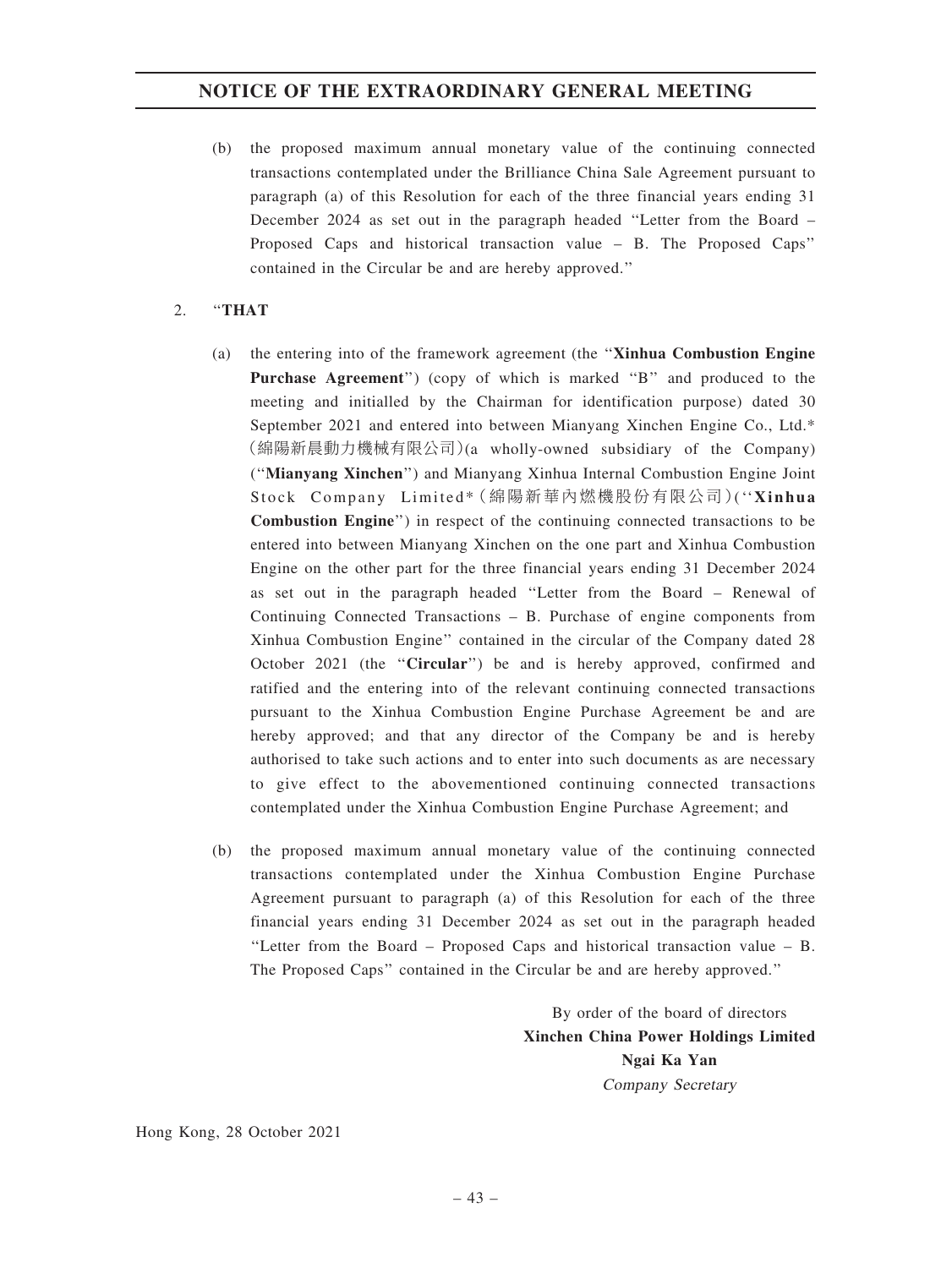Registered Office: Windward 3 Regatta Office Park PO Box 1350 Grand Cayman KY1-1108 Cayman Islands

Head office and principal place of business: Suites 1602-05 Chater House 8 Connaught Road Central Hong Kong

for identification purposes only

Notes:

- 1. A shareholder entitled to attend and vote at the above meeting may appoint one or more than one proxies to attend and to vote on a poll in his stead. On a poll, votes may be given either personally (or in the case of a shareholder being a corporation, by its duly authorised representative) or by proxy. A proxy need not be a shareholder of the Company.
- 2. Where there are joint registered holders of any share, any one of such persons may vote at the meeting, either personally or by proxy, in respect of such share as if he were solely entitled thereto; but if more than one of such joint holders are present at the meeting personally or by proxy, that one of the said persons so present whose name stands first on the register of members of the Company in respect of such shares shall alone be entitled to vote in respect thereof.
- 3. In order to be valid, the form of proxy duly completed and signed in accordance with the instructions printed thereon together with the power of attorney or other authority, if any, under which it is signed or a notarially certified copy thereof must be delivered to the office of the Company's branch registrar and transfer office in Hong Kong, Computershare Hong Kong Investor Services Limited, at 17M Floor, Hopewell Centre, 183 Queen's Road East, Wanchai, Hong Kong not less than 48 hours before the time appointed for holding the meeting or any adjournment thereof.
- 4. Completion and return of the form of proxy will not preclude shareholders from attending and voting in person at the meeting if shareholders so wish.
- 5. The Hong Kong branch register of members of the Company will be closed from Thursday, 11 November 2021 to Tuesday, 16 November 2021, both days inclusive, during which period no transfer of shares will be registered. Only shareholders of the Company whose names appear on the register of members of the Company on Thursday, 11 November 2021 or their proxies or duly authorised corporate representatives are entitled to attend the meeting. In order to qualify for attending the meeting, all properly completed transfer forms accompanied by the relevant share certificates must be lodged with the Company's branch share registrar and transfer office in Hong Kong, Computershare Hong Kong Investor Services Limited, at Shops 1712-1716, 17th Floor, Hopewell Centre, 183 Queen's Road East, Wanchai, Hong Kong for registration not later than 4:30 p.m. on Wednesday, 10 November 2021.